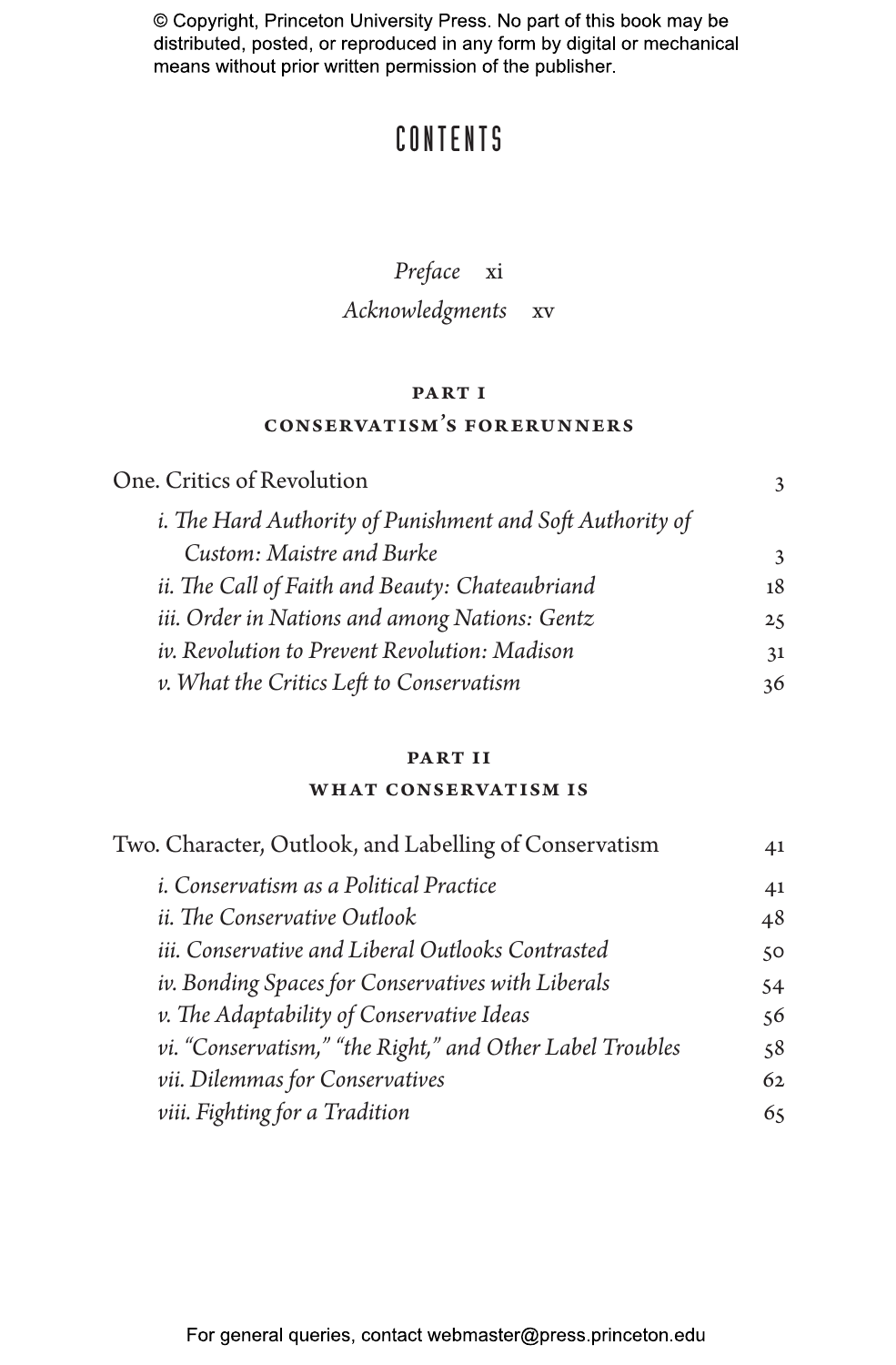viii CONTENTS

#### part iii

# conservatism's first phase (1830–80):

## resisting liberalism

## **The Year 1830** 71

| Three. Parties and Politicians: A Right without Authority      | 72  |
|----------------------------------------------------------------|-----|
| <i>i. Improvisations of the French Right</i>                   | 74  |
| ii. The British Right's Divided Heart: Peel or Disraeli        | 80  |
| iii. German Conservatives without Caricature                   | 88  |
| iv. United States: Whigs and Jacksonians; Republicans          |     |
| and Democrats                                                  | 96  |
| Four. Ideas and Thinkers: Turning Reason against Liberalism    | 108 |
| i. Constitutions for Unacceptable Ends: Calhoun                | 111 |
| ii. Reason for the Right Replaces Nostalgia: Stahl             | 117 |
| iii. How Conservatives Should Defend Religion: Lamennais,      |     |
| Ketteler, Newman, Brownson, and Hodge                          | 124 |
| iv. Conservatism's Need for Intellectuals: Coleridge's Clerisy | 137 |
| v. Against Liberal Individualism: Stephen, Gierke,             |     |
| and Bradley                                                    | 142 |

#### part iv

# conservatism's second phase (1880–1945): adaptation and compromise

## *The Year 1880* 159

| Five. Parties and Politicians: Authority Recovered and |     |
|--------------------------------------------------------|-----|
| Squandered                                             | 160 |
| i. The Moderate Right in France's Third Republic       | 164 |
| ii. British Conservatives Adapt                        | 175 |
| iii. The Ambivalence of German Conservatives           | 186 |
| iv. The American Nonexception                          | 194 |
|                                                        |     |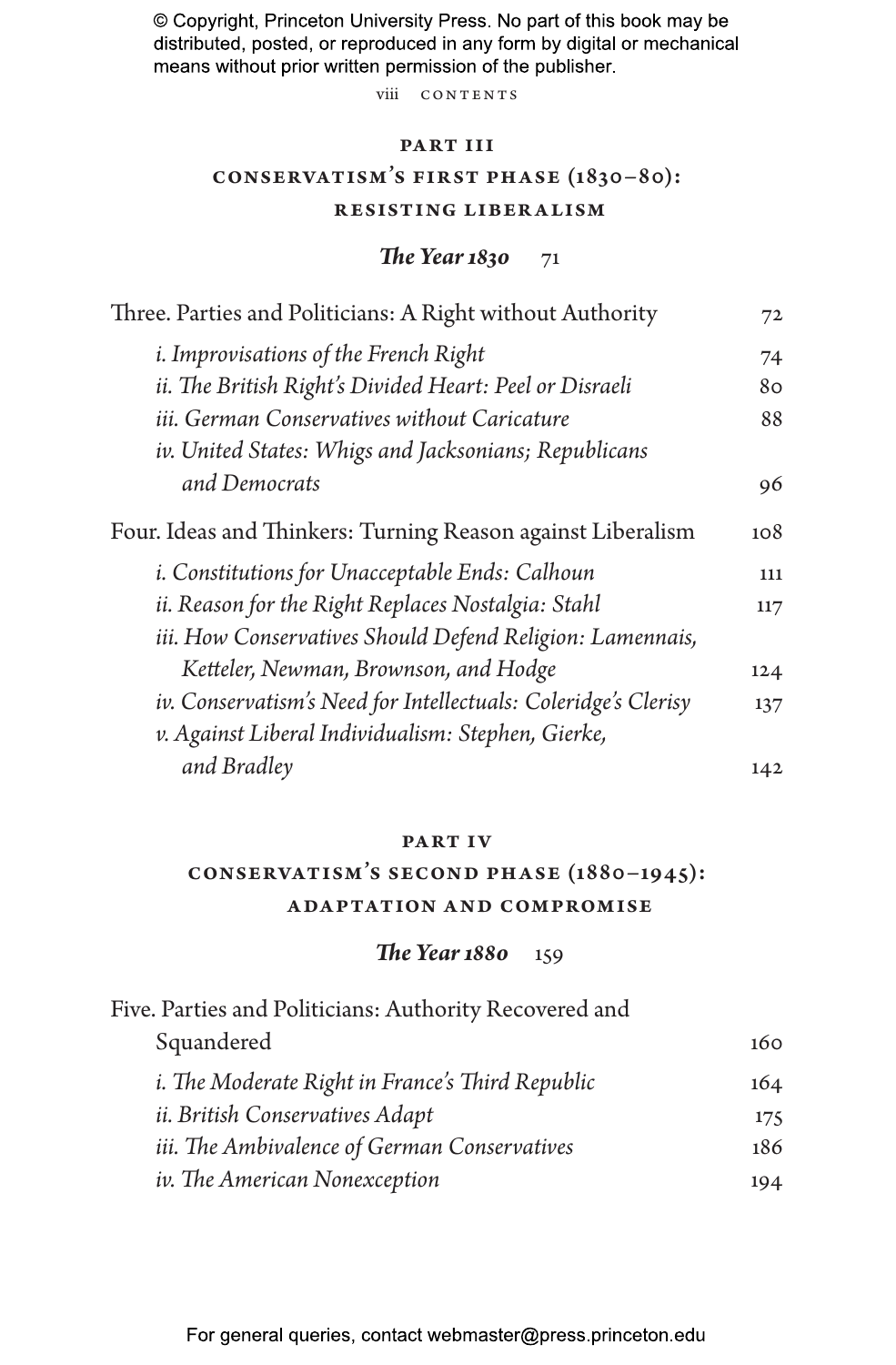CONTENTS ix

| Six. Ideas and Thinkers: Distrust of Democracy and of      |     |
|------------------------------------------------------------|-----|
| Public Reason                                              | 205 |
| i. Defending Capitalism: Mallock, Sumner, and Schumpeter   | 207 |
| ii. Six Ways to Imagine the People: Treitschke, Le Bon,    |     |
| Du Camp, Adams, Mencken, and Sorel                         | 221 |
| iii. Cultural Decline and Ethical Anomie: Jünger and Other |     |
| Germans, Drieu la Rochelle, the Southern Agrarians,        |     |
| and Eliot                                                  | 242 |
| iv. Funeral Oratory for Liberal Democracy:                 |     |
| Schmitt and Maurras                                        | 255 |
|                                                            |     |

#### part v

# $\overline{\text{conservation's thirD PhASE (1945-80)}}$ : political command and intellectual recovery

## *The Year 1945* 267

| Seven. Parties and Politicians: Recovering Nerve and      |     |
|-----------------------------------------------------------|-----|
| Rewinning Power                                           | 269 |
| i. Normality, Pride, and Rage in France: Pinay,           |     |
| de Gaulle, and Poujade                                    | 271 |
| ii. Tory Wets and Dries in Britain: Macmillan to Thatcher | 277 |
| iii. Remaking the German Middle Ground: Adenauer          |     |
| and Christian Democracy                                   | 282 |
| iv. The US Right Divided: Eisenhower-Taft,                |     |
| Rockefeller-Goldwater, Ford-Reagan                        | 288 |
| Eight. Ideas and Thinkers: Answering Liberal Orthodoxies  | 295 |
| i. Herald of the Hard Right: Powell                       | 297 |
| ii. Our Conservative Second Nature: Gehlen                | 300 |
| iii. The Liberal Moderns' Fall from Grace: Weaver,        |     |
| Voegelin, and MacIntyre                                   | 305 |
| iv. Winning the US Stage: Kirk, Buckley, and Kristol      | 315 |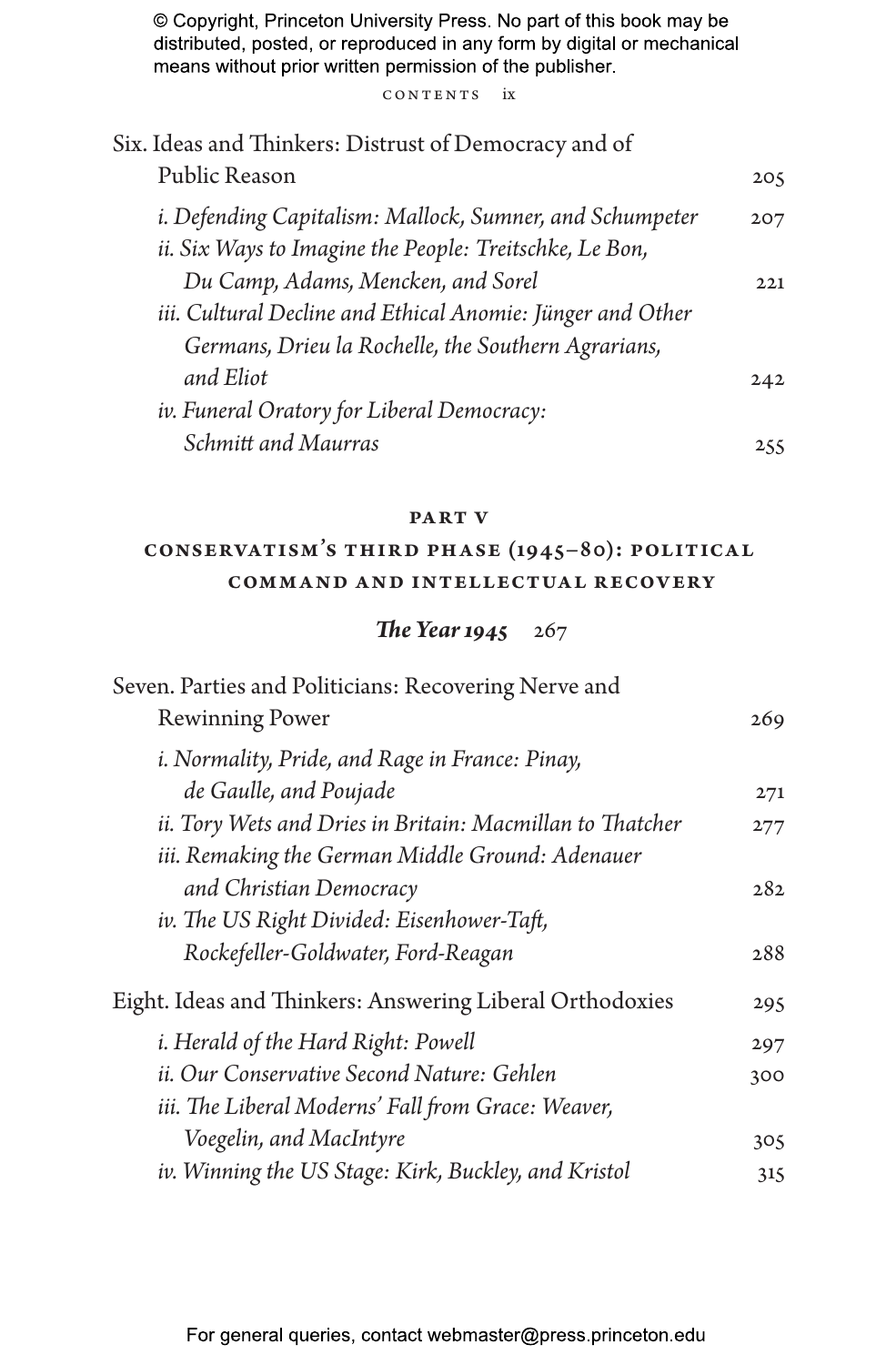x CONTENTS

#### part vi

## conservatism's fourth phase (1980–the present): hyper-liberalism and the hard right

#### **The Year 1980** 327

| Nine. Parties and Politicians: Letting in the Hard Right               | 328 |
|------------------------------------------------------------------------|-----|
| i. The Center-Right in the 1980s and 1990s                             | 329 |
| ii. The Rise of the Hard Right: The Le Pens, AfD, Brexit,<br>and Trump | 339 |
| iii. The Theme Music of the Hard Right: Decline, Capture,              |     |
| Enemies, and Victimhood                                                | 349 |
| iv. What Populism Is and Isn't                                         | 354 |
| Ten. Ideas and Thinkers: Yes or No to a Hyper-liberal                  |     |
| Status Quo                                                             | 362 |
| i. Right-Wing Liberals, Antiglobalists, and Moral-Cultural             |     |
| Conservatives                                                          | 364 |
| ii. The Hard Right in the American Grain:                              |     |
| Buchanan, the Paleos, and Dreher                                       | 367 |
| iii. The New Voices of the Right in Germany and France                 | 374 |
| iv. Three Unreconciled Thinkers: Finnis, Scruton,                      |     |
| and Sloterdijk                                                         | 383 |
| v. For the Status-Quo: Pragmatism, the Via Media, Anxiety,             |     |
| or "Realism"                                                           | 406 |

### coda: choices for the right 415

*Appendix A: Conservative Keywords* 419 *Appendix B: Philosophical Sources of Conservative Thought* 424 *Appendix C: Conservative Lives: A Gazetteer* 428 *Works Consulted* 467 *Index of Names* 495

*Index of Subjects* 507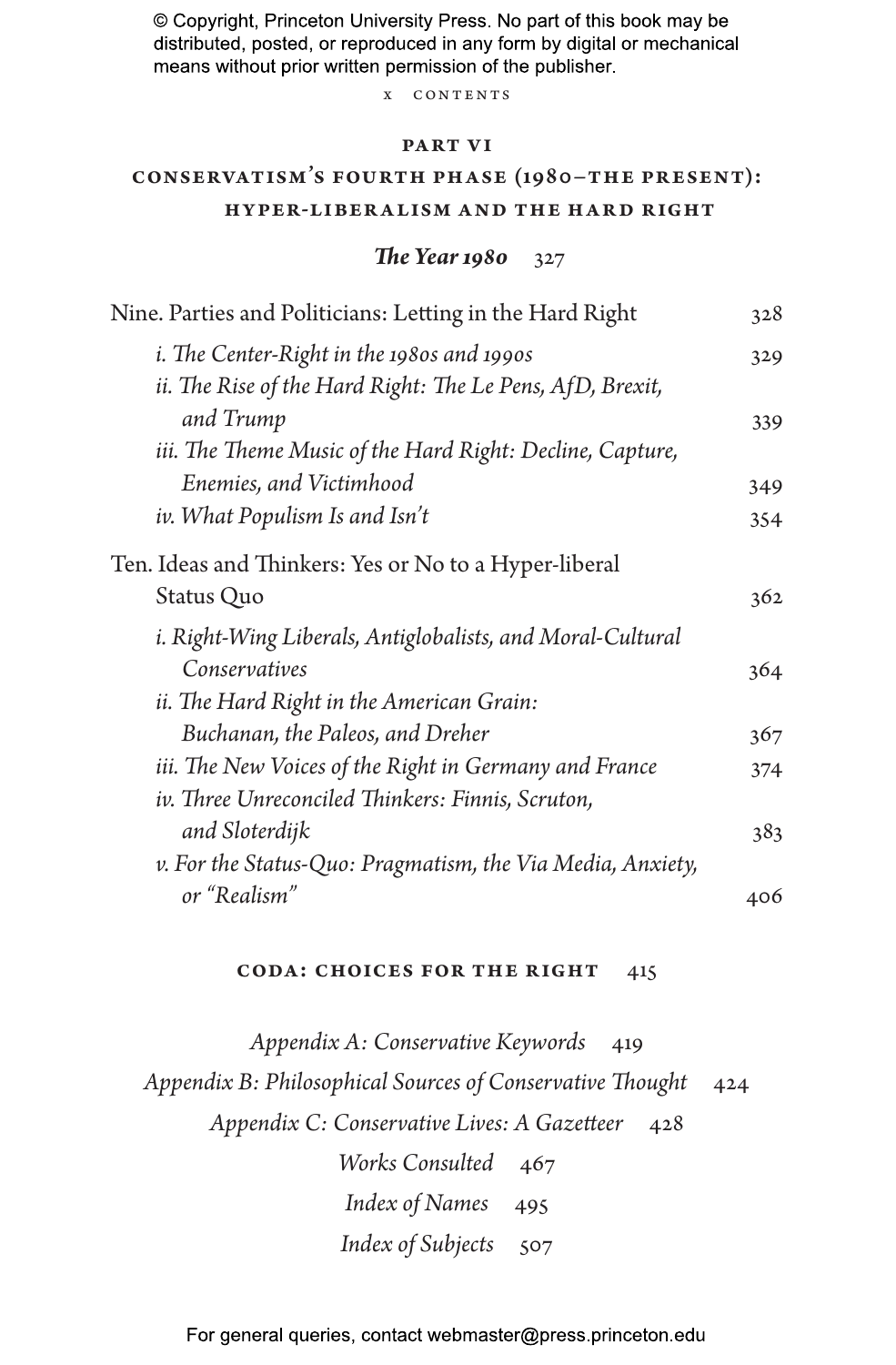# |<br>| Critics of Revolution

# **i. The Hard Authority of Punishment and the Soft Authority of Custom: Maistre and Burke**

Conservatism, like liberalism, has no Decalogue, no College for the Propagation of the Faith, no founding Declaration of Independence, and no doctrinal compendium to match the Marx-Engels Standard Edition. Into that gap, at the end of the nineteenth century, when conservatives were hunting for an intellectual tradition, the writings of Edmund Burke (1729–97) on the French Revolution were rediscovered as a rich and ever-giving second best. Burke's themes—the authority of tradition, the folly of political intellectuals who ignored tradition, and the organic but vulnerable character of society—were singled out as dialectical weaponry.

Burke's writings gave conservatism in retrospect, particularly conservatism in Britain and the United States, a tone of balance, openness to facts, and all-round moderation that stood out in contrast to the blind zeal of conservatism in France and Germany. The works of Joseph de Maistre (1753–1821), a Savoyard lawyer and exile from the French Revolution, were commonly cited to illustrate the extreme, unbridled character of the continental right. Burke bequeathed to Anglo-American conservatism a tone of enlightened good sense and worldly-wise competence. Maistre became the Counter-Enlightenment forerunner of right-wing authoritarians and fascists. This contrast sees too much of the early twentieth century in the late eighteenth. It relies on selective editing and neglects telling elements that the thinkers shared. Maistre was never going to sit well in conservatism's front parlor but belongs in the household as much as Burke.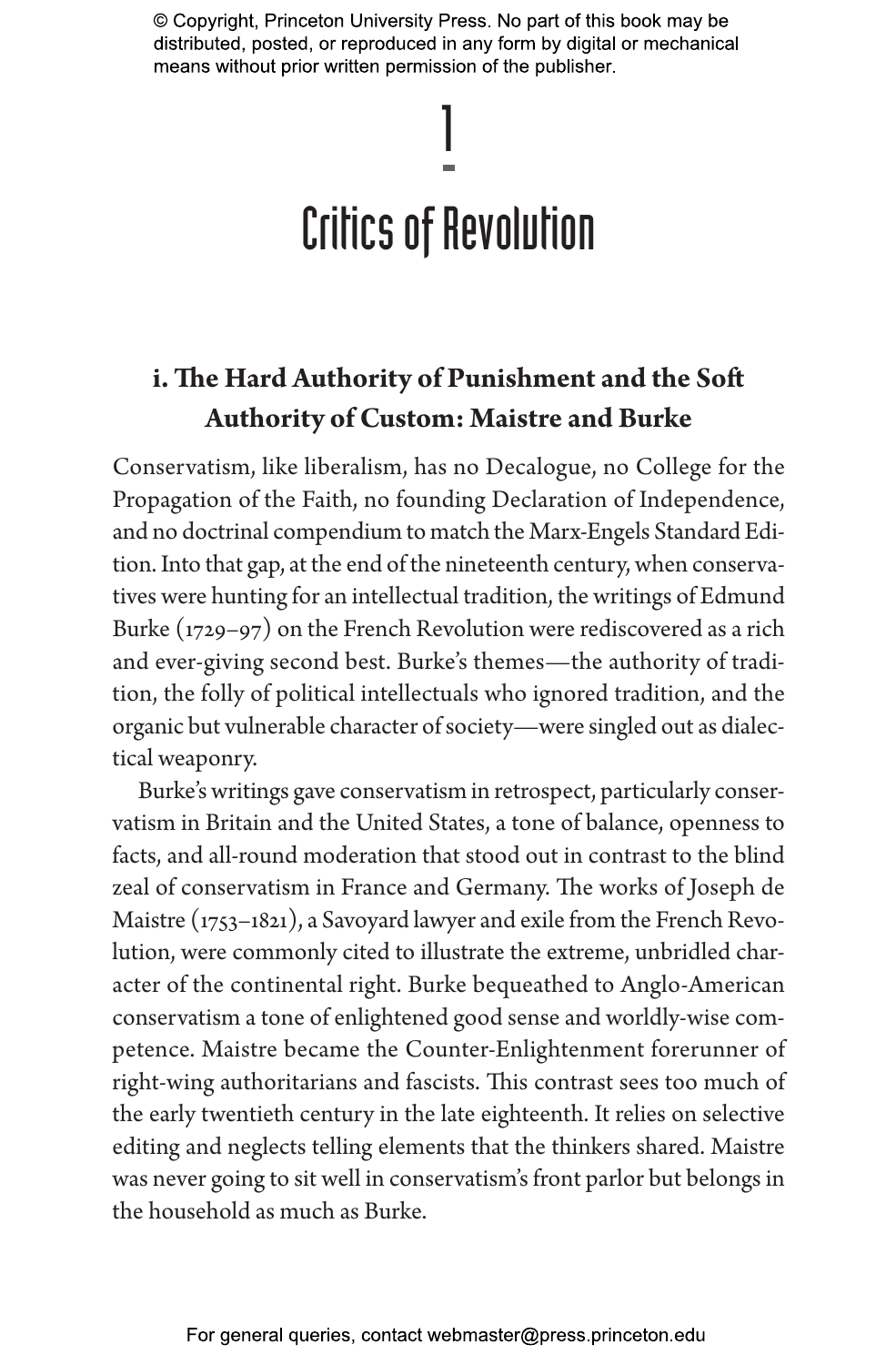#### 4 chapter 1

Maistre and Burke each had unusual rhetorical power and a rare gift of phrase. Maistre argued in black and white with Manichean ferocity. He drove contrasts to extremes and stretched good points past breaking. "Every government is despotic: the only choice is to obey or rebel." "The only institutions that last are religious." "Liberty was always the gift of kings." As if to seize back the guillotine from unworthy hands, he wrote of the scaffold's sacredness and the hangman's piety. Burke's writings, which often began as speeches, were less angry and more to the English taste. His targets—religious enthusiasm, political intellectualism, legal codification—were welcome to ears at ease in their world and suspicious of meddling questioners. Burke's irony was parliamentary and teasing; Maistre's, wounded and, like Jonathan Swift's, savage. Maistre was a lawyer. Burke studied law. Neither argued as philosophers, although Burke had so argued when younger in his attack on the thought that there were presocial people, and when establishing the *sublime* among the categories of aesthetics. On political topics, Burke's favorite argumentative pace was presto, and he could be vicious as well as lyrical. The Boston council was "vermin"; the commoners of 1789 were like "a gang of Maroon slaves suddenly broke loose from the house of bondage."

Both he and Maistre were social outsiders. Burke was a Dublin-born commoner of Anglo-Irish parentage. Maistre was a member of the provincial administrative nobility from Savoy, the French-speaking part of a northern Italian kingdom that had bounced back and forth between France, Spain, Austria, and fragile independence since the sixteenth century. As workaday officials or servants to political masters, both wrote of politics from the inside.

Both thinkers suffered a long decline and slow recovery in their reputations. William Gladstone read Burke through (as he did most things), and Burke had a following among bookish American Whigs, notably Rufus Choate (1799–1859), who ranked him with Homer, Cicero, and John Milton as required reading to "liberalize" the study of politics and law. Walter Bagehot, by contrast, ranked Burke as an early influence on conservatism lower than Pitt the Younger**.** T. E. Kebbel's *A History of Toryism* (1886), one of the tradition's first scholarly surveys, mentioned Burke only in passing.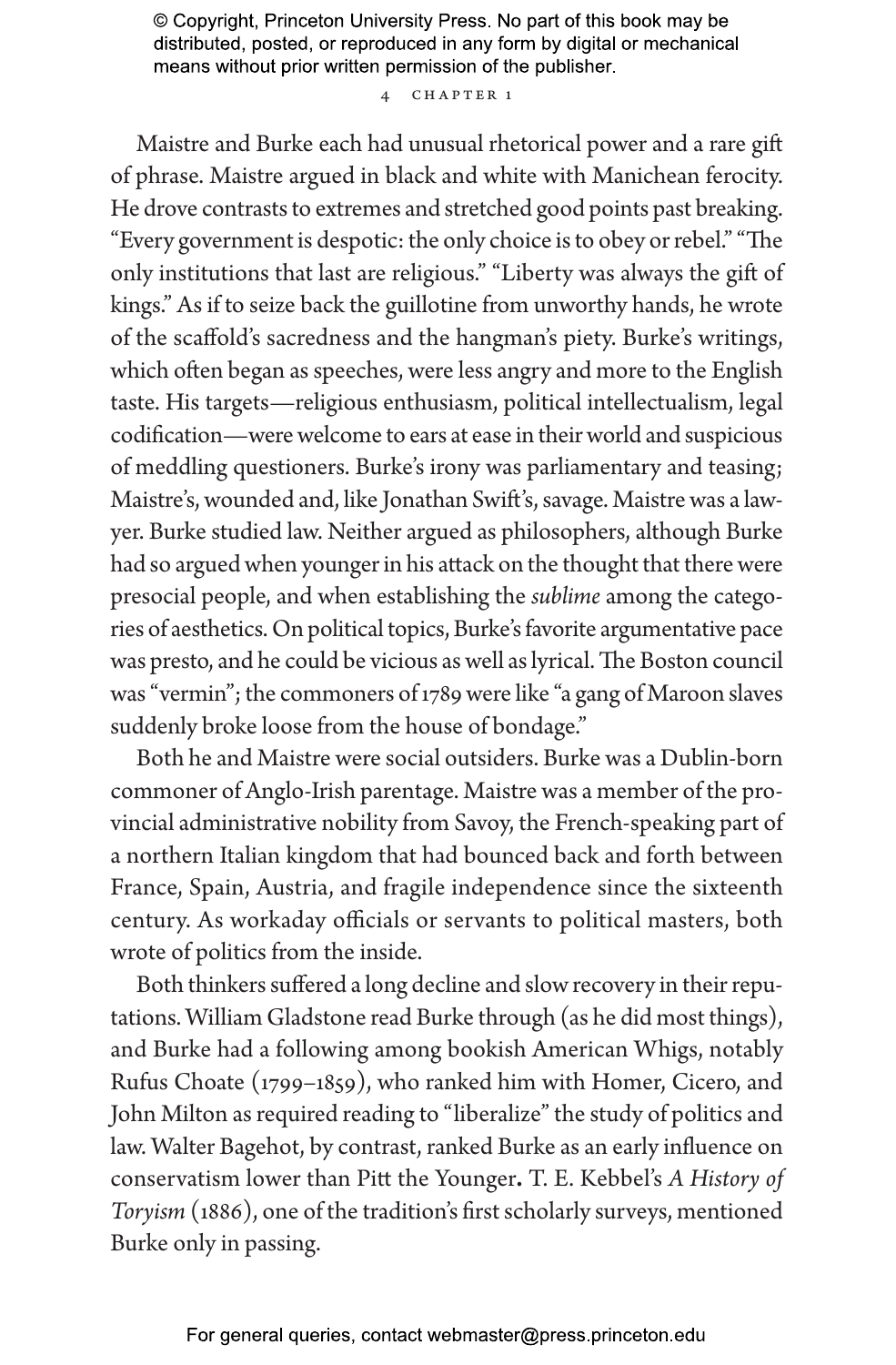CRITICS OF REVOLUTION

In the liberal ascendancy of the 1830s, criticisms of the French Revolution of the kind Burke and Maistre had made were widely felt to have missed their historical mark. Blackening "constitutional" 1789 with the "popular-despotic" 1793–94 and treating the Revolution as a single criminal folly were unconvincing, given how widely the gains of 1789 were accepted and how even the Restoration had not reversed the French middle classes' economic gains. As for the Terror, Maistre and Burke had grasped the self-defeating character of revolutionary excess, which made sustained opposition look redundant. The Revolution, to Maistre, was "a monstrous interlude" in an otherwise reasonable and virtuous national history, albeit an interlude with a purpose. As "divine chastisement," the Revolution had purged and rescued France. Recast in terms of his God-governed history, Maistre was echoing Burke's insight into the self-curing character of revolutionary delusion. For the Jacobins, the Revolution itself, Burke wrote, was "just punishment for their success." The liberal middle classes of the 1830s and 1840s did not need reminding that Terror was bad, the wrong way to govern, and, above all, self-destructive.

Neither Burke nor Maistre believed that people in general were capable of self-government, though for different reasons. Maistre took a bleak view of unregenerate humanity. It could never be relied on to keep the rules and it needed harsh discipline and submissive faith together with the threat of swift punishment. Burke was sunnier in his philosophical anthropology. Unlike Maistre, he made no sweeping factual claim that, given a chance, people were free riders (who recognized rules but counted on others to keep them) or wantons (who recognized no rules). The trouble with trusting people to govern themselves lay for Burke not in their inability to keep rules but in their incapacity to make rules. For nobody, strictly, made rules. To think so was the intellectualist mistake of declaration writers and legal codifiers. Rules emerged from custom, and the customs that endured were those that suited a society and its people.

Whether the rules of society came from a divine source, as Maistre insisted, or from custom, as Burke held, their origins were closed to intelligent enquiry. Divine providence was for Maistre inscrutable. The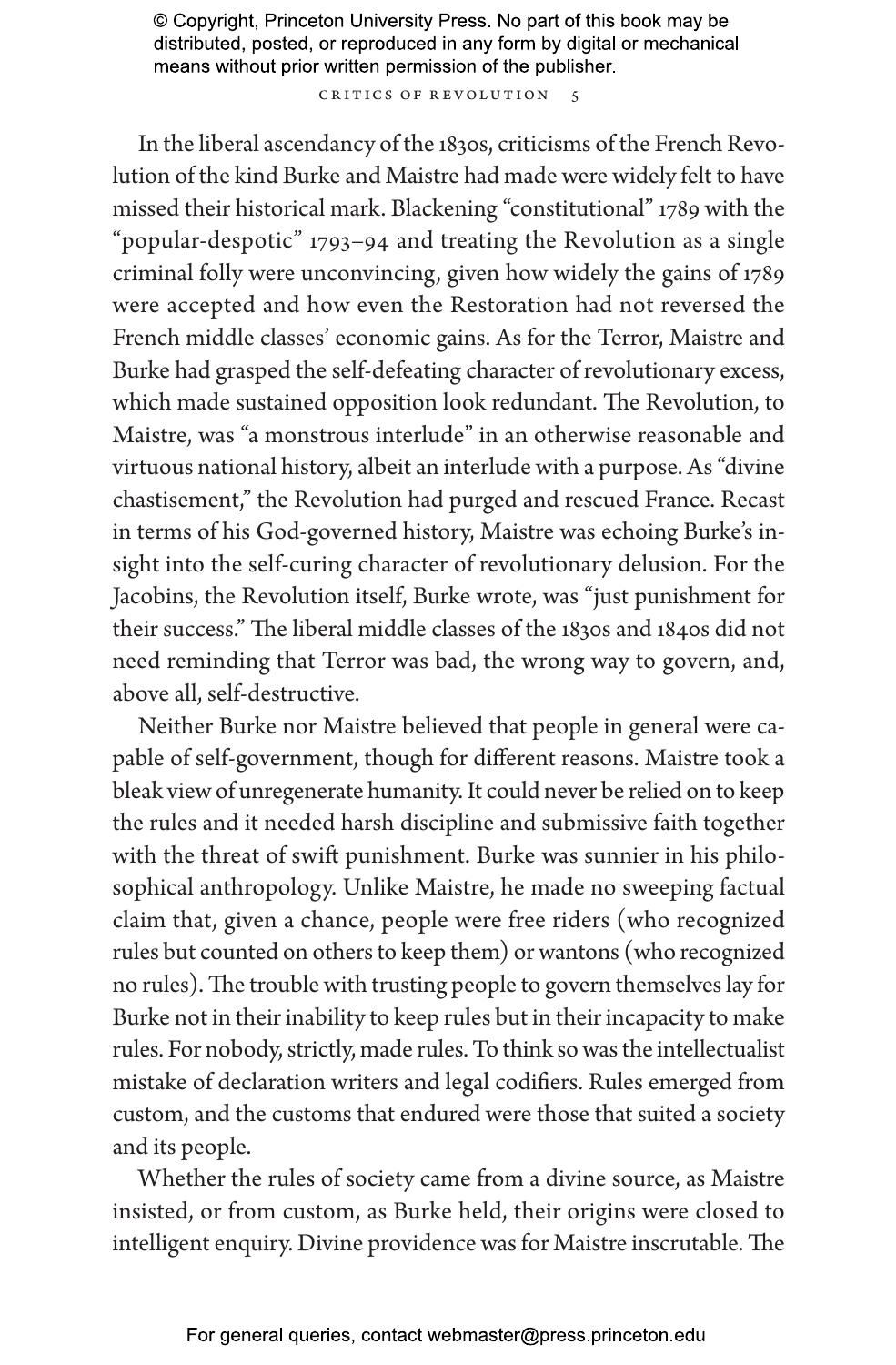#### 6 chapter 1

roots of custom were for Burke obscure. Neither could be argued with and made to yield up a standpoint of criticism for the rules they had generated. Without "ancient opinions and rules of life," Burke wrote, "we have no compass to govern us" and no longer know "to what port to steer." Try as they might, intellectualists in politics could not escape that difficulty. So each claimed.

Neither God's providence nor custom, however**,** could be relied on alone for social order. Both Maistre and Burke thought a common faith guided and sustained by an established church was also needed. Each recognized the usefulness of religion as a social expedient. Burke made the point soothingly: "The consecration of the state by a state religious establishment is necessary also to operate with a wholesome awe upon free citizens." In a letter in 1815, Maistre declared much the same about faith's utility in terms cynical enough to shock a secularist: "If I were an atheist and a sovereign, . . . I would declare the Pope infallible . . . for the establishment and the safety in my states."

After the Revolution and the Napoleonic Wars, the first conservatives asked themselves whether the turmoil, suffering, and criminal excess had been due to liberty or to its perversion. Burke mildly and Maistre savagely had blamed modern liberty, that is, liberty understood in the wrong way. It was plain to Burke that, once freed from custom and good sense, people were capable of the worst follies and crimes. Maistre thought the same once people were freed from God and his earthly ministers. The foe for Burke was unrestricted, goalless dissent; for Maistre, satanically proud disobedience. For both, mistaken liberty led morally to bewilderment, politically to revolution, breakdown, and counterrevolution. Whether for Burke in this world or for Maistre in a next world, disruptive modern liberty made human life not better, but worse.

Maistre's and Burke's ideas ran side by side into the tradition of conservative thought that was later labelled anti-rationalist. They did not merge. Burke proscribed political reasoning that judged customary arrangements by insecure external standards. He trusted to common morality and social habit that doing without critical reason of the unwanted kind could yet be reasonable. Maistre proscribed reasoning in politics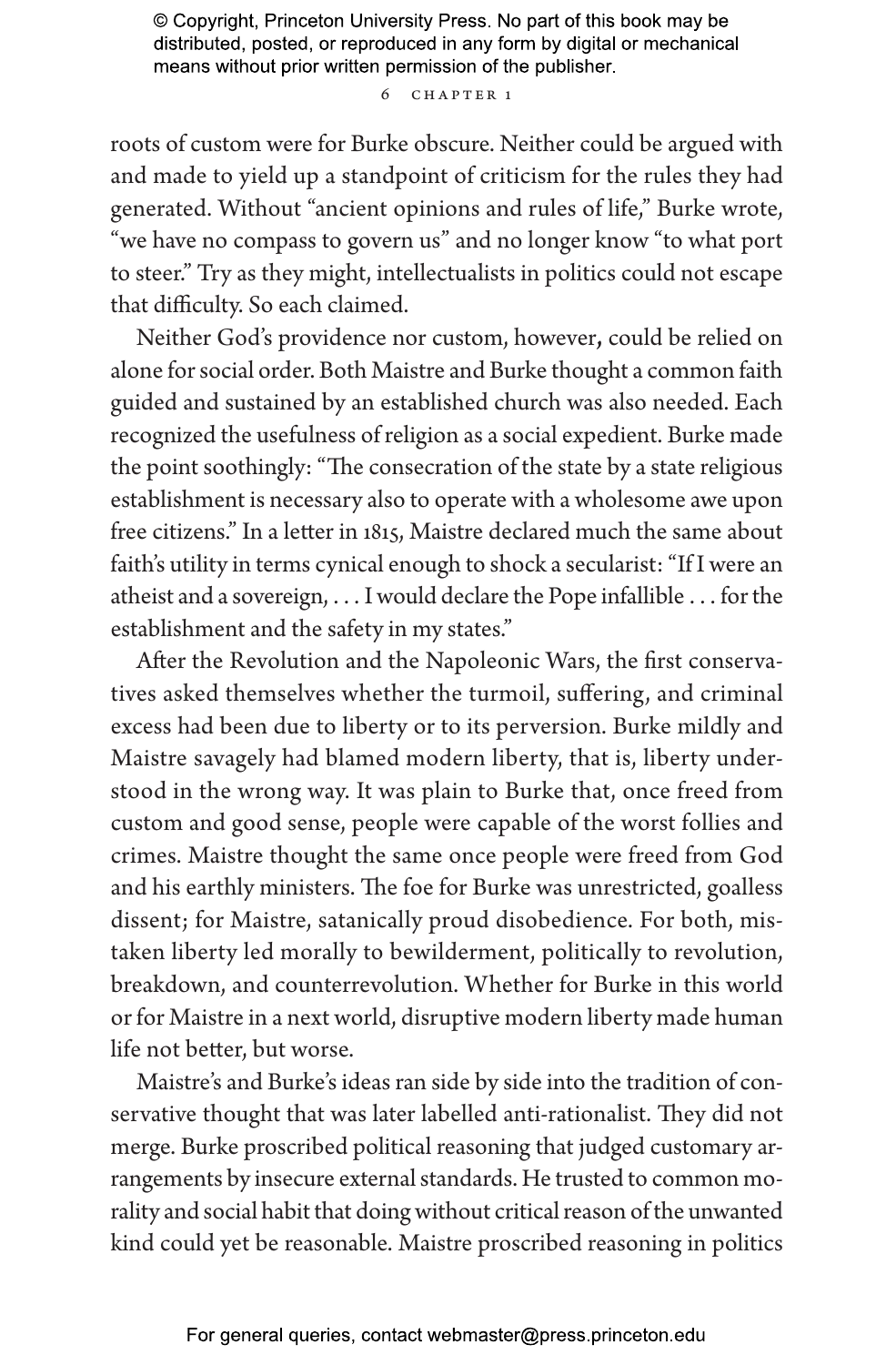CRITICS OF REVOLUTION

as such, celebrating instead faith and obedience. The less reasonable anti-reason could be, particularly the more offensive to Enlightened opinion, the more Maistre relished the shock.

In this regard, Burke was more open. In politics, he allowed for faction, argument, and disagreement. He spoke loudly against disrupters who sought to leap out of the frame of common assumptions that made argument possible. That aspect in Burke pointed to eventual accommodation also with liberal diversity. Burke insisted on the need for shared customs and a common faith within a unified society, without which, argument risked slipping into intellectual warfare.

Maistre, by contrast, wanted from politics authority and obedience. His anti-rationalist legacy passed to authoritarian, illiberal conservatism. The legacy runs to Charles Maurras, Georges Sorel, Carl Schmitt, and latter-day right-wing populists. The authority each appealed to varied: for Maistre, the Pope; for Maurras, a French monarch; for Sorel, the disaffected working class; for Schmitt, a temporary dictator; for presentday right-wing populists, "the people," understood as excluding those with views populists dislike as well as elites whom populists of like background seek to replace.

What each of these thinkers wanted from authority was an argumentender that would cut off debate and silence disagreement. They wanted something that, in the liberal view, would shut down politics itself, because politics to liberals meant unending dispute in a diverse society. The liberal side of Burkeanism could eventually come to terms with that picture of politics as argument. To the Maistrian side, the liberal picture was wrong in whole and part. No reconciliation was possible. Maistre has appealed to the rejectionist element in conservatism and to its authoritarian fringe, as well as to cultural anti-moderns like Charles Baudelaire, Friedrich Nietzsche, and their descendants, who relished his mocking disdain.

Unlike Burke, who saw them from the safety of Westminster, revolution and war made Maistre an exile. In 1792, French troops occupied Savoy, part of a dynastic kingdom that included Piedmont and Sardinia. As judge and senator, Maistre feared himself a marked man and fled. Years of wandering began in Switzerland and Italy. After Napoleon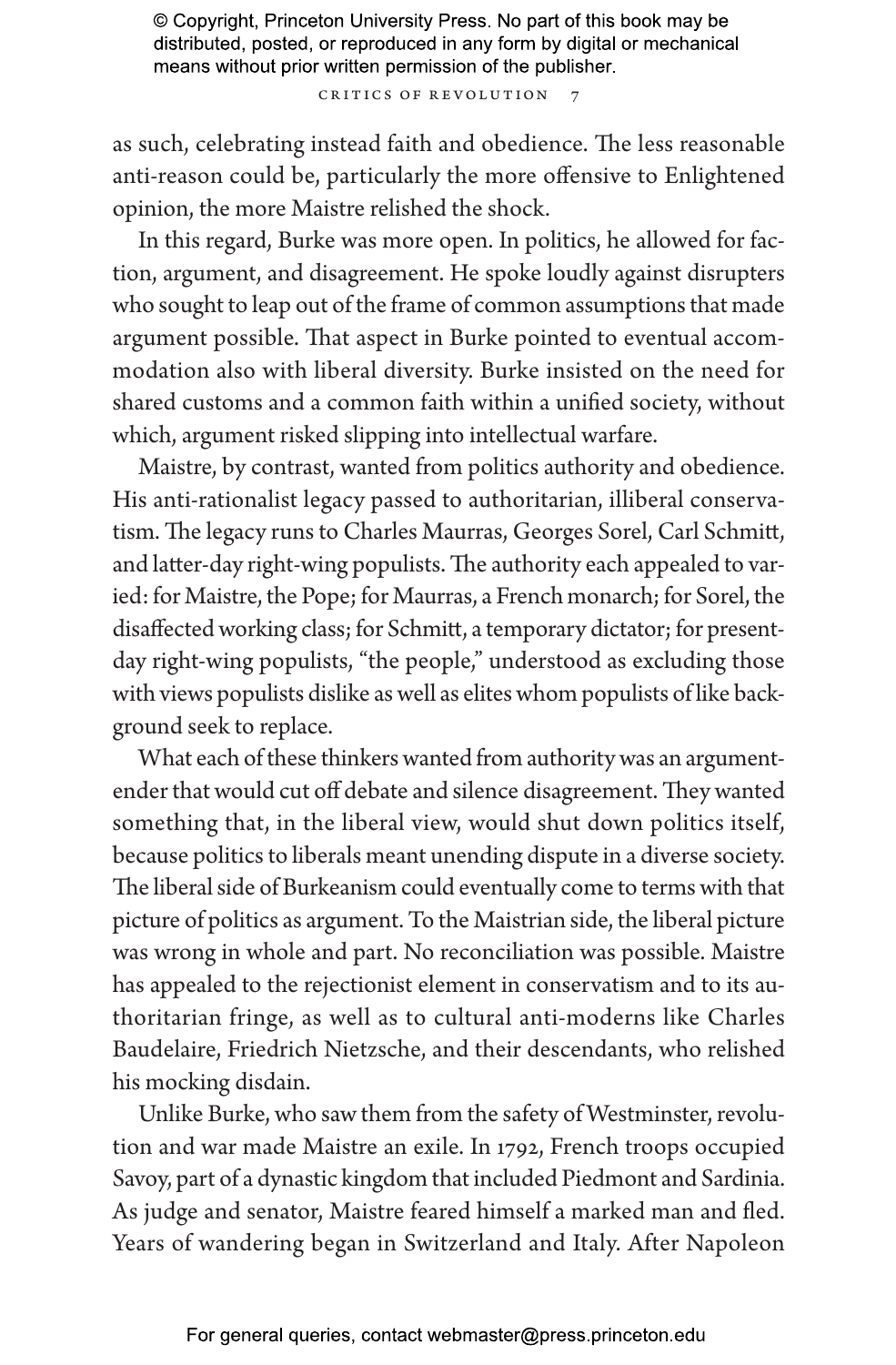#### 8 CHAPTER 1

Bonaparte's victories, when Austria ceded its Italian territories to France, the Savoy court decamped to Sardinia. Maistre followed, picturing the rest of his life as that of "an oyster stuck to a rock." In 1802, he was sent to Russia as an envoy. His job was to plead for money and status on behalf of a crown without a kingdom. The Russians had more pressing worries but approved a small subsidy. Many small countries or minor powers were tinder that reignited war after moments of exhaustion in the long European conflict (1792–1815)—Sweden, Canada, Portugal, and the Romanian lands. Sardinia was too small to bother with. Once they grasped how little their island kingdom counted, Maistre's employers in Cagliari cut his pay and told him to shorten his dispatches. Often Maistre ate his servant's soup. In such conditions, Maistre wrote his best-remembered works.

At evening by the Neva River, in the *Petersburg Dialogues* (published posthumously in 1821), a worldly senator, a Catholic nobleman, and a count argue out the problem of evil: how to reconcile belief in an omnicompetent, well-meaning God with the fact of human suffering. Maistre's younger brother, Xavier, an army officer and author of a satire on the Grand Tour, *Journey around My Room* (1794), may have written the descriptive prelude, on the charm of Russian summer nights, which lulls readers for the sustained dialectical skirmish to follow. With more wit and oratory than close argument, the count, speaking for Maistre, puts forth the old Christian answer that human suffering, even undeserved suffering, had its place in an inscrutable divine plan. For God's justice, though perfect, was slow. In human eyes, the innocent suffer and malefactors go free. It may not look it, but on God's plan every ill was compensated for and every crime punished, so long as time was allowed. As a rationale for a moral economics of retributive and compensatory justice, such argument was never going to win adepts in the early nineteenth century, when philosophers were commonly looking for a naturalistic, post-theological grounding to morality. The *Dialogues* contain also Maistre's sallies against Francis Bacon's mechanistic world picture and John Locke's empiricist account of the mind, English thinkers he wished had thought more like Burke.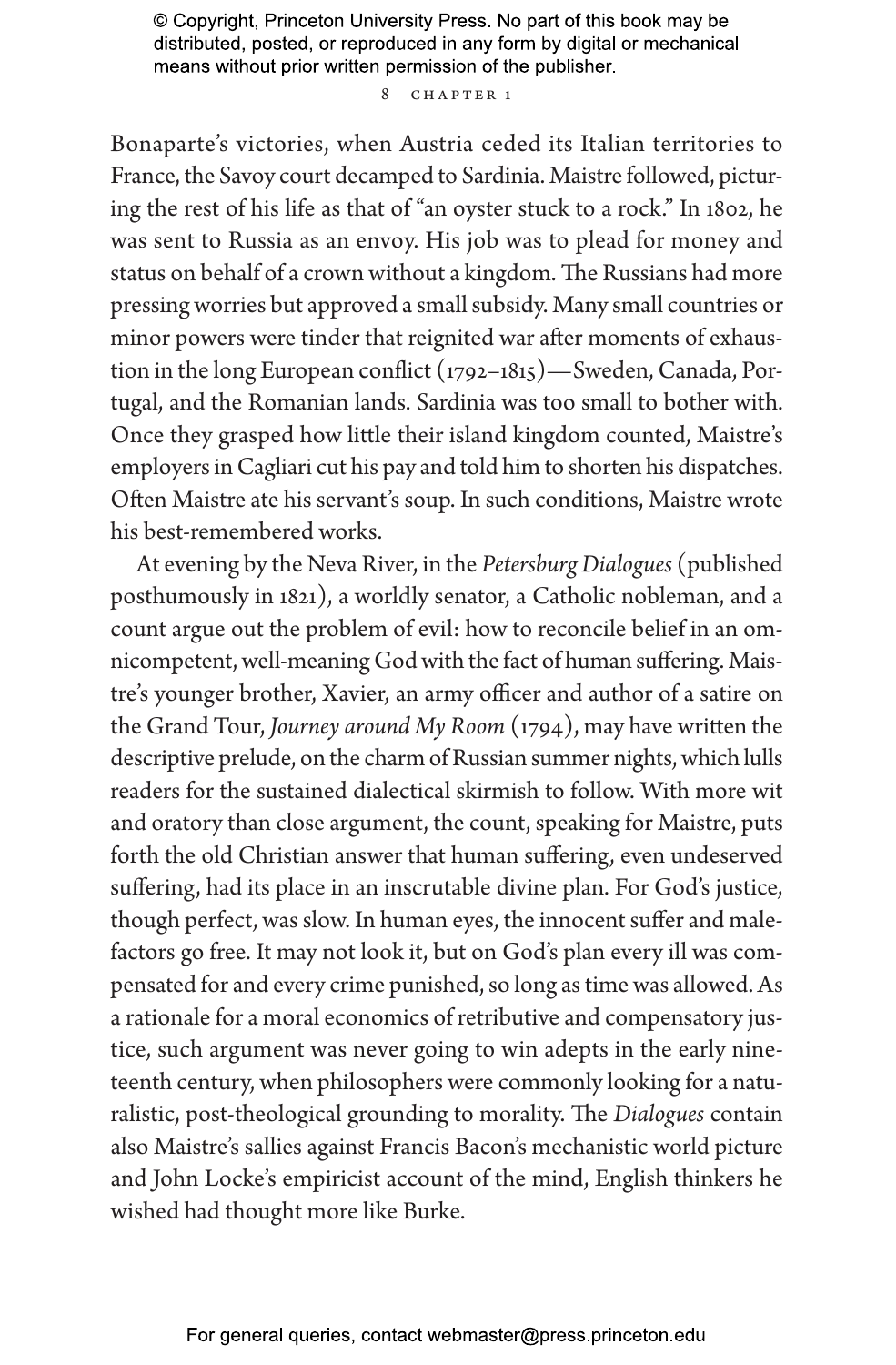CRITICS OF REVOLUTION

Of more political moment were Maistre's critique of the Revolution and his constitutional thinking found in the earlier works, *Considerations on France* (1796–97) and *The Generative Principle of Constitutions and Other Human Institutions* (1814). The Revolutionary Terror was God's punishment for Enlightenment denial of faith. Once purged in blood, France merited salvation and was duly rescued by the European allies from Napoleonic captivity. The Enlightenment took a callow view of humanity's preoccupations and capacities that ignored its irrationality and violence, as well as its need for sacrifice, obedience, and submission. There were no presocial humans, but neither was humankind one society. There was no "man in general," only particular men belonging to one of many national types.

Maistre took his predecessors' lessons and drove them to the limit. With David Hume he agreed that feeling, not reason, underlay political obligation, yet what Maistre meant was not worldly prudence and sensible habit, as with Hume, but human self-abnegation and the solidarity of collective guilt. Burke noted that some obligations were not chosen. Maistre insisted that none of our deeper obligations were chosen. Endurance in a human institution was evidence of divine—that is, ungraspable—origin and whatever the human mind could not grasp should not be touched. A state did not win credit by support from an established church; rather, the state itself should make itself sacrosanct. Nations did not have constitutions, let alone write them. Habits, manners, and norms constituted a nation. The most authoritative law was unwritten law. There was no humankind, only the French, Spanish, English, and Russians. Politically, Maistre, following Burke, claimed to reject ideal constructions but insisted that theocracy was the best form of government. Social order was unachievable without an undivided, sovereign power submitted to unquestionably in a latter-day equivalent of religious awe. Institutions could not survive if they were subject to impious doubt: "If you wish to conserve all, consecrate all." Obedience to authority, whether from faith or fear, must be blind and unquestioning, at the risk, otherwise, of anarchy. Maistre's shadeless picture of politics and society was too stark ever to serve as conservatism's official portrait. His overblackened picture of unregenerate, undependable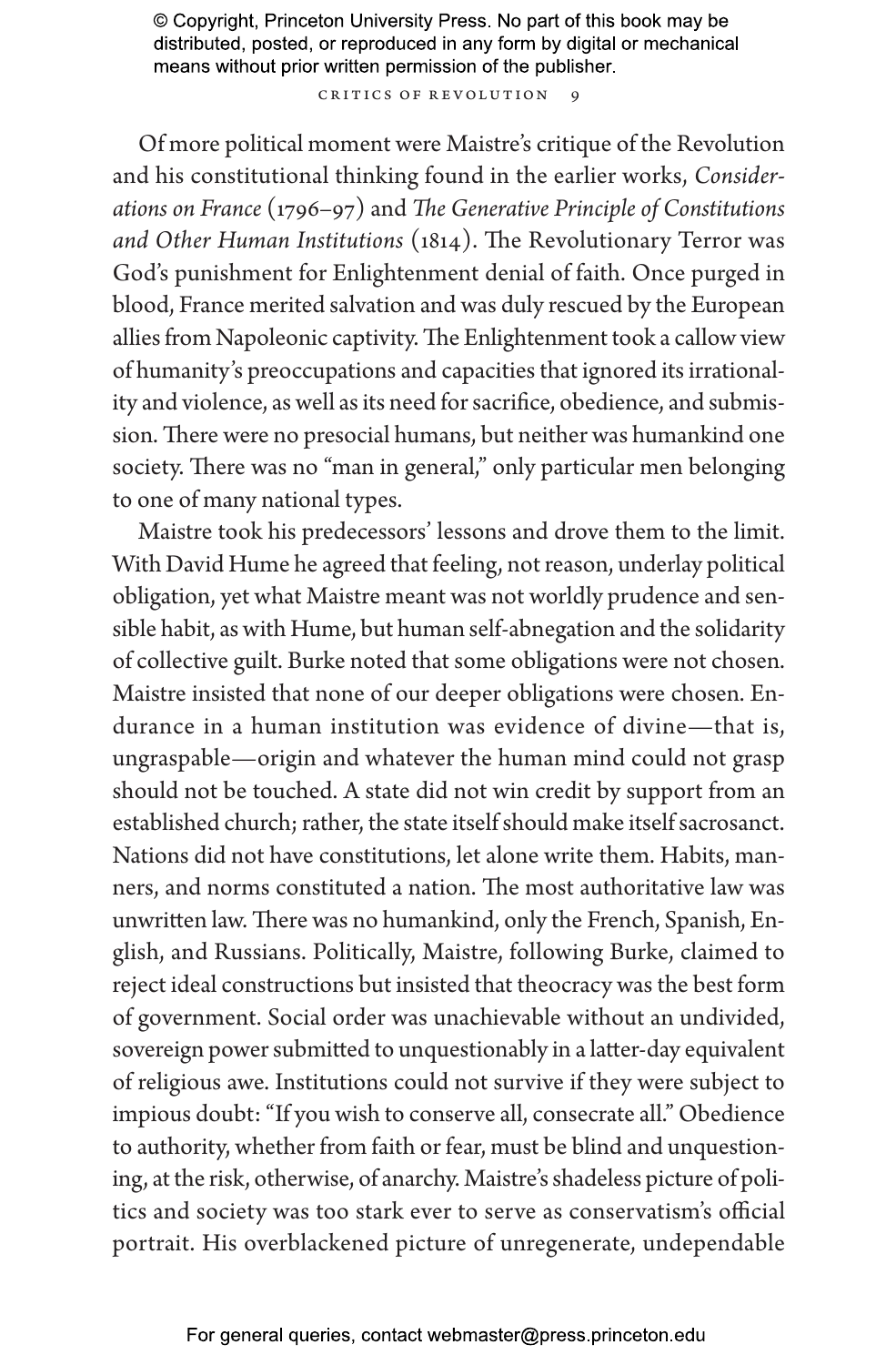#### 10 CHAPTER 1

humankind was still a conservative one. It stood out against the liberal picture, which allowed for human improvability and progress. That liberals could and often did oversweeten their picture in no way erased the contrast.

Readers who come to Burke's works for the first time are struck by their rhetorical power, fertility of metaphor, and subtlety of argumentative suggestion. They are also struck that many or most of the contemporary traditions that Burke was defending as essential to the wellbeing of society—a dominant landed interest, limited suffrage, an authoritative national church—are long gone. Indeed, they were going or had gone by the late nineteenth and early twentieth centuries, by which time conservatives, particularly those in Britain, began to rediscover a forgotten Burke and adopt him as their intellectual godfather. Scared by the Paris Commune (1871) and prodded by Taine's counterrevolutionary history of modern France, conservatives revived Burke's *Reflections on the Revolution in France* (1790) as the nearest thing to a founding text. Grand as it is, the work raises a second puzzle, which is, how, for all its literary brilliance, an occasional and in ways polemical work should have earned its high place in conservative thought.

Burke's topical attack on the French Revolution took aim at intellectuals in politics and at the holders of public debt. Burke's "political men of letters" had come to the fore as shapers of public opinion for a growing and demanding readership. The state's creditors had sought profits in lending against the security of nationalized church lands. Intellectuals, tied to no particular class or interest, were prone to indeterminate ideals and callow impracticality. Self-seeking creditors, often foreigners, were anonymous and without stake in France's institutions. Both intellectuals and financiers were given to experiment and innovation, with unpredictable but, as Burke also insisted, reliably grim results. The intellectuals were unflightworthy "aeronauts," both foolhardy and out of touch. Their carping undermined the twin guardians of social "manners" and public faith on which a decent commercial society depended: an open, economically productive aristocracy and a tutelary church. Right or not on those requirements for a decent commercial society, Burke recognized the indecent kind, well aware of what the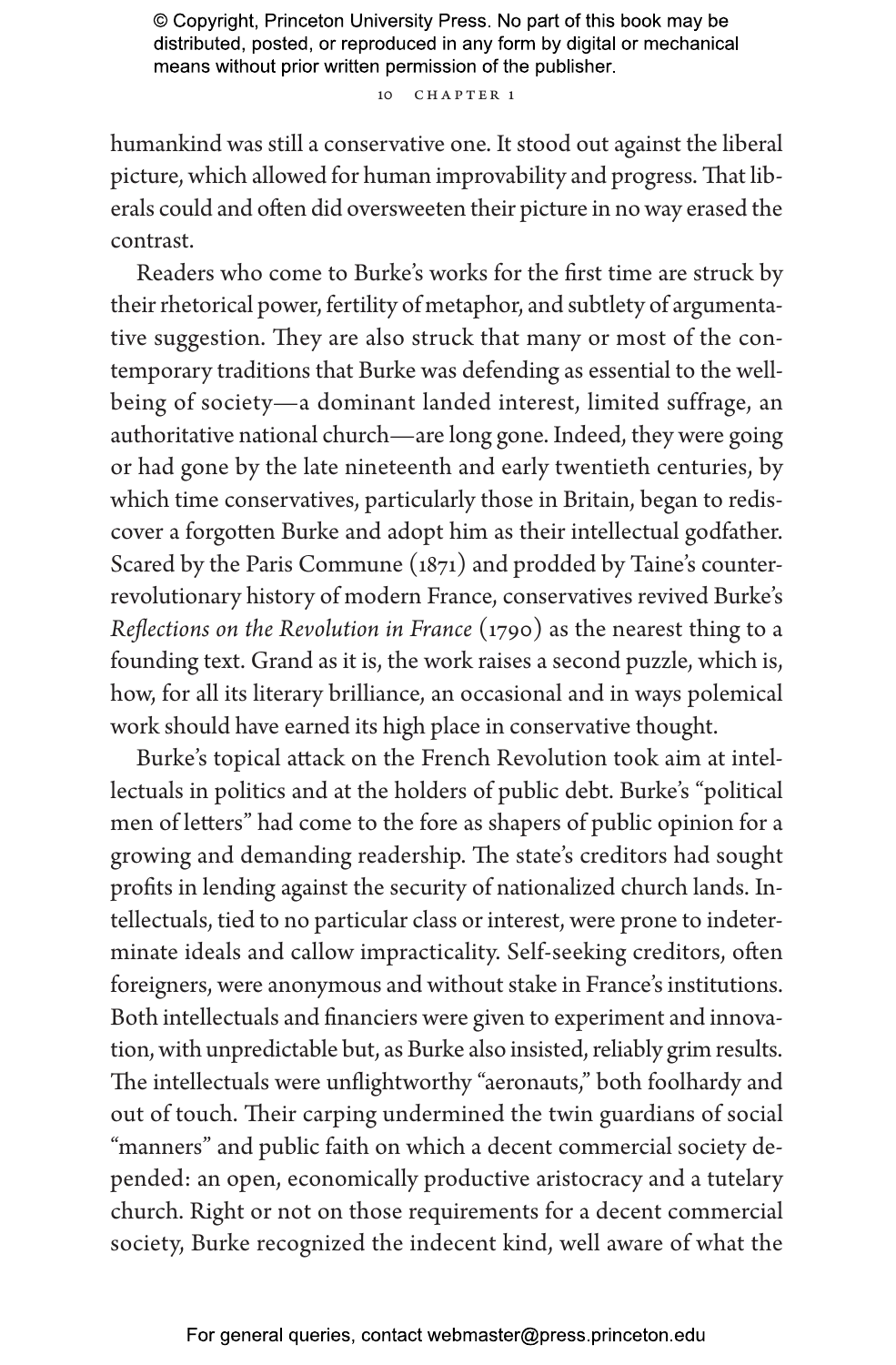CRITICS OF REVOLUTION

colonial rapine by come-and-go fortune hunters had done to Indian society.

The political men of letters in Burke's picture had griped and exaggerated, without presenting a viable alternative. They had delegitimized one institution after another by sapping public faith in social artifice and ignoring the need for a "veil" of unreflecting custom to cloak destructive natural passions. The financiers in their turn had abetted a perilous financial scheme that brought France a ruinous inflation and wrecked public confidence in the state's fiscal responsibility. France's innovators, in sum, had together destroyed the moral authority and monetary trust on which social order depended.

Drawing on a classical sequence of constitutional decline familiar since the Greeks, Burke foresaw growing instability and a descent into anarchy that would be met by popular disorder, growing violence, and, eventually, military rule. Burke's awesome vision, fixed and clear when he began to write late in 1789, struck readers across Europe as prophetic. His reputation as the seer of war, Terror, and Napoleon lent him continent-wide credit in the 1790s but obscured his wider life and writings.

Burke was an outsider who advanced by superabundant talent and good connections in service to the Marquess of Rockingham, a Whig grandee and leader of the anti-ministerial faction in parliament. The Rockingham Whigs wanted to preserve oligarchic government in the interests of landowners and commerce. They were hostile to crown attempts under reforming ministers to limit their power. When Burke spoke of defending tradition, he had that conflict in mind.

A confessional Gemini by family background, Burke had been born in Dublin to a Protestant father and Roman Catholic mother. After Trinity College, the city's Anglican and only university, he studied law in London and made his literary and philosophical name before he was thirty with works that nourished his responses to the Revolution. The ironically entitled *Vindication of Natural Society* (1756) satirized the idea that there had ever been presocial people or that people could be coherently imagined as outside or detached from some particular society. Burke's essay *Of the Sublime and Beautiful* (1757) invoked a familiar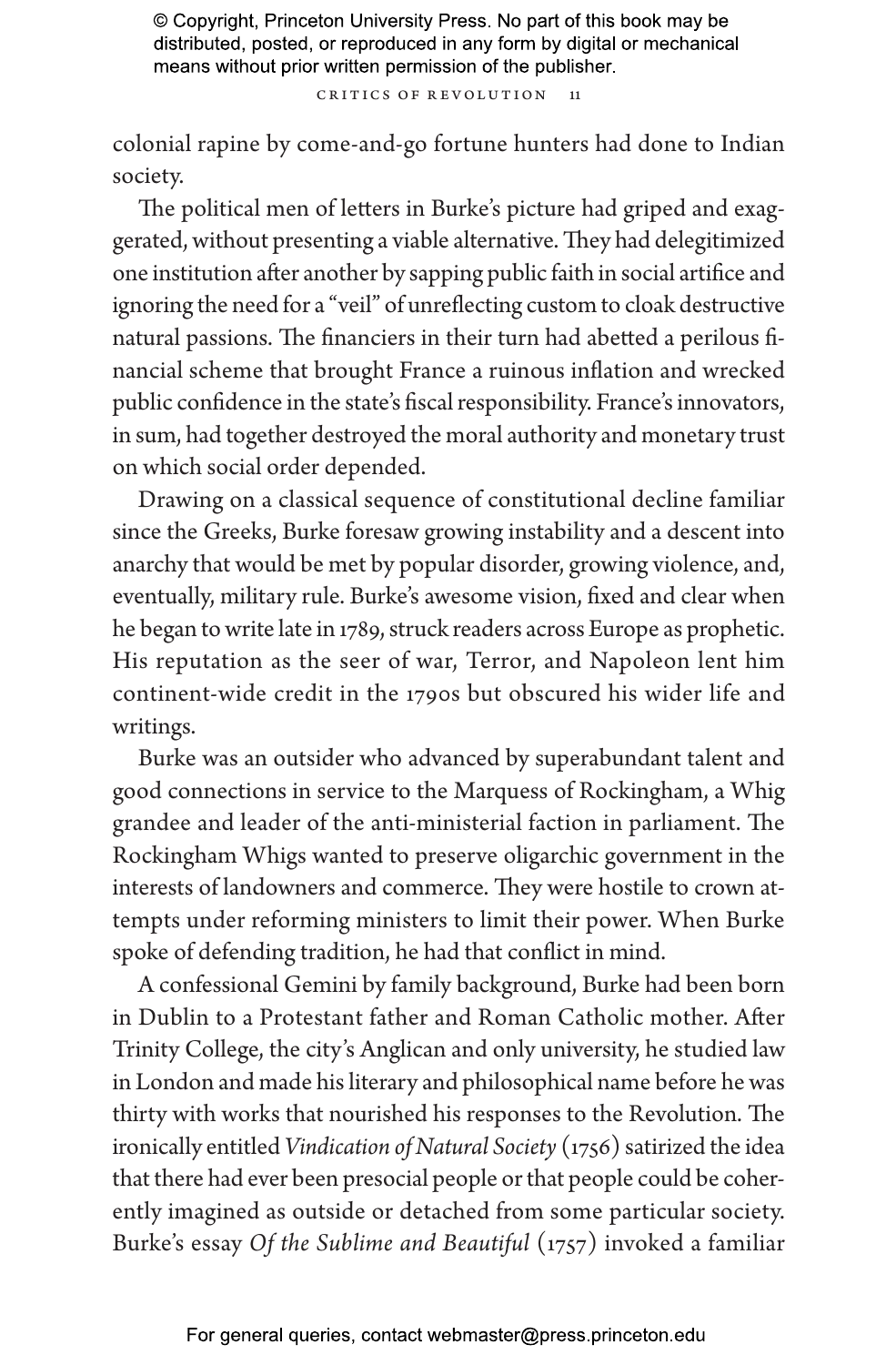#### 12 CHAPTER 1

distinction between the social passion of love and the self-preserving passion of fear in order to enrich the conceptual resources of aesthetics. To love of beauty, Burke added an engaging astonishment at the sublime, that is, at scenes or objects that strike us as overscaled, obscure, or overpowering. In astonishment, an image arises for us of threatened pain at a safe distance, and we sense "tranquillity shadowed with horror." Burke impressed most who met him with his eloquence and argumentative fertility. He became the editor for the *Annual Register*, a yearly review of politics and intellectual life, which he oversaw for many years. In 1765 he obtained a seat in parliament, where he sat till 1794.

Burke was a thinker-advocate, each task locked to the other. As the agent for the New York assembly, he spoke up for its protests against British taxation and in 1775 called for reconciliation in speeches on the American colonies. In ways, Burke was a modernizer and reformer. He wanted a lessening of disabilities for Irish Catholics and a reduction in tariffs so as to collect more revenue from taxes, as well as a cutting of the royal payroll and cleaning up military patronage. In 1783, he and his then ally Charles James Fox wanted the government to wrest the administration of India from the irresponsible, rapacious East India Company. After their bill failed, Burke began a nine-year campaign to impeach the company's governor for malfeasance.

In other ways, Burke was behind his times. He feared the democratization of government and opinion. He rejected John Wilkes's radical proposal for more direct representation by binding members of parliament with written instructions. Burke was leery of banking, which he saw as a spur to "innovation" and a corrupting paymaster for its political friends. Of mobile capital, he wrote: "Being of recent acquisition, it falls in more naturally with any novelties. . . . The kind of wealth which will be resorted to by all who wish for change." That the wealthy should be taxed to reduce poverty Burke thought absurd. Cut the throats of all the rich, Burke wrote, and share what they eat in a year, and it still would not serve. He came to see the slave trade as abhorrent and thought it must end in time. Meanwhile it should be humanized by a code of treatment, not abolished. Among Burke's ideas for improving slaves' lives, drafted in 1780 and sent to a correspondent in 1792, were clothes for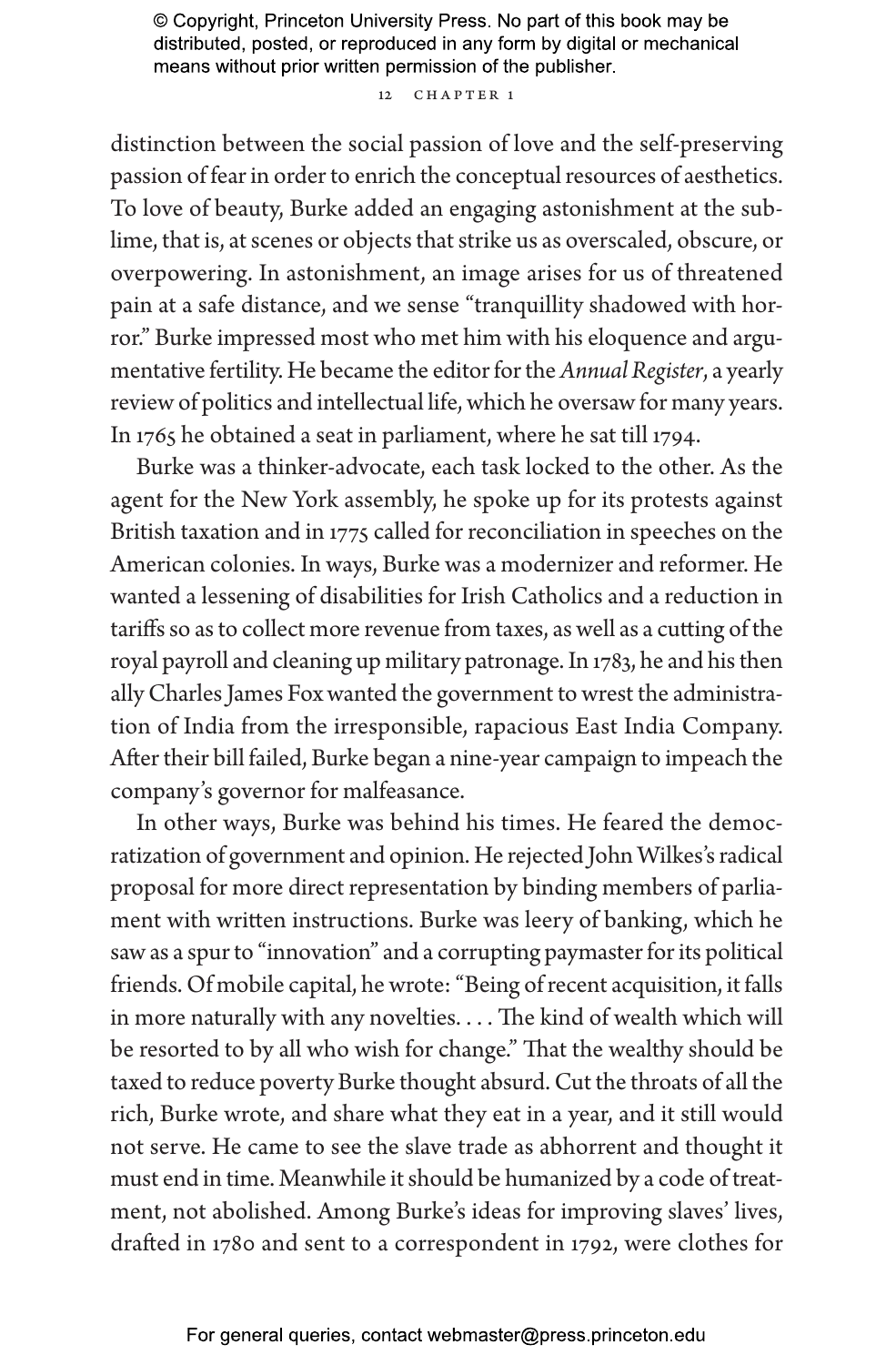CRITICS OF REVOLUTION

them on slave ships, schooling for slave children, Sundays off, and lashes limited to thirteen at a time. Burke was for religious liberty but spoke against extending it to Unitarian dissenters, who denied the orthodox doctrine of the Trinity.

The scholar's Burke has been freed in recent decades from his reputational jail as the French Revolution's scold. For most conservatives, he remains the author of the *Reflections*. Without them, people would say what Burke said of Bolingbroke, the Tory butt of his *Vindication*, "Who reads *him* today?" France made and shaped the conservative Burke in reverse**.** On a visit to Paris in 1773, he marveled at the eighteenyear-old dauphiness but found the godless levity of his intellectual hosts offensive. In May and June 1789, Burke greeted the French upheavals as a "wonderful spectacle." By late summer, when the king's party was in retreat, he turned hostile, provoked partly by the enthusiasm of British radicals. It took his rhetorical skill to balance the jarring claims that Britain should mortally fear a revolution to which, in its stolidity, it was immune.

The authentic, scholar's Burke says too much to be politically useful. "The only specimen of Burke is all that he wrote," Hazlitt quipped in 1807. The first task in creating a useable Burke was accordingly to cherry pick. Burke's copiousness was here an asset, and noticed early. No politician of whatever party, Thomas Moore wrote in 1825, finds himself in "any situation for which he could not select some golden sentence from Burke" to strengthen his argument or "adorn it by fancy."

A second task was to purge the Burkean critique of exaggeration. Maistre's exaggerations were naked and cried out to be scoffed at. Burke's were more suggestive and insinuating: the Terror was as good as fated in 1789, radicals are all revolutionaries, social criticism of any kind is either folly or betrayal, and reform reliably overruns and defeats itself. Although Burke hinted more than stated, exaggeration of that kind became a heady part of what the American political scholar Albert O. Hirschman aptly called "the rhetoric of reaction."

A third task was to rescue Burkeanism from the defense of the undefendable: not simply from the vain defense of what Britain's right-wing Whigs were seeking to preserve from the 1770s through the 1790s, but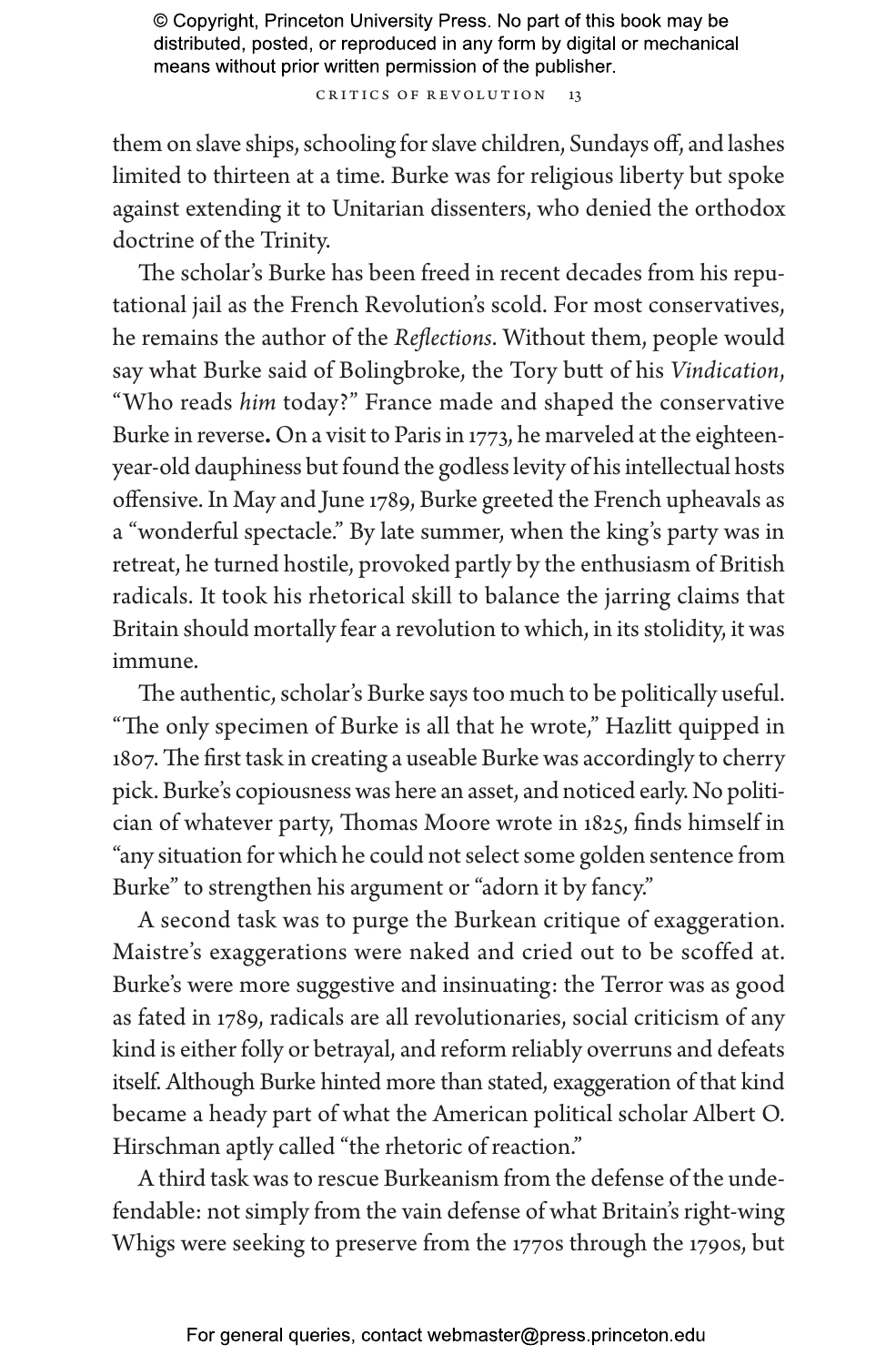#### 14 CHAPTER 1

from the vain defense of any passing and unstable status quo. The task was to find in Burke's writing answers to the question that recurs for conservatives in capitalist modernity: in an ever-shifting society, where there is never dependable ground underfoot, what can and must be rescued?

Rather than as a guide to the kinds of policy to follow or the types of institution to protect, Burkeanism was accordingly recast so as to offer higher-order, reusable advice in changing circumstances. The advice focused on the prudent management of unavoidable change in order to limit its social disruptiveness. Less was said about the hard part of identifying which values had to be defended. Burkeanism of this secondorder kind is rightly thought of as a historically relative Utilitarianism, cast in negative terms: minimize disruption according to what the standards of the day find disruptive.

The distinctive maxims of that higher-order Burkeanism turned on tradition, ignorance, and the vital but vulnerable character of human sociability. By "tradition" was meant norms or institutions handed down from past generations that people at present had a duty to uphold and pass on in good shape. However opaque their origin, the endurance of traditions was first-pass evidence of their legitimacy: "That which might be wrong in the beginning is consecrated by time and becomes lawful." If a tradition was in question, the burden of proof was on its questioner, not the other way around.

Humans' knowledge of themselves and, second, their society was imperfect. Not only were they complex by nature, society itself was growing complex. Prudence called on them not to pretend to know more about either than they did know. It enjoined against making a habit of faultfinding in society and then hunting for cures to overdrawn ills that sped change and often made things worse. Faultfinding suffered typical flaws: it relied on "abstract" claims and it invoked maxims that worked in some places but not in others.

The word "abstract" is both a multipurpose philosophical term of art and a rhetorical term of abuse. Borrowing in his early philosophical writing from Locke, Burke had distinguished three sorts of abstract idea: natural kinds (*trees*, *sheep*, *humans*), properties (*colors*, *shapes*), and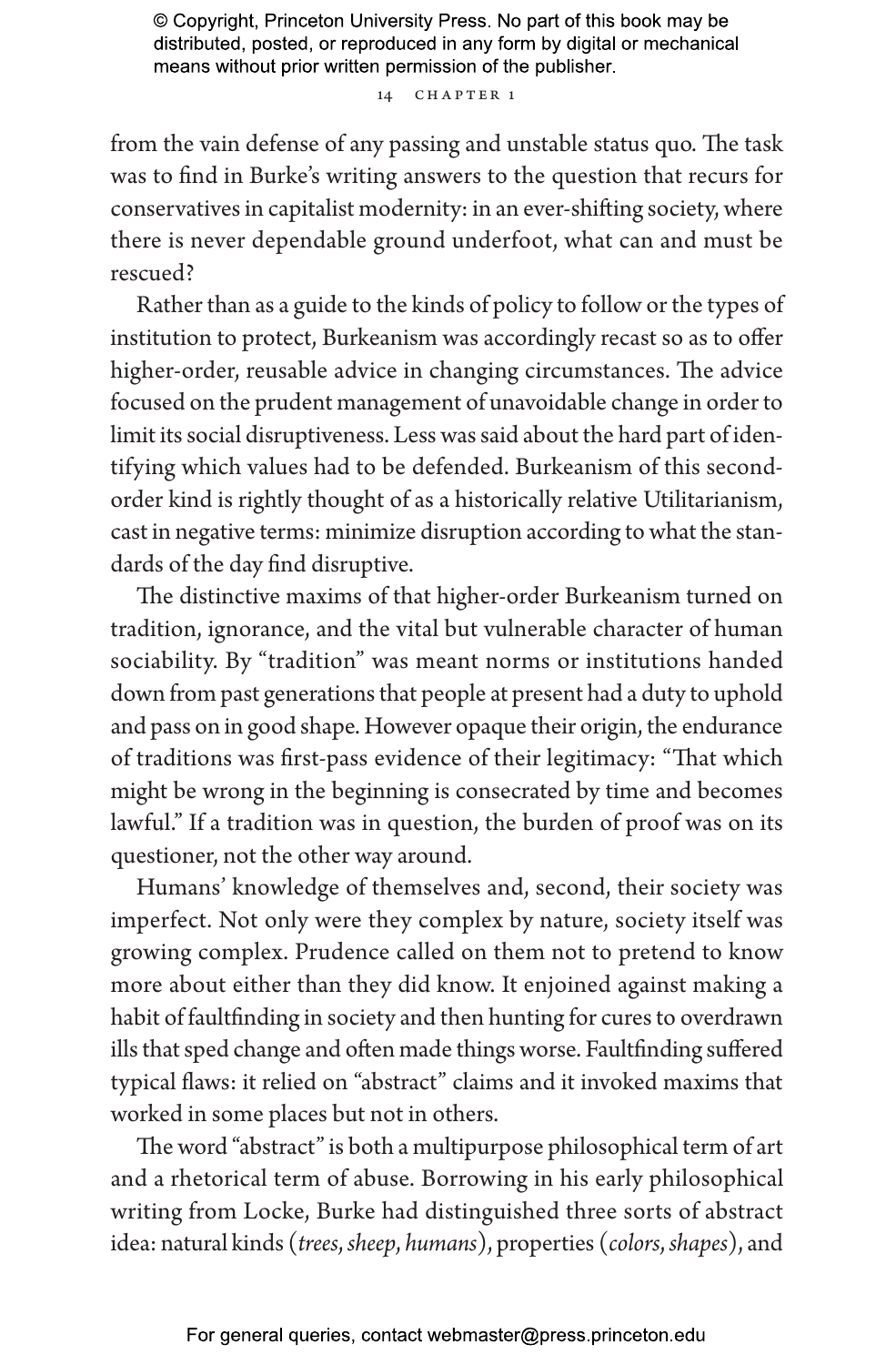CRITICS OF REVOLUTION

"mixed" ideas such as *virtue*, *vice*, *honor, law*, which matched nothing in the natural world but which brought to mind past experiences of virtuous or vicious actions, or previous encounters with, say, soldiers and magistrates. The circularity of reasoning—how might the past action be recognized as, for example, an instance of virtue?—was not convincingly answered by Burke.

In his political writing, "abstraction" became more loosely a term of criticism for the kinds of reasoning that Burke objected to in politics. One was to propose innovative arrangements that had to be talked of in "abstract" terms. Like "virtue," for example, terms for innovative arrangements were innocently abstract in corresponding to nothing in nature. Unlike "virtue," such terms were also culpably abstract. Because they were new, they evoked no past experiences. When an innovation of the suspect kind was spoken of, nothing graspable came to mind. Innovative talk was for Burke a kind of nonsense.

Exporting maxims from where they worked to where they did not work was the second kind of reasoning Burke proscribed. Morals and norms that served all humanity were at their most general, but their specific forms varied locally. They had all grown over time, surviving only because they suited where they grew. Uprooting them in hope they would flourish elsewhere was folly; institutions fitted their nations and were not readily copied. Efforts to speed or reverse social change were equally futile. Revolution and reaction were mirror faults.

Burke's prime exhibit of abstraction was the Declaration of the Rights of Man and of the Citizen (1789). In the declaration, the mistake of France's intellectual men of letters was not that there were no rights there were rights wherever there was law, and there was law wherever there was society. Those particular rights, however, had all grown up locally in civil society, as tended by an emergent law of the land. There were no uprootable, transportable rights; that is, there were no universal rights. Rights were common to a society, not to humankind.

Reform, in sum, must step away from past practice. Innovation ignored that precept and hence was bound to fail. To the fictive young French correspondent to whom Burke imagined himself writing in *Reflections* he said that France's unwritten constitution had indeed fallen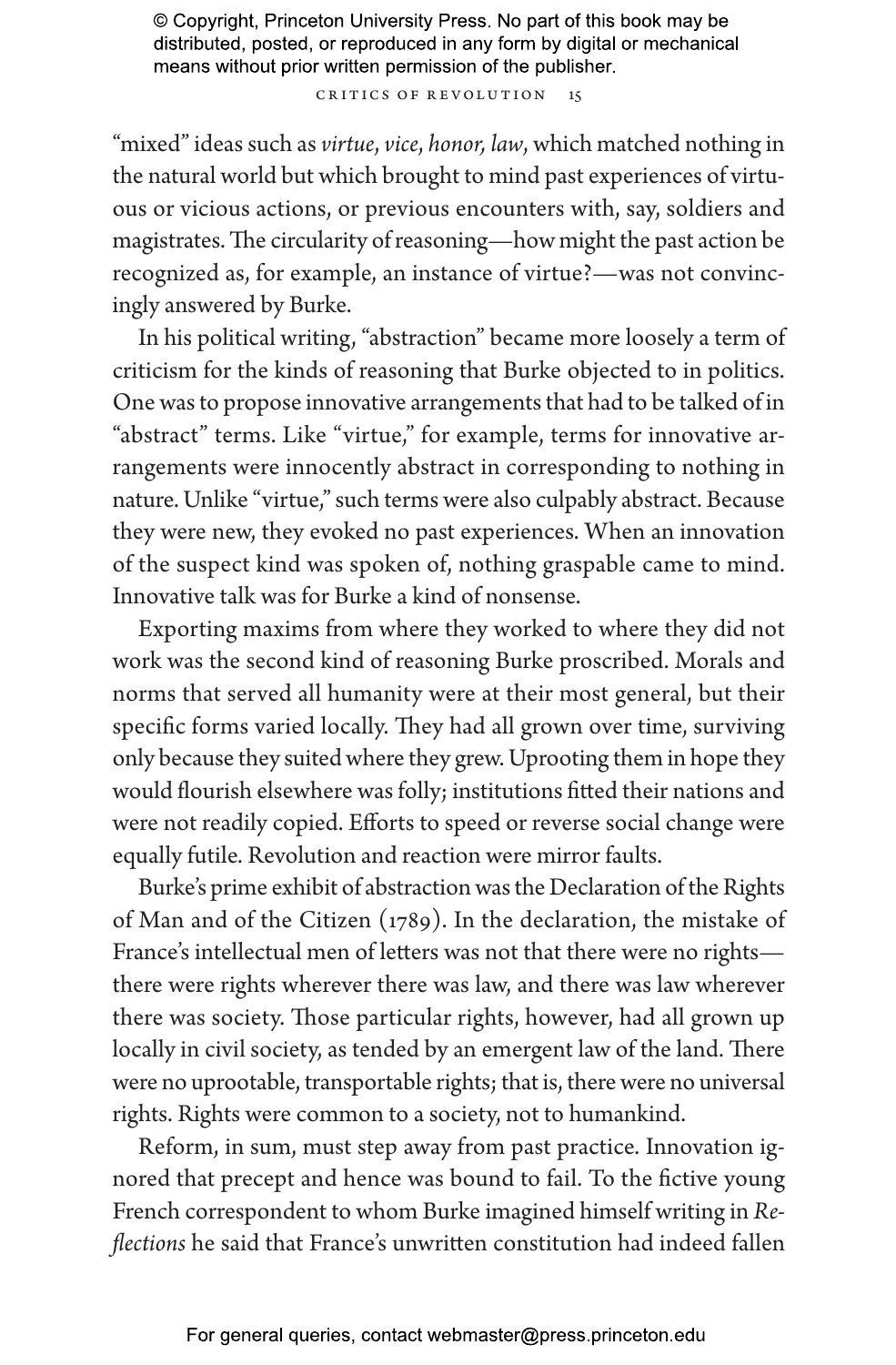#### 16 CHAPTER 1

into disrepair but that it had not been necessary to tear down the building and find a new site. Instead, "you might have repaired those walls, you might have built on those old foundations."

The melancholy modern record of obstinate resistance to wholesale, imposed reform followed by brutal counterresistance might seem to speak in Burke's favor, yet his case against innovative reform relies on an unsupported, backward-looking assumption. A modern society's judgment of whether reform is with or against the grain is seldom clear or conclusive. It is not that modern society, morally speaking, is crossgrained. Even in modernity, there can be a shared core of political morality. The trouble is that in liberal modernity how shared morality is to be applied and adjudged in given cases will always be open to argument. One group's perilous innovation will be another's prudent repair. Simply declaring a harmony of proper morality and custom's lessons does not make that argument go away.

Together the bad habit of abstraction and foolish trust in innovation amounted for Burke to what has here been called intellectualism in politics. It was a fair and useful target for conservatives, who nevertheless soon had to explain how a liberal weakness for intellectualism differed from their own growing reliance on intellectuals, beginning with men like Burke. Despite a professed indifference to ideas, conservatives in time found their own political men of letters. Samuel Taylor Coleridge, as will soon be seen, was an early conservative who called for a "clerisy" of brains that, instead of dreaming up possible futures, would identify and promote the upkeep of national traditions.

Burkeanism's third leading theme was that human sociability was universal and everywhere fragile. In whatever society people found themselves, they grew by nurture and education into a "second nature." Burke wrote of that acquired nature as a "cloak" or "veil" of habits, attitudes, and norms. Superficial but vital, they varied from place to place. Whatever local form they took, they were needed for sociability. They might seem old and worn. They might not meet the taste of social critics. But trying to see through them or tear them away was still dangerous. Changing the material of his metaphor, Burke preferred "the rust of superstition" to bumptious critical "impiety."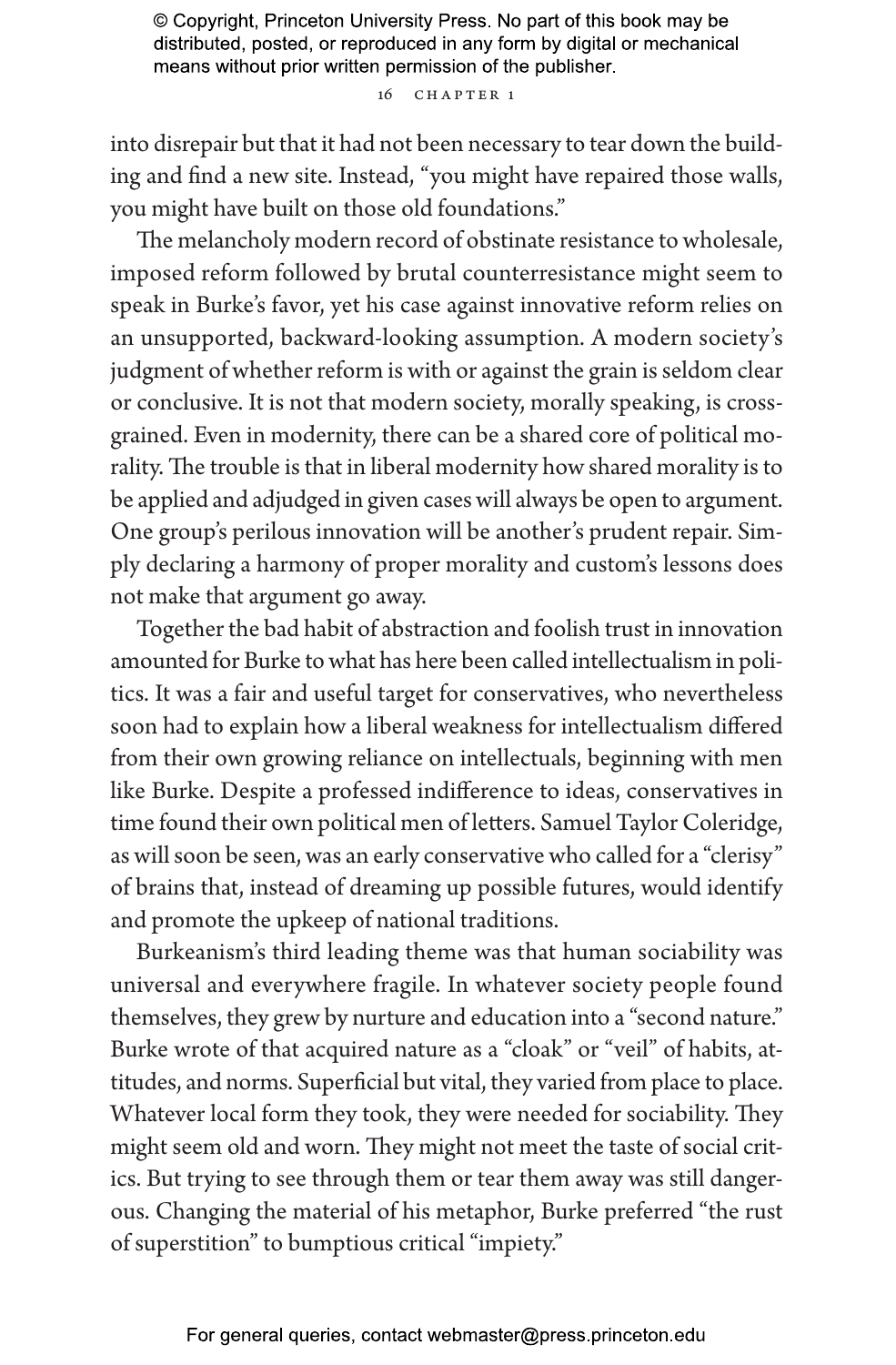CRITICS OF REVOLUTION

Once he was canonized for conservatism, the urge to box and re-box Burke never died. Philosophically, he was packaged as a Lockean contractualist, a Humean moral skeptic, a historically minded relativist, a natural-law theorist, or a rule Utilitarian ("In all moral machinery," Burke wrote, "the results are the best"), perhaps both those last two together, the first in morality, the second in politics. Burke himself advanced no philosophical defense in depth of what he was about politically.

Was Burke conservative or a liberal? Of the historical Burke, the question is anachronistic. There were none of either in Burke's day. Still, the question is not pointless, and for Burkeanism the answer is "both," for the Burke distilled into Burkeanism attracted liberals as well as conservatives. Burke said much that right-wing liberals could agree with. Liberty required order, which required property. Tampering with trade was generally a mistake. Many of our duties were unchosen duties, and people had not only rights to liberty but also due expectations for social order.

Burke, more generally, thought healthy politics should reflect society. Society was diverse and in conflict. Politics, accordingly, required faction and argument, as liberals also believed. Sovereign power, further, was necessary but capturable. Institutions for its exercise had to be arranged so that, in Burke's words, no group or interest should "act as if it were the entire master." Avoiding an "entire master" animated the preconservative James Madison in his thoughts on the United States Constitution. It underlay how the liberal François Guizot thought of sovereignty's exercise as lying beyond the reach of any one interest or faction and as controllable in the end only by morality and law. *That* Burke opened paths of liberal-conservative compromise.

Conservatives, however, had fellow feeling for the less liberal, anticosmopolitan Burke. In international terms, he was a conservative nationalist, an early exponent of geopolitics treated as a conflict of ideologies (England, Burke wrote in 1796, "is in war against a principle") or as a down-to-earth defender of British power concerned with efficient taxes, lively commerce, and a stable empire. The national conservative Burke stressed a common faith and shared allegiances as a framework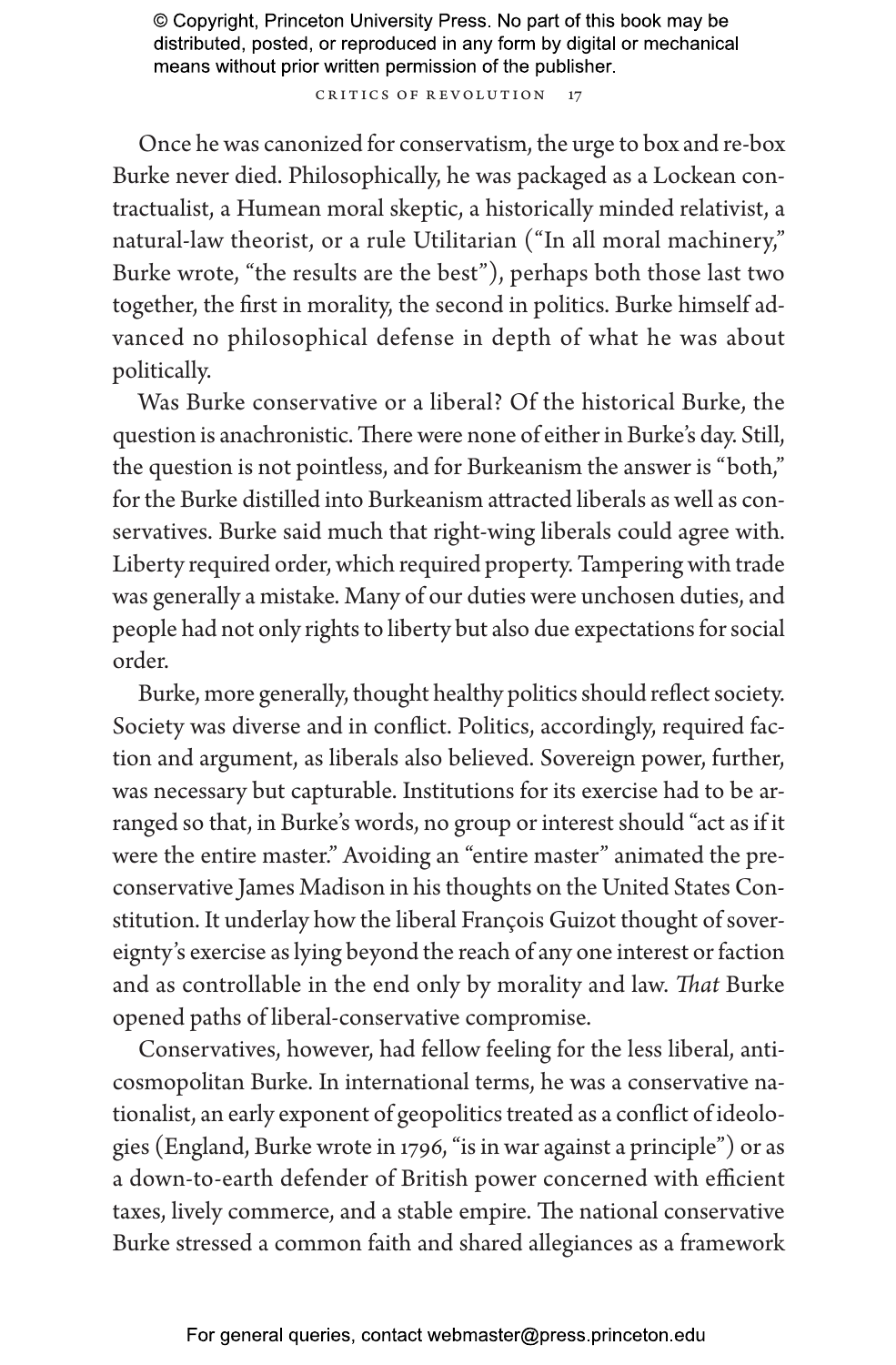#### 18 CHAPTER 1

to contain vigorous faction. He celebrated British customs and attitudes as tested by time and somehow uniquely worthy. That is the Burke who echoed in the patriotic oratory of British conservatism from Benjamin Disraeli to Stanley Baldwin and beyond. It is the Burke who warmed the spirit of an American author shivering in a Scottish winter, Russell Kirk. In *The Conservative Mind* (1953), Kirk not only reminded American readers of Burke's existence but also elevated him into a presiding intellectual deity of that mid-twentieth-century invention, the Anglosphere.

Burke's concern for continuity in the morality of politics was profound and compelling. He handed down to conservatism the puzzle of how to hold to established values amid remorseless modernity. The puzzle was not strictly partisan, but conservatives, especially Burkean conservatives, made it their own. The values Burke had in mind were shared public and private duties, pieties, allegiances, and loyalties, without which, it was feared, social order in modern conditions could never stabilize. The character of the list was plain enough. Giving it actual content in their own times has occupied conservatives of Burkean mold ever since.

# **ii. The Call of Faith and Beauty: Chateaubriand and Other Romantics**

None of Burke's rhetorical flights was better known than his cry of dismay on behalf of the queen when a Parisian crowd burst into the royal palace at Versailles: "I thought ten thousand swords must have leapt from their scabbards to avenge even a look that threatened her with insult. But the age of chivalry is gone." That of "sophisters, economists and calculators" had succeeded. The "sentiments which beautify and soften private society" were vanishing. The decent veils of expedient belief on which social order depended, the "drapery of life" from the "wardrobe of the moral imagination," were, Burke feared, being ripped away.

Burke's fear echoed the alarm at social change sounded by moral satirists from Juvenal to Swift. Manners were changing, it was true, but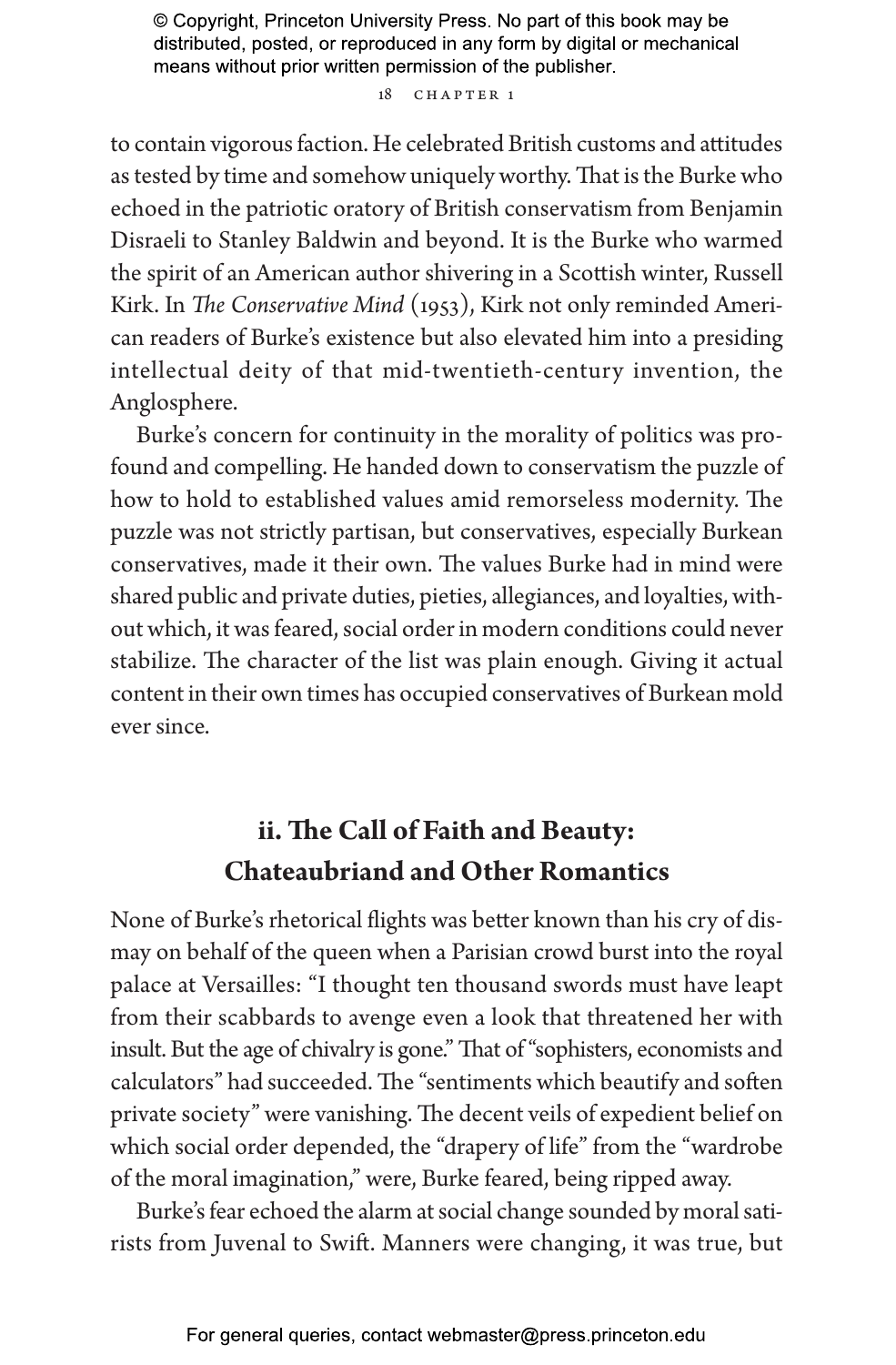CRITICS OF REVOLUTION

whether manners themselves were being abandoned, as Burke seemed to suggest, was less certain. A new fashion is not nakedness. Burke's difficulty was why one should prefer old to new manners once all manners, in the broad sense of social norms, were seen as useful pretenses. If new manners brought stability, then on Burke's own requirements, it would seem they served as well as old manners.

Burke's metaphor of social norms as clothes, later worked up by Thomas Carlyle in *Sartor Resartus* (1836) and before long absorbed into the sociological vernacular, had good and bad sides. The good side was that a social norm's authority depended in part on the breadth of its credit. Norms of courtesy, reasonableness, mutual respect, and cooperation are like that. They weaken or break down when widely ignored (which is not to say they must first be widely agreed on to come into force). The bad side of the metaphor is that it threatens to turn acceptance of social norms into expedient dissembling. The metaphor blurs the fact that whereas we cannot see through clothes, we can see through beliefs. Clothes do their work for decency, although we all know what we look like naked. If, on the contrary, social norms are taken for a useful pretense that veils our primitive and asocial nature, it will be perilous to count on them to do their work for social order once the pretense is seen through and constantly remarked on. Keeping up social pretenses is harder than getting dressed in the morning. Philosophers from ancient Greece through the Christian Middle Ages had questioned the force and sources of social norms. Only in the Enlightenment with the spread of reading was the practice of asking why democratized and made part of public argument. Once it had been, as Burke acknowledged, it was difficult to stop the seed of doubt from growing and spreading. Burke's awkward metaphor pointed to an enduring difficulty for conservatives in their contest with liberal modernity. It runs through to the present day: how can we sustain a belief that we are convinced society needs when we ourselves offer not grounds or evidence for the belief but only a conviction that the common holding of the belief is useful for social order?

Another Enlightenment Romantic and critic of the French Revolution, François-René de Chateaubriand, captured the difficulty well.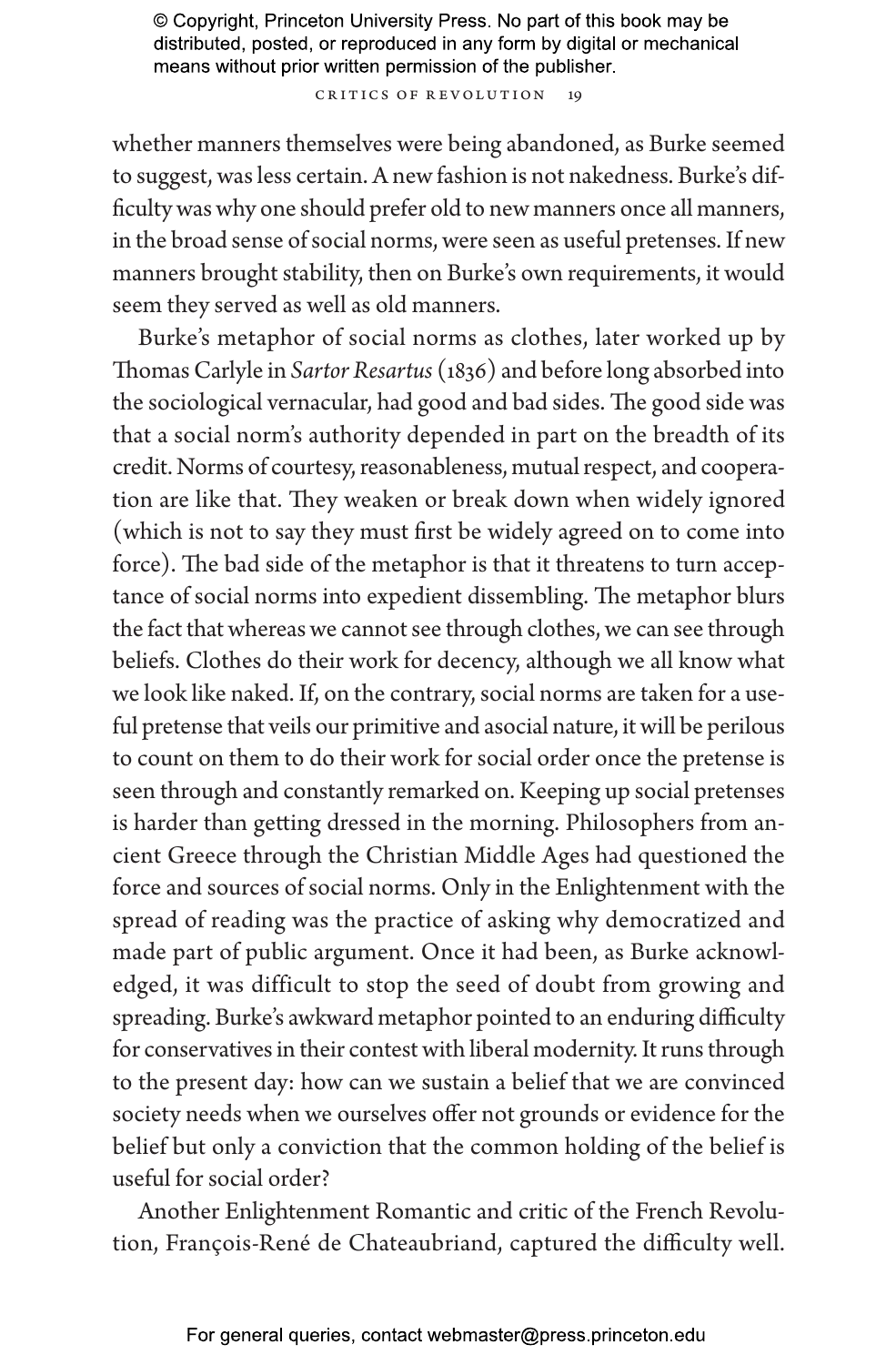#### 20 CHAPTER 1

Lingering aside in distaste, he described the Restoration *sacre* of the last Bourbon, Charles X, by the archbishop of Reims (1825) at the cathedral where French kings had been crowned since the Middle Ages. The jostling attendance included royalist emigrés as well as veterans of the Revolution and Napoleon who had switched coats in time. Who, Chateaubriand asked, could be taken in by such a spectacle? It was "not a *sacre*," he wrote, "but the representation of one."

A younger son from an old Breton noble family, Chateaubriand was by turns naval cadet, apprentice courtier, American voyager, wounded volunteer in the army of the anti-Jacobin emigrés, London exile, bestselling novelist, Catholic revivalist, Napoleonic envoy turned critic of the emperor, constitutional pamphleteer, founder-editor of *Le Conservateur*, Restoration foreign minister, knight errant for the Bourbon Ultras, liberal critic of those same Ultras, defender of the press, and internal exile from the bourgeois monarchy of Louis Philippe. From that wholly modern muddle of adventure, dissidence, and incompletion, Chateaubriand fashioned an eighteen-hundred-page autobiography that gave shape to the tributaries, diversions, and repetitions that made up his life, the *Mémoires d'outre-tombe* (1849–50), which ranks with Augustine's and Jean-Jacques Rousseau's *Confessions* among masterpieces in the unconservative genre of self-invention.

Little of that, though fascinating, would have won Chateaubriand a place in the story of conservatism had he not he passed down to it a repertoire of disavowal for the "empty world" of liberal modernity and a counterpart trust in the "full heart" of faith and loyalty. Chateaubriand was a Romantic among conservatism's anti-rationalist forerunners. He was less philosophical than Burke and, though cross about many things, not as angry as Maistre. As a child of the eighteenth century, he sought to answer disenchantment with reenchantment. Passionate attachments, he urged, counted more in life and politics than prudential reasoning or partisan obedience, a claim he pressed in *Le Génie du Christianisme* (1802), the book that first made his name. Friends saw in him personally a sturdy egotism. Unflatteringly for them, he himself wrote that his strongest emotion was boredom. Many questioned his sincerity,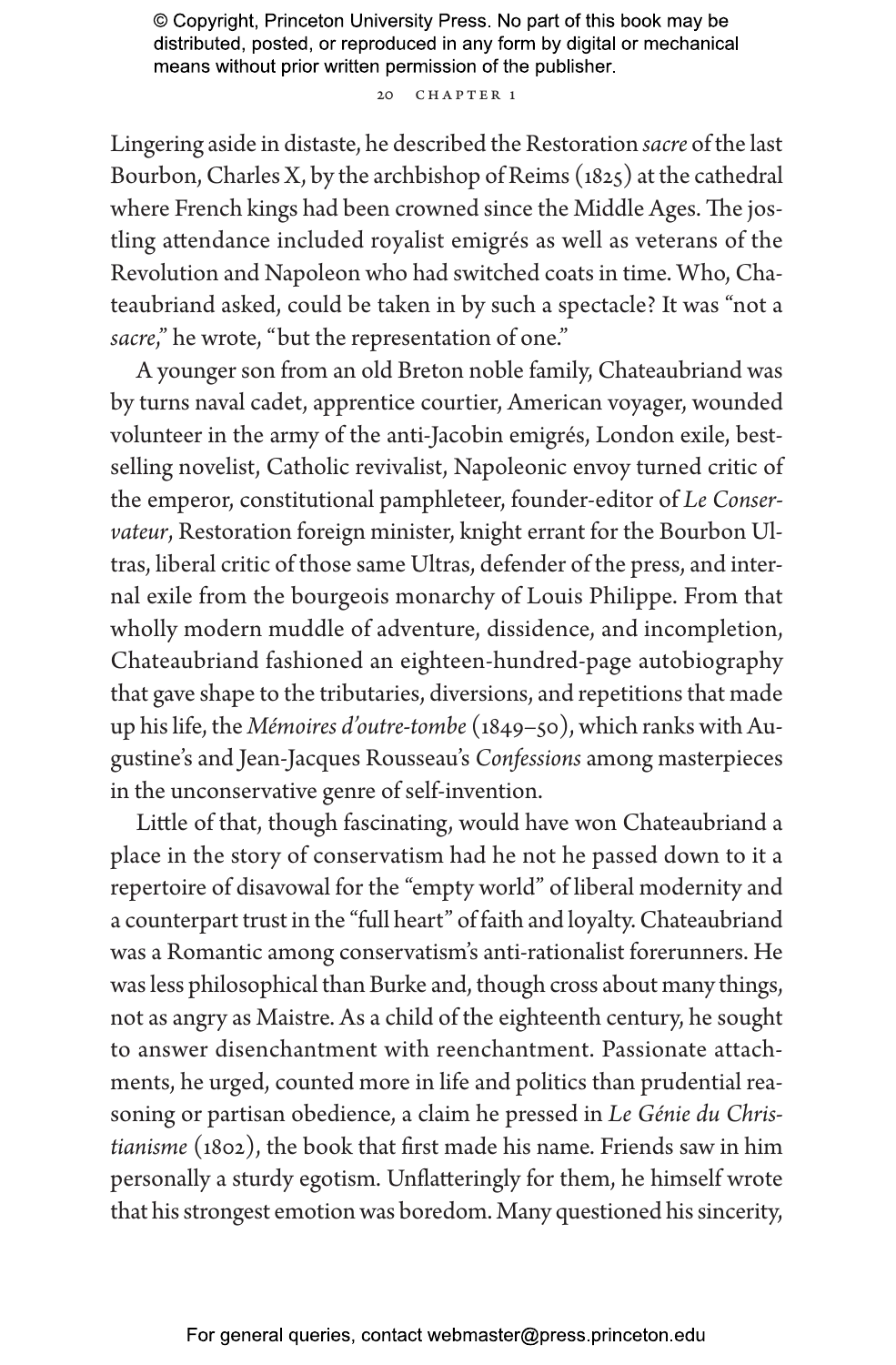CRITICS OF REVOLUTION

yet Chateaubriand preached his Romantic gospel of resistance to the emerging world of liberal modernity with a sense of conviction that won converts and imitators.

Politically, he called himself "Republican by nature, monarchist by reason, Bourbonist from honor." Though too skeptical for legitimism, he shared with the Ultras their disgust at watching regicides and Bonapartists land on their feet in the post-1815 Bourbon court. Waiting in an anteroom to see Louis XVIII, as Chateaubriand described the scene in his memoirs, he watched lame Talleyrand, Napoleon's diplomat, shuffle out of an audience with the king helped by Napoleon's police chief, Fouché, and murmured to himself, "Vice supported on the arm of crime." Arbitrary force repelled him, especially by power against defenseless victims. Among the strongest passages in the *Mémoires* is his dry but outraged account of the Duc d'Enghien's execution, with Napoleon's connivance, after a kangaroo trial (1804).

In Chateaubriand's capacity to question almost everything but his own judgment, an ungenerous later French conservative, Maurras, saw a pagan libertarian. Admirers have seen in Chateaubriand's suspicion of power a liberal streak found in the rebel Albert Camus or in the selfdescribed Tory anarchist George Orwell.

Chateaubriand believed in a constitutional monarchy, in representative government constrained by fixed, nondemocratic institutions that were designed to ensure security of property and protect subjects from arbitrary power. He believed also in personal liberties and freedom of the press. He blamed the Revolution on royal dithering and interference, and he supported the Bourbons not from out-of-the-drawer legitimist theory but for the practical and somewhat cross-cutting reason that the dynasty had, broadly speaking, provided good rulers. After 1815 he believed in a "possible Restoration," not in the self-defeating reaction of the Ultras. It was folly, Chateaubriand thought, to bring back old congregations, compensate property losses, restore primogeniture, muzzle the press, and make sacrilege a capital offense. To Louis de Bonald, the author of that last bill (1825), he cried in the chamber, "You reject the norms of our day to return to times we cannot even recognize."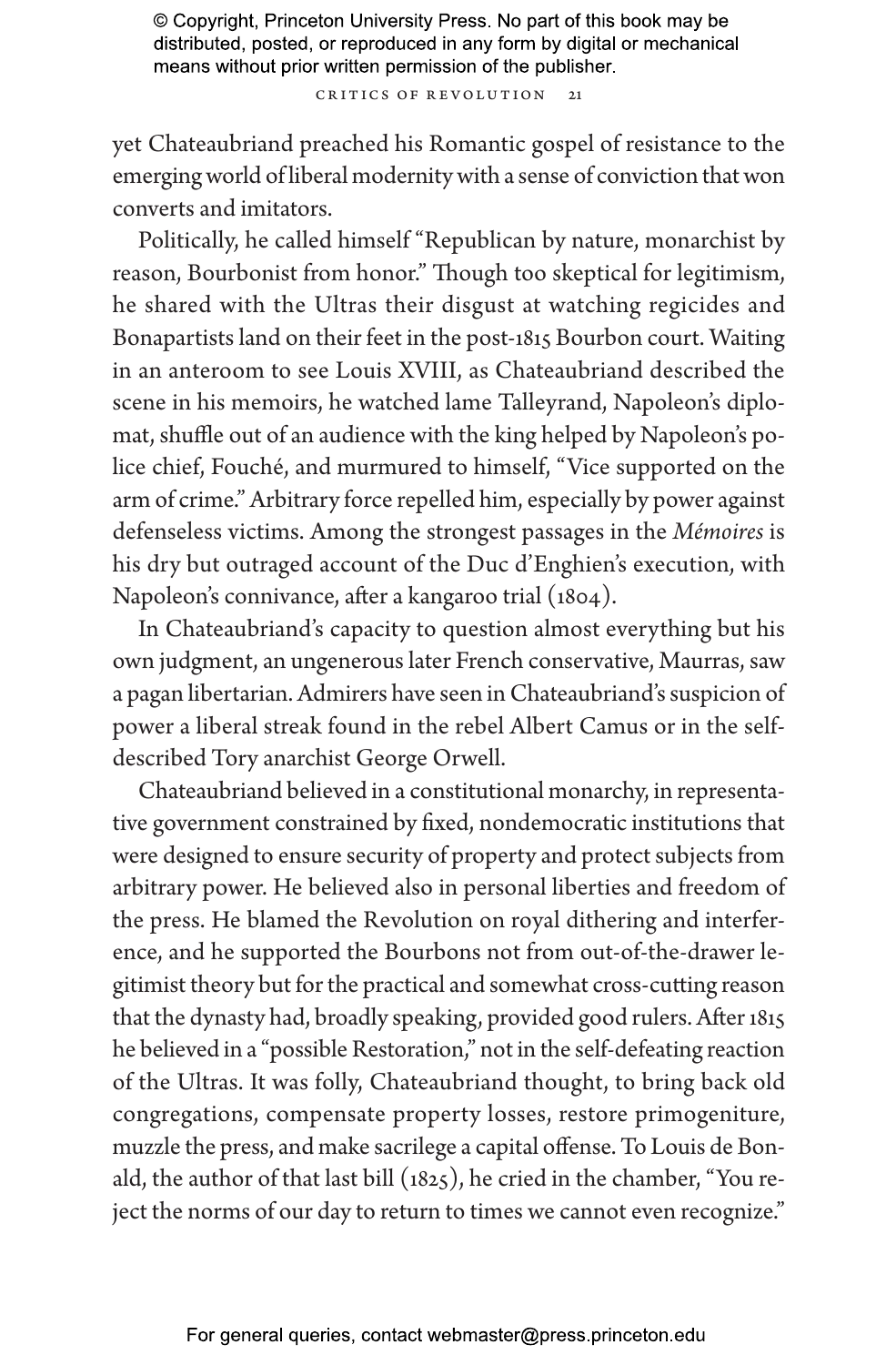#### 22 CHAPTER 1

For all that, Chateaubriand could sound like a proto-liberal, which in a limited way he might have been, except for his distance from middleclass life and values.

Chateaubriand shared that suspicion of bourgeois society and what he took for its politics of mutual interest in an article in *Le Conservateur*. It contrasted a "morality of interest" with a "morality of duty." Society could not be governed by violence, only by *séduction*, that is, persuasion. The persuasive force of mutual interest, it might be said, could be stronger than that of duty; for duty rested on "fiction," whereas interest was actual. No, Chateaubriand answered. Interest was fickle and unstable, never by evening what it was in the morning, resting on no more than chance and ever fluid. There existed by contrast an unbreakable chain of duty running from families into society that tied fathers and children, kings and their subjects, into mutual obligations.

Like William Wordsworth in Britain and Adam Müller in Germany, Chateaubriand disliked the commercial society he saw eating away at an earlier, supposedly more natural way of life. The natural life was imagined socially in terms of older habits and institutions, and psychogeographically in terms of the countryside, especially wild countryside. Were that all, Chateaubriand's writing might have gone the way of Étienne Sénancour's *Obermann* and other writers of the day swept up in the Romantic idea of pure nature and tainted society. In addition, he had a hard, knowing eye for worldly affairs and an ambition, however misplaced, to fight at the top of the political game. Some saw in his obsession with Napoleon an unhinged wish to supplant Napoleon. Chateaubriand's Romantic side, which he poured into his novels, imagined America as a Rousseauesque open field, cherished and tended by wise original peoples. His worldly side reminded him how it was. On arrival in Delaware, he was helped on to the dock by a young black woman, to whom he gave a handkerchief, noting to himself how incongruous it was to be greeted in the land of liberty by a slave.

*Le Génie du Christianisme* caught a moment of religious conciliation. It was published soon after Napoleon's Concordat with the Vatican in 1801 reestablished Roman Catholicism as the primary religion of France and permitted the return of emigré priests. *Le Génie* aimed to reawaken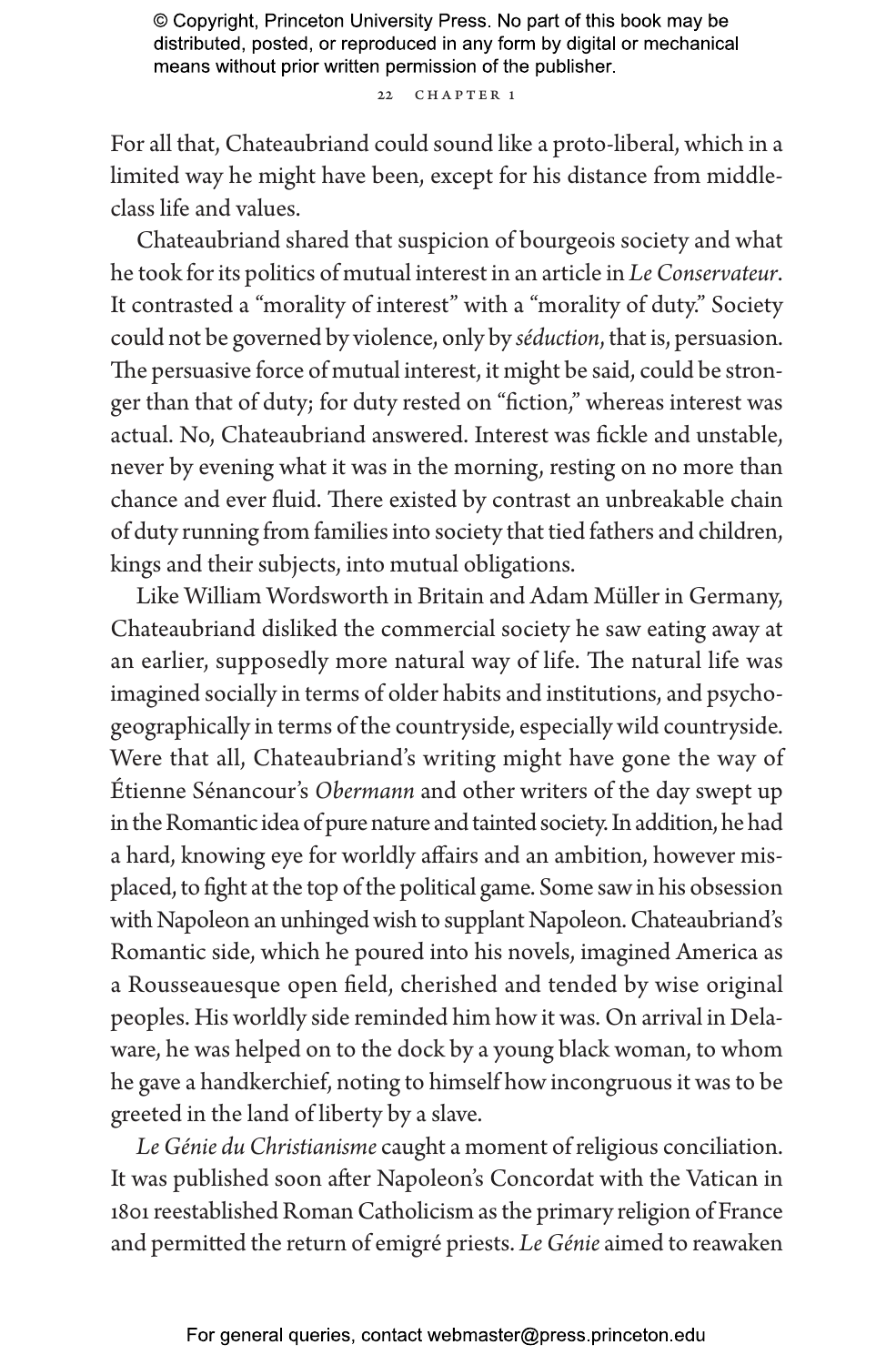CRITICS OF REVOLUTION

religious feeling by stressing the aesthetic aspects of Christianity and helped make it acceptable, even fashionable, in intellectual drawing rooms. It contributed to the Catholic revival after 1815, when peace returned, military careers closed, and a religious calling looked again to be a fair alternative among the upper classes.

As a Counter-Enlightenment manifesto for the beauties of the Christian faith, *Le Génie* tied together Romantic longing, contempt for bourgeois worldliness, and Catholic lessons in piety and humility. By rejecting false gods, Christianity had ended our intellectual infancy but compensated us for the loss of childish wonder. By chasing divinities from the woods and returning nature to its solitude, Christianity had given us an object of solace, contemplation, and religious awakening. Worldly busyness and its reductive understanding of life had limits. We needed ritual. Whether classical or Christian, ritual appealed to us in its poetry. Nothing was lovely, winning, or beautiful without an element of mystery. Religion deepened art by pointing us toward ideals that could be intuited, not justified. Last, self-assertive mockery was corrosive and deadening. Among the enemies of Christian piety from the start had been sectarians, sophists, and the frivolous who "destroy everything with laughter." Christianity, into the bargain, had served sound government and blessed the forgiveness of enemies in the cause of national reconciliation.

The topics that moved Chateaubriand and that were widely anthologized from the six-part *Génie*were ruins, oceans, feast days, church bells, and love of nation. That last element, which was foreign to Catholic universalism but not to Gallicanism, belonged indispensably to Chateaubriand's politics of feeling and allegiance. A common religion was one way in which a shared allegiance might heal a divided nation. The nation itself was another. Tapping patriotic feeling to unite a country against its internal foes became a theme for the nineteenth-century right, for use first against liberalism and later against international socialism. Nor for Chateaubriand was the pursuit of French pride mere literary exhortation. As foreign minister he promoted, against British reservations, an invasion of Spain to crush its liberals (1823) and pressed for an alliance with Russia to break up the Ottoman Empire, for a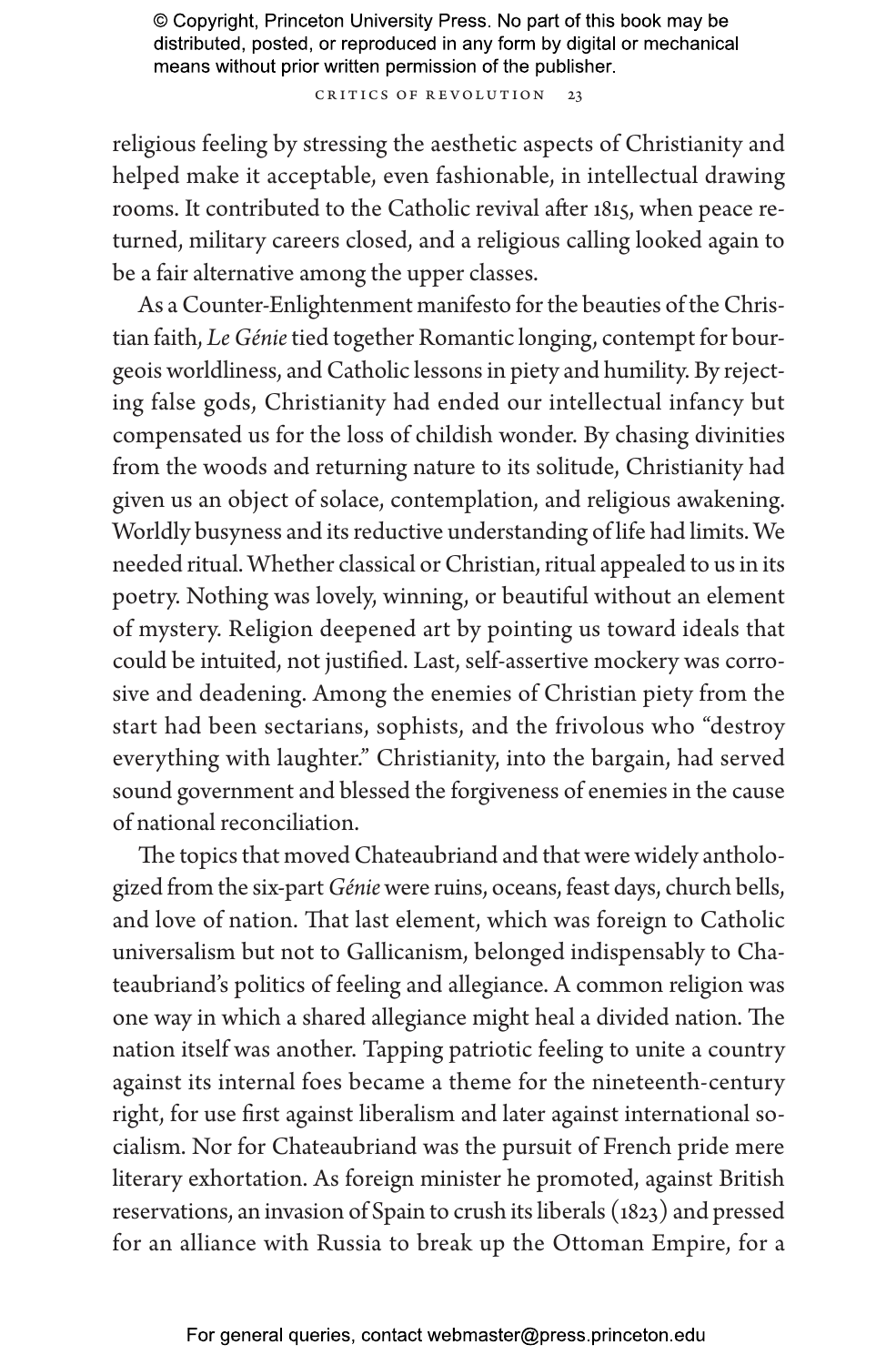#### 24 CHAPTER 1

French foothold in Latin America, and for a "just expansion" of France's frontier along the Rhine. Napoleon III eventually tried all of it, with disastrous results for France and Europe. Charles de Gaulle, an admirer of Chateaubriand's prose, also heard his cry: "I wanted the French to want glory." De Gaulle, however, understood France's limits. By his time, national glory was not on offer. The representation of glory had to serve in its place.

Appended to *Génie*were the wildly popular Romantic novellas, *René* and *Atala*, which were written or published earlier. Their antihero, René, is an unhappy young man without a home in society who, unlike Goethe's Werther, rather than kill himself seeks purpose from life in the American woods. These short works counted heavily toward the success of a long book that Chateaubriand made longer by adding doctrine and theology, as if to appease serious Christian thinkers who expected better defenses of faith's claims to truth than his "I wept, so I believed." Chateaubriand's religion of sentiment had limits, but it lit up a problem facing later conservatives looking to Christianity to provide a civic religion that liberal modernity, they believed, was too thin and too divisive on its own to allow for. Félicité de Lamennais, a cofounder of *Le Conservateur*, was one of several nineteenth-century conservative religious thinkers—Wilhelm von Ketteler, John Henry Newman, Charles Hodge, and Orestes Brownson—who, as will be seen, also hoped to reconcile faith and modernity.

Maistre, Burke, and Chateaubriand each handed down to conservatism an intellectual target for use by the right against the left. The target could be thought of as a triangle that might be hit on any one of its sides: an apostasy or denial; a wrong way of thinking; and a suspect kind of thinker. First, revolutionaries denied divine providence (Maistre), custom and tradition (Burke), or enchantment (Chateaubriand). Second, they thought about politics in the wrong way, whether by corrosive "raison individuelle" (Maistre), delusory "pure metaphysical abstraction" (Burke), or the deadening "l'esprit positif" (Chateaubriand). Just what those highly general charges were and whether they were one charge or many were left to conservatives to wrestle later in the twentieth century, when efforts were made to give the idea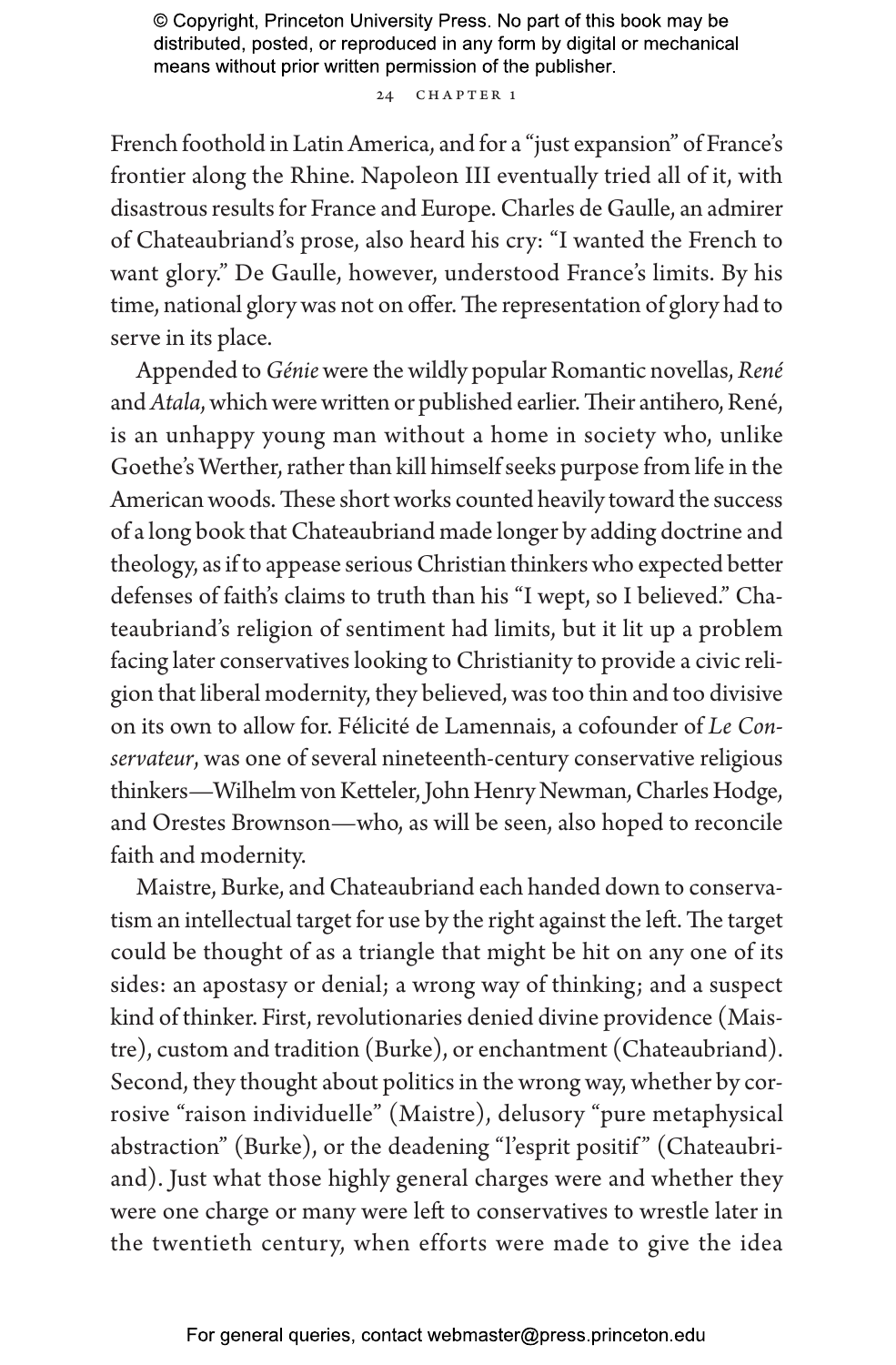CRITICS OF REVOLUTION

*rationalism in politics* more philosophical shape and weight. In contrast, the third side of the triangle, the suspect intellectual, gave a clear, palpable target. Revolutionary thinkers, on this last charge, were "men of letters" without recognized status or interests of their own save the practice of moral and political criticism itself. Their aim was not, as they proclaimed, to make a new, better, or reformed society but rather to maintain unending argument about a new, better, or reformed society. For only unending argument gave political men of letters a rationale. The political intellectual, on that unflattering picture, was a halftrained doctor who was quick to spot ailments, real or imagined, but with no grasp of health and no ability to cure.

# **iii. Order in Nations and Among Nations: Gentz and Other Germans**

The right might abjure intellectualism in politics, but it needed brains of its own who could take on the intellectuals of the left. An outstanding early model was Friedrich von Gentz (1764–1832), who spent a career of drafting and arguing in the service of established order, both within and among the nations of Europe. For intellectual combat of that kind, he was well equipped. As a young man, he went to Königsberg with a recommendation from Moses Mendelssohn to study under Immanuel Kant, heard him lecture, corrected the proofs of Kant's *Critique of Judgment*, and was returned to his father, in the philosopher's words, "in good health and well-schooled." Besides translating the first French critics of the Revolution, in 1793 Gentz put into German Burke's *Reflections*, teasing out Burke's thought in long footnotes that tidied up the argument in rationalist spirit.

Revolution for Gentz was not an assault by reason but an assault on reason. The revolutionary error to his mind was not reasoning about politics in strange ways that were wrong even when done well, but reasoning in familiar ways, only doing it badly. Revolution was not as for Burke an attack on custom by reason but an attack by poor reasoning on good. For Gentz, the primary question of politics was how power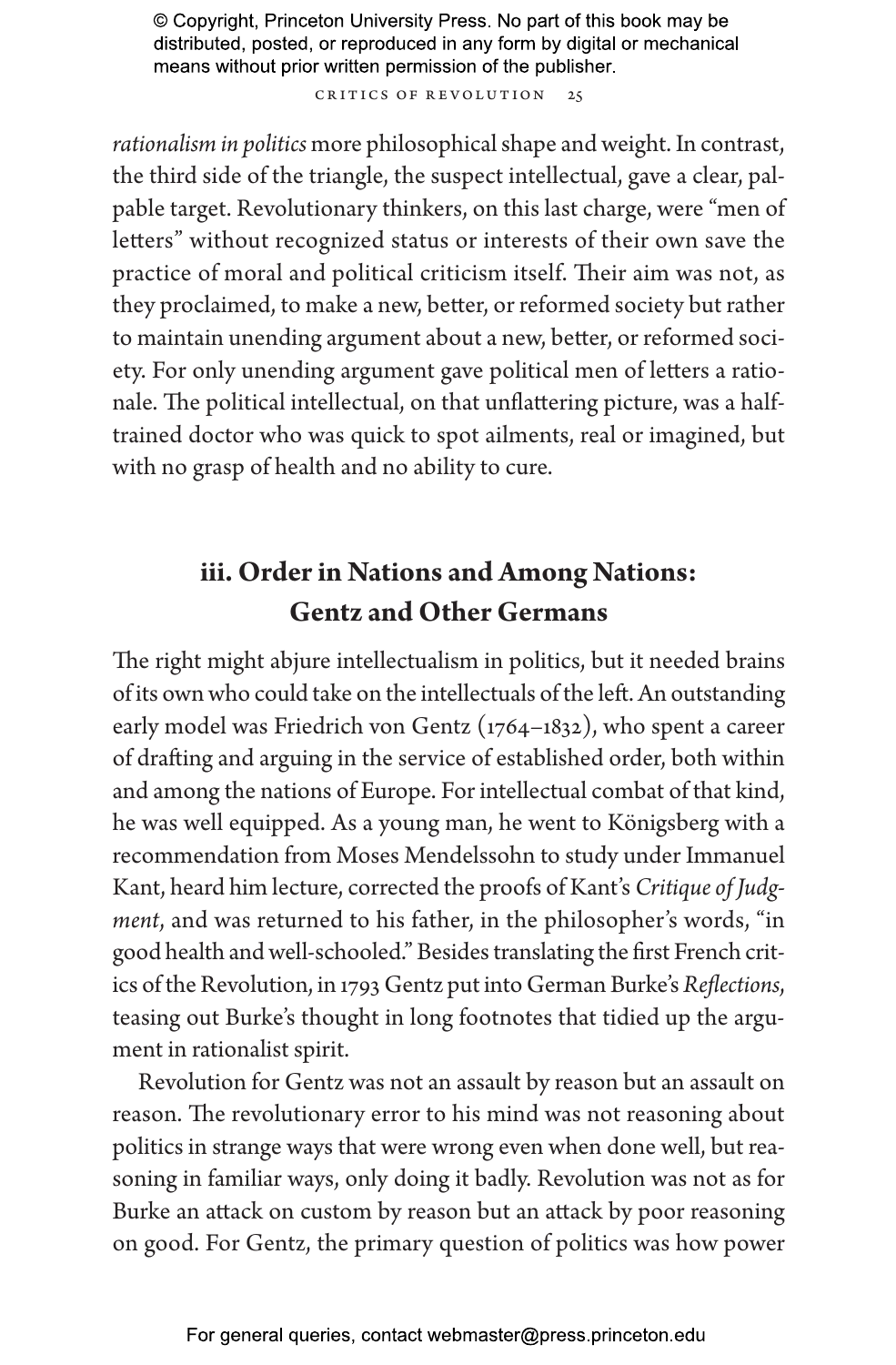#### 26 CHAPTER 1

was best used for the maintenance of peace and stability, both within and among nations. If that was an "abstract" principle, so be it. If broad maxims drawn from some combination of prudence, reasoning, and experience were "abstract," so be it. Gentz was not interested in fighting battles against the Enlightenment, nor after his early sallies was he much involved in philosophy.

Gentz's thought looked back and ahead. It looked back to the sixteenth- and seventeenth-century modern tradition of *raison d'état* (the idea, present in the writings of Niccolò Machiavelli and Thomas Hobbes, that obligations on states and their trustees were specific to politics and not neatly exportable from the sphere of personal morality). It looked forward to what later became known as realpolitik, or realism (the idea that geopolitics, the first element of statecraft, involved an amoral contest among sovereign nations unregulated by supranational norms or ideals save rudimentary counsels of prudence). For Gentz, reasoning well about politics meant thinking out what *raison d'état* required in the turbulent status quo of revolutionary and Napoleonic Europe. For later conservative realists, his question generalized. In whatever turbulent status quo they found themselves, they too had to ask, "What here and now does *raison d'état* require?"

Established as a lawyer and state official in Berlin, Gentz ran the journals *New German Monthly* (1795) and the *Historical Journal* (1799). His grasp of foreign affairs and finance won him a reputation. When his hostility to Napoleon left him politically homeless in peace-seeking Prussia, he left for Vienna (1802), where he worked as a writer-adviser for hire to the Austrians and British. French occupation (1805) made him an exile again, but he was back in Vienna by 1810 as an aide to the Austrian chancellor, Metternich. Pleas for a court post went unheard, and he operated as a commoner with only Metternich's protection. As drafter and frequently creative notetaker, he was at the five post-Napoleonic congresses. Although no democrat, he thought the idea of restoring France's Bourbons after 1830 by force absurd, and lost the chancellor's favor.

A rake and gambler ever in debt, Gentz was frowned on by the pious. In his sixties, he fell in love with an eighteen-year-old dancer, the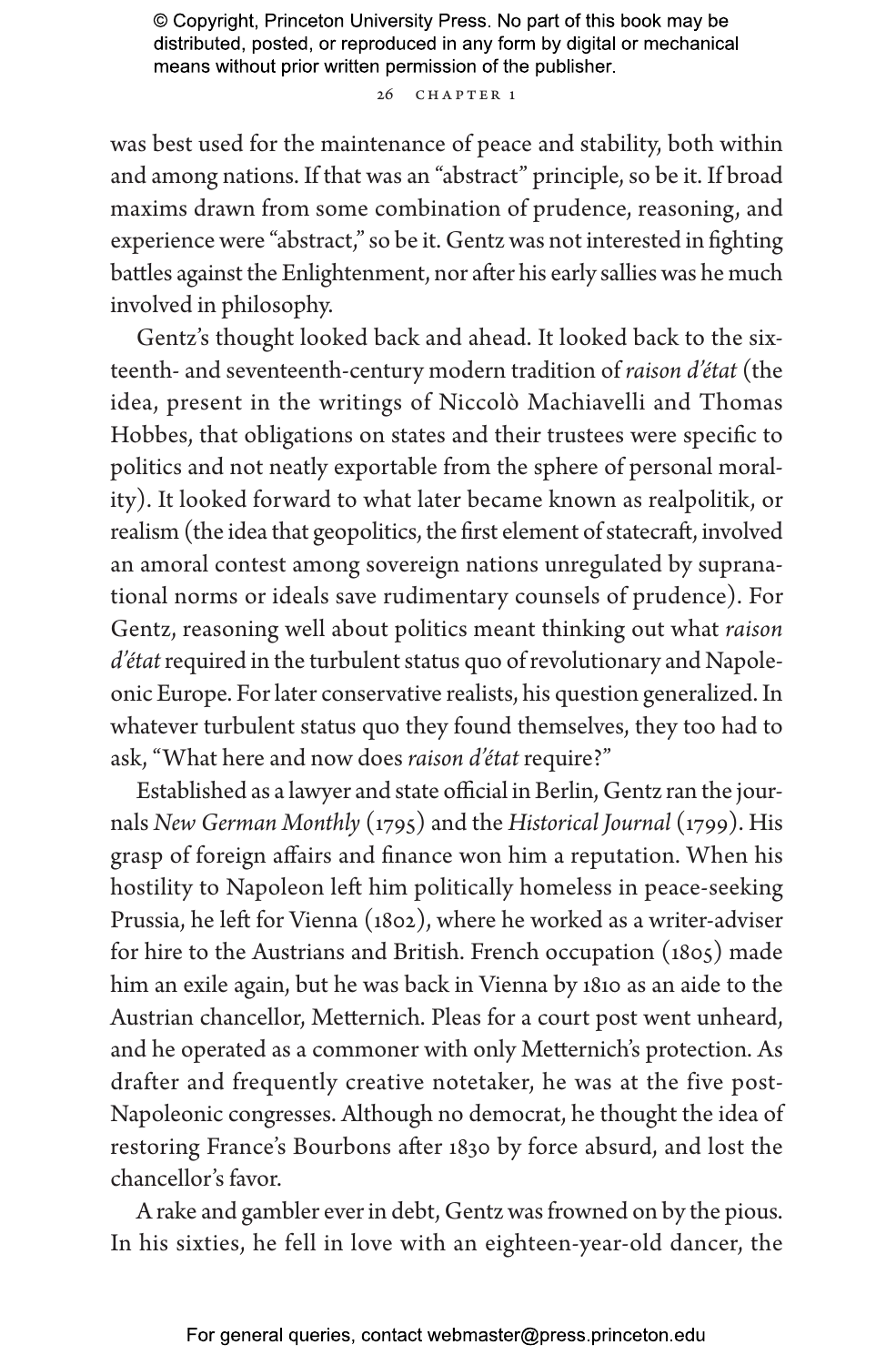CRITICS OF REVOLUTION

daughter of Joseph Haydn's copyist, who without claiming to be faithful made him happy in old age. Romantic conservatives took Gentz for an eighteenth-century leftover, democrats and socialists for a reactionary, and Prussian nationalists for a faithless cosmopolitan. He was little read and soon forgotten. He reads today more like a familiar, realist conservative than his backward-looking contemporaries. As a political intellectual serving the chancelleries of Europe, Gentz's first concern was less with speculating about how power should be exercised than vindicating how it was exercised. He was an early model of a familiar present-day figure, the clever policy intellectual with top degrees circulating between right-wing think tanks, conservative magazines, and political leaders' private offices.

In thinking about revolution, Gentz was an enthusiast for 1789. He followed Kant in taking the National Assembly for legitimate and not, as Burke claimed, a usurpation of royal authority; however, Gentz soon turned against the Revolution. The revolutionaries' mistake was not in having universal, innovative ideals, it was in leaving them general, unanchored, and out of practical reach. Gentz did not mock the Declaration of the Rights of Man in the satirical manner of Justus Möser (1720–94), the north-Saxon critic of market society and Enlightenment princely reform. Nor did Gentz fault the declaration, as Burke had done, for misunderstanding the character of rights. Gentz instead subjected the declaration to an article-by-article critique (1793) for errors of drafting and logic in the manner of a philosophically attuned lawyer. The declaration to his mind was not so much misconceived as ill-done.

Gentz wrote not as a philosopher but as a publicist and political adviser. He understood the role of political intellectuals as laying out simple principles and defending the policies of their political masters in depth. Gentz's essay "On the Balance of Power" (1806) spelled out the guidelines for European peace that served the post-Napoleonic settlements. Within states, locally chosen arrangements, republican or monarchical, should prevail unless they upset continental order. In the German lands—Prussia, Austria, and the other territories of the defunct Holy Roman Empire—politics should promote faith (which fostered obedience) and hold democracy at bay.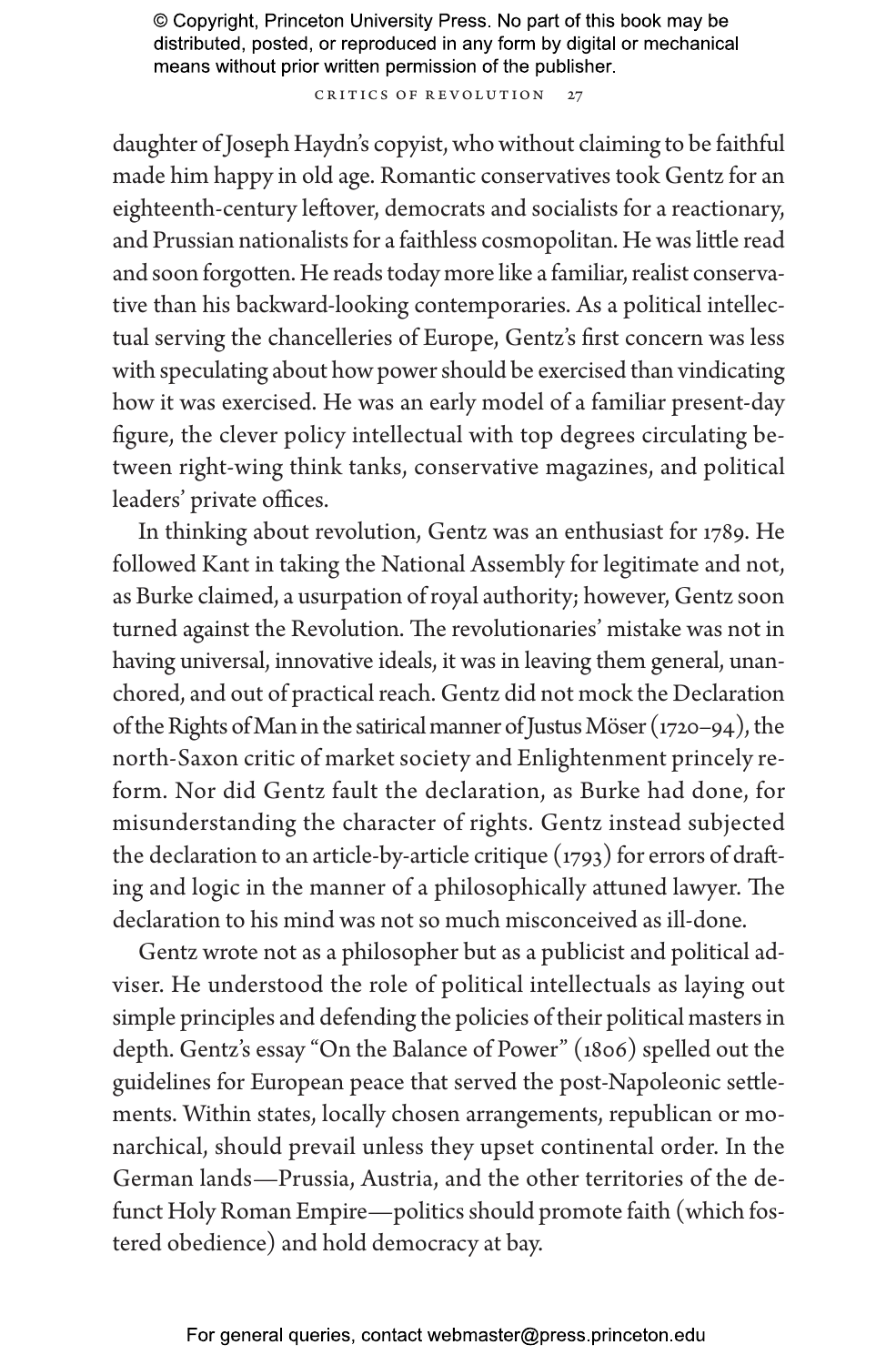#### 28 CHAPTER 1

A defender of free opinion as an editor in Berlin, Gentz supported its suppression in the press and universities in the climate of reaction after 1815. Public opinion, he wrote, should be formed, not followed. Afraid of Prussian domination, Gentz opposed confederal institutions that might serve to unite Germany as well as Friedrich List's common market. As for nascent socialism, it was to be stifled at birth. Over dinner at the Congress of Aix (1818), Gentz suavely told the cooperativist Robert Owen: "We do not want the mass to become wealthy and independent of us. How could we govern them if they were?"

Gentz's tone and style were at their clearest in *On the State of Europe before and after the French Revolution* (1801), his reply to the case against Britain by Alexandre d'Hauterive, Napoleon's diplomatic aide. Monarchy had not brought eighteenth-century Europe to darkness and poverty, Gentz argued; rather, reforming monarchs across the continent had raised standards of living. War had broken out in 1792 not because of British belligerence, but because the Westphalian system had broken down under the weight of Prussian growth, Russian pressure, and the general growth of trade. British commercial interests had not prejudiced France; the Navigation Acts hindered Britain more than they did its competitors. Britain had not exploited superior naval power; it had fought at sea through the eighteenth century on equal terms. France and Britain were both colonial powers, neither with a clear advantage. Nor did Britain monopolize industry; its products sold widely in Europe because they were better. They were better because Britain had freed itself from false economic doctrines. Gentz was on retainer from the British and writing what he judged served his masters' cause. What strikes the present-day reader is a tone familiar from "realist" conservatism: the coolly factual style; the confident dismissal of radical claims, especially claims about the dismal past; and a presumptive framework of competitive national goals.

Gentz had tried at first to engage in the dispute among German philosophers about the nature and desirability of the French Revolution but soon withdrew, aware that his talents lay elsewhere. The leading philosophers in Germany—Immanuel Kant, Friedrich Schiller, J. G. Fichte, and G.W.F. Hegel—were, to begin with, favorable on the whole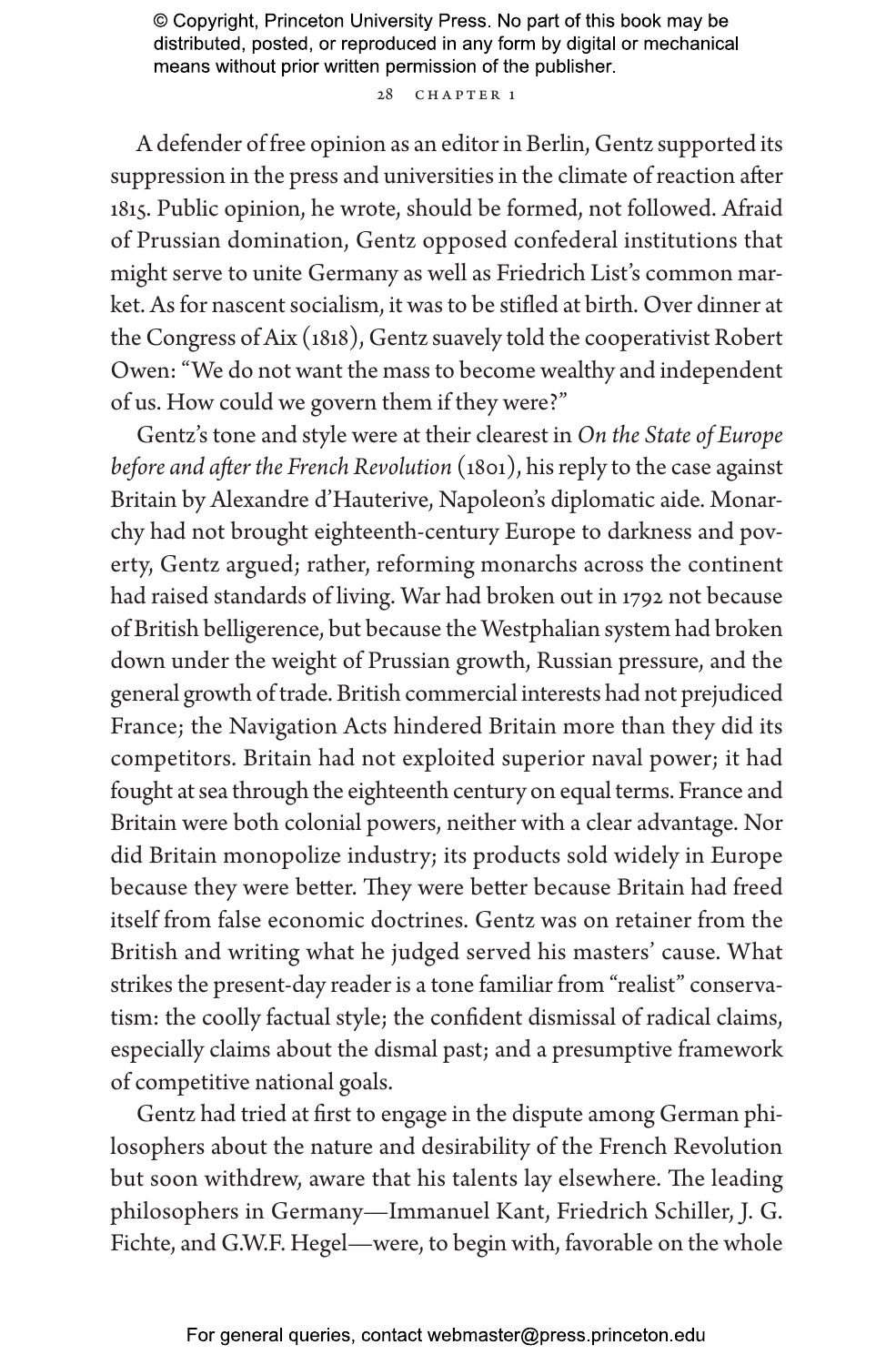CRITICS OF REVOLUTION 29

about the Revolution. They saw in it, each in their way, hope for social progress and a more reasonable politics. Kant thought that although there was no right to rebellion in general, the French Revolution might prove beneficial if people's enthusiasm turned to civic engagement and support for a constitution. As if to welcome to its cause the author of the anti-tyrannical play *The Robbers*, the French republic made Schiller an honorary citizen (1792). Schiller greeted 1789 as a step for freedom but wondered if people were ready for it, writing to a friend in 1793, "You have to constitute citizens before you can give them a constitution." The Terror shocked even progressive German opinion. The change was evident in Hegel's work, when he looked back in the 1800s. Fichte, who blamed the Terror on the belligerence of France's neighbors, had at first to fight off claims by German reactionaries that he was a Jacobin. But Fichte himself then turned against the Revolution when France (1806–7) turned against Prussia.

Less well-known thinkers who influenced later German conservatives were against revolution from the outset. August Rehberg (1757– 1836) was a German Burkean and scholar from Hanover who took the Revolution to be antihistorical. He mistrusted broad, universal principles and faulted the French Revolution for flying against what was locally achievable at that moment in history. A defender of Germany's small states and an opponent of centralism, Rehberg was not against change or reform itself but only change in the wrong hands. With that in mind, he called on Germany's privileged classes to reform themselves. He disapproved of Kant's rationalistic enthusiasm, as he saw it, for 1789. Rehberg took Kant's support for the Revolution as a failure to gauge the gap between universal maxims and their practical achievability. For the political romanticism of his friend Adam Müller (1779–1829), Gentz had little patience. However sharp was Müller's critique of new ways to think of state and society, Gentz took his approach as backward looking. Müller's hopes for preserving Germany's legally privileged classes, its old "estates," and restoring an imagined premodern unity struck Gentz as out of touch. Revolution had to be fought, Gentz insisted, not with nostalgia but with modernity's own weapons.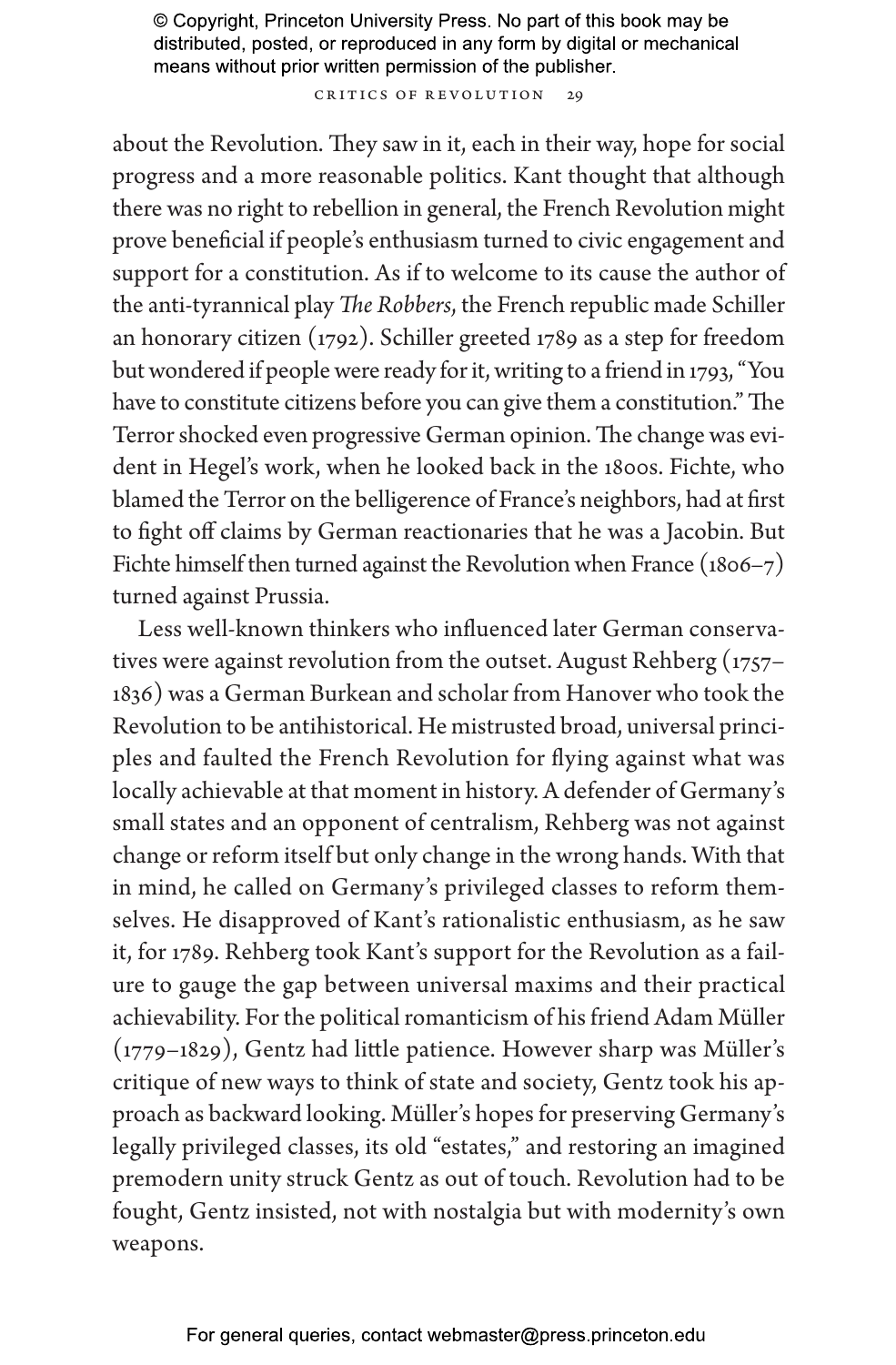#### 30 chapter 1

Hegel is a telling bookend to German reactions to the French Revolution. Like Kant, the liberal Hegel believed that satisfactory arrangements in politics must be reasonable. They must, that is, be intelligible and acceptable to those who must live under them. Those conditions of acceptability and intelligibility need not, however, be the same for everyone at all times. Reason, on Hegel's view, ought not to try to apply itself in isolation from the society in which people found themselves. France's revolutionaries pressed too fast with principles that were too detached from actual circumstances. The Revolution took a wrong turn, left history's "rational" march for freedom, and slipped into violent unreason. The Terror, on that understanding, was a contingent horror, as little part of an intelligible human history, Hegel wrote, as "chopping the head off a cabbage." Instead, in Hegel's superhistory the motor force of history—humanity's urge for freedom—passed in Napoleon's hands from France to Germany, where the old, "irrational" patchwork of the German empire was discarded and political freedom found new expression in Prussian constitutionalism.

After his death, Hegel's heritage divided like the French assembly into right and left. Right Hegelians were on the whole religion-minded conservatives who found in his works a vindication of prevailing arrangements, understood as the achievement of world history's march toward freedom in Prussian constitutionalism. The left Hegelians took from Hegel a tool for the criticism of prevailing arrangements, understood as only the latest stage in an unfinished struggle for recognition by the weak against the strong. In its Marxist variant, left Hegelianism turned world history into a tradition of revolution.

Hegel himself paid little attention to the recent revolution in America. In the early 1820s, the oversight made sense. In his *Philosophy of History* (1822), Hegel took the new country as too fluid and open in its likely futures to say anything world-historical about it. Such philosophical caution had been no constraint on Gentz, the policy intellectual, when thinking of contemporary upheaval and war experienced by peoples across the Atlantic world. Two decades earlier, he had written a spirited essay contrasting the French and American Revolutions, which was published in his *Historical Journal*. Its characteristic brio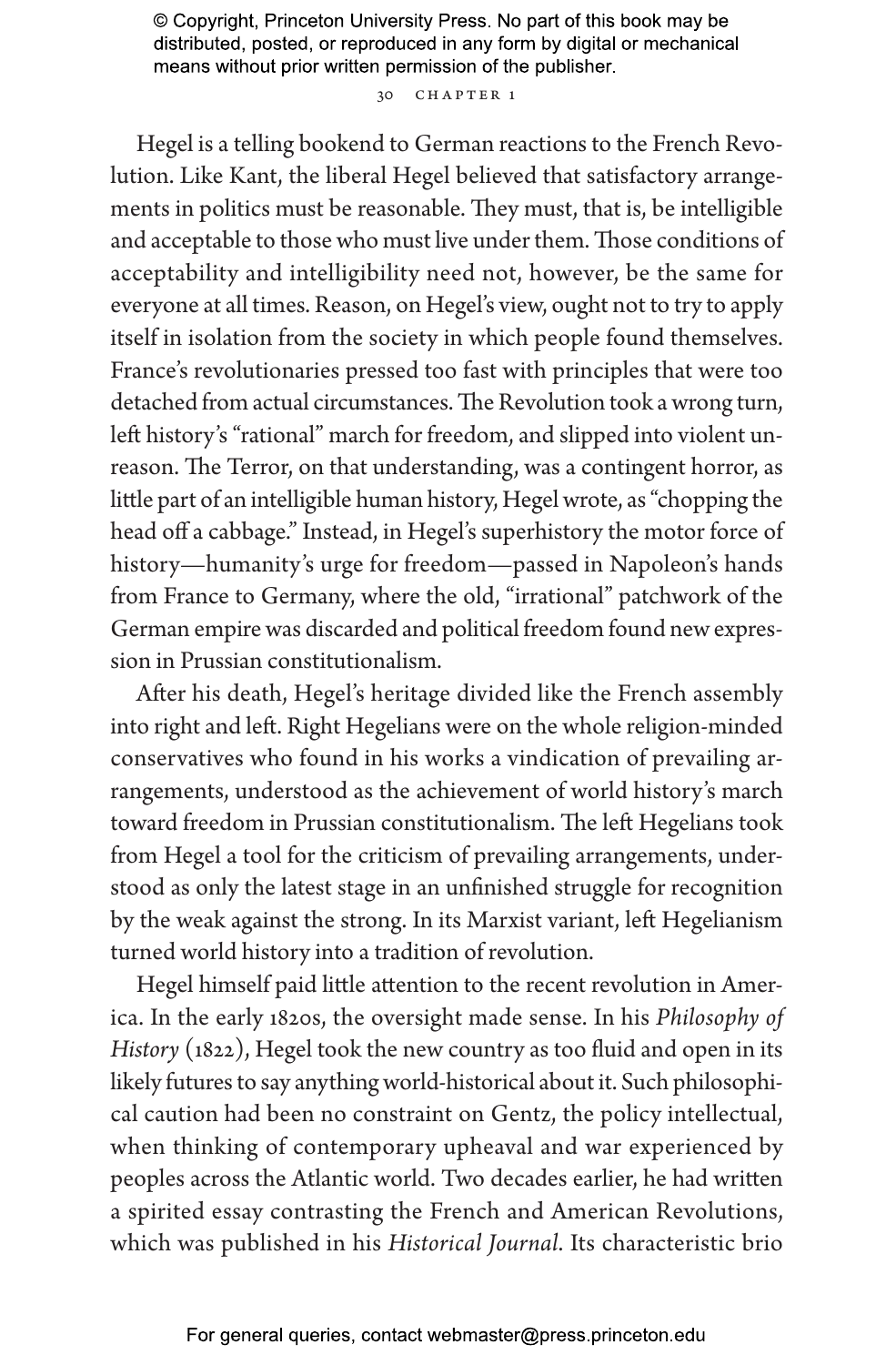CRITICS OF REVOLUTION

caught the eye of the American envoy in Berlin, the young John Quincy Adams, later president and a leading conservative Whig. Adams translated the essay and had it published soon after in the United States (1800). He was glad to welcome an article from "one of the most distinguished political writers in Germany." For Adams, it rescued the American Revolution "from the disgraceful imputation of having proceeded from the same principles as that of France."

# **iv. Revolution to Prevent Revolution: Madison and Other Americans**

The left charged supporters of 1776 who opposed 1789 with inconsistency. The charge was commonplace across the Atlantic world and needed answering by the right. In Europe, it was heard against Burke. In the United States, it was popular among Jeffersonian anti-Federalists. Gentz's answer to the charge was scholastic and lawyerly. As he described them, the American Revolution was defensive; the French, offensive. The Americans were defending established rights that had been injured or abridged by the British. Their aims were fixed and limited. Revolution prompted little resistance from within the colonies; widespread support for independence created a nation. The French Revolution stood in contrast on each point. The revolutionaries usurped power and trampled on rights. They had no aim but set off "in a thousand various directions, continually crossing each other." Far from creating a unified nation, they provoked a mass of resistance and plunged the country into civil war. The good American and the bad French Revolutions became part of conservatism's intellectual armory.

In fact, there was not just one American response to the French Revolution but varied, shifting responses. The Americans in Paris—Thomas Jefferson and Gouverneur Morris—offer a telling contrast. Jefferson was the American envoy in Paris (1785–89), sent there the year before to join Benjamin Franklin and John Adams in negotiating commercial and diplomatic treaties with the major powers. When it came, France's revolution excited him. He believed in "the good sense of man" and his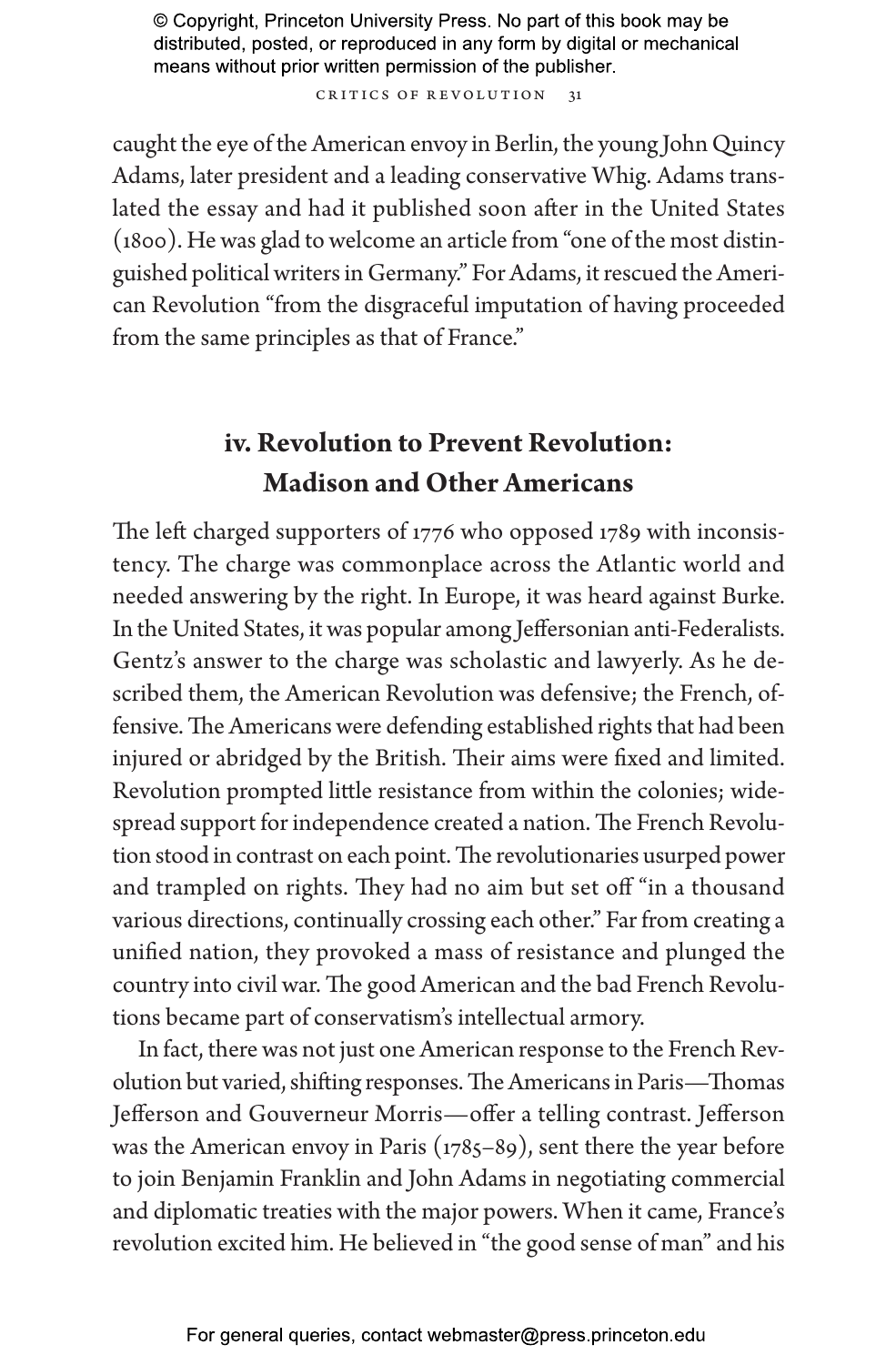#### 32 chapter 1

"capacity for self-government." If reason could exert its force, Jefferson was confident he was seeing the "first chapter of European liberty" (August 1789). He did not feel tied to past, believing with Thomas Paine that "the earth belongs in usufruct to the living."

Jefferson took events in France and America as expressions of popular resistance. Two years earlier, rioting by armed country debtors in Massachusetts who stormed a tax house had scared the wealthy and powerful of the new land, but not Jefferson. "I like a little rebellion now and then. It is like a storm in the atmosphere," he wrote in a letter brushing off the affair (February 1787). Jefferson looked on government as dangerous to people's liberty. Rulers needed warning from time to time that people "preserve the spirit of resistance," he wrote of popular unrest in general later that same year. The answer was not violence but conciliation. "Let them take arms. The remedy is to set them right as to facts, pardon & pacify them. What signify a few lives lost in a century or two? The tree of liberty must be refreshed from time to time with the blood of patriots & tyrants. It is its natural manure" (November 1787).

In May 1789, Jefferson, now envoy for the United States, eagerly attended the Estates General. To James Madison back home he wrote of what he took for a French sense of common enterprise: "Our proceedings have been viewed as a model for them on every occasion." The American constitution was treated "like . . . the bible, open to explanation but not to question." With the Marquis de Lafayette, Jefferson began to sketch out a declaration of rights for France.

Jefferson's successor as American envoy when he returned to America in autumn 1789 was a constitutional monarchist, the wealthy New Yorker Gouverneur Morris (1752-1816). A frequent speaker at the Constitutional Convention (1787), he had chaired the Committee on Style, which wrote the final draft and added the phrase with its fateful pronoun which opens the Preamble, "We, the people of the United States." A strong federalist, he was antislavery but exclusive in his understanding of democracy. Morris believed, like the conservative Whigs to come, that substantial property was a requirement for political participation. Morris was an exemplar of what Jefferson later called the "Anglo-Monarchio-Aristocratic" Federalists—the bankers for commerce and *(continued...)*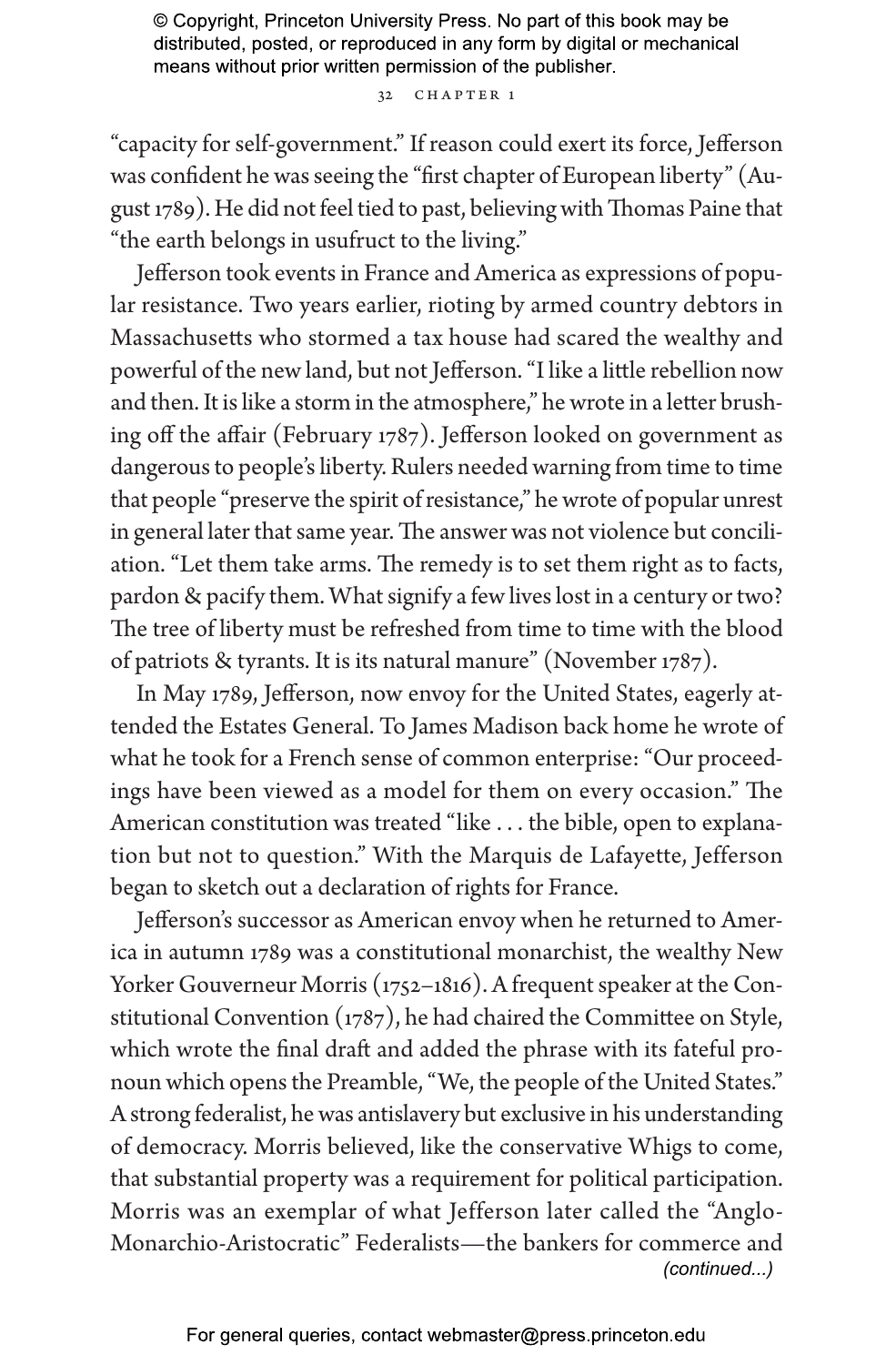# NAME INDEX

Abraham, J. H., 214 Abrams, Elliott, 322 Acton, Lord, 212–13; on Stahl, 118 Adams, Henry, 206, 447; background of, 98; *Democracy*, 159, 235–36; disillusioned view of the people of, 224, 235–36; works of, 483 Adams, John, 31, 446 Adams, John Quincy, 31, 96–98, 112, 428 Adelson, Sheldon, 343 Adenauer, Konrad, 286–88, 334, 338, 428 Adorno, Theodor, 52, 53 Agnew, Spiro, 370 Allitt, Patrick, 251 Ames, Fisher, 317 Apollinaire, 159 Aquinas, Thomas, 383 Aristotle, 423, 424 Arnold, Matthew, 140, 210 Aron, Robert, 249 Attlee, Clement, 298 Austin, John, 120 Babbitt, Irving, 252, 254 Bachelard, Gaston, 401 Bacon, Francis, 8 Bagehot, Walter, 3, 55 Baldwin, Stanley, 18, 201, 428–29; background and career of, 180–82; bibliography for, 480; postwar reputation of, 183–84; social-unity Toryism of, 298 Balfour, Arthur, 178 Bancroft, George, 228 Bannon, Steve, 371–72, 447; bibliography for, 492 Barnes, Thomas, 83 Barrès, Maurice, 447 Barthes, Roland, 327

Bartley, Robert, 320 Baudelaire, Charles, 52, 352 Beard, Charles, 102 Bell, Daniel, 320, 359–60 Belloc, Hilaire, 252 Bellow, Saul, 314 Benedict of Nursia, 372 Benoist, Alain de, 367, 376, 379–82, 448; bibliography for, 493 Bentham, Jeremy, 141, 146 Berlioz, Hector, 71 Bethmann-Hollweg, Theo von, 429 Bibesco, Marthe, 229 Bidault, Georges, 429 Bismarck, Otto von, 79–80, 168, 334; antisocialist laws of, 64, 190; conservatives' division over, 90–91, 93; fall and resignation of, 187; as Iron Chancellor, 187–88; pursuit of German unification by, 188; successes and failures of, 95–96; supporting free trade, 189–90 Blum, Léon, 262 Bock-Côté, Mathieu, 378–79 Bodin, Jean, 425 Bohrer, Karl-Heinz, 248 Bolingbroke, Viscount (Henry St. John), 13, 81–82 Bonald, Louis de, 21, 51 Borges, Jorge Luis, 247 Bourdieu, Pierre, 377 Boutin, Christine, 379 Boutwood, Arthur, 182 Bradford, Mel, 448 Bradley, F. H., 448; anti-individualism of, 110, 144–45; bibliography for, 479; ethical and social thoughts of, 151–56, 254; *Ethical Studies*, 152–53; on morality's claims, 144–45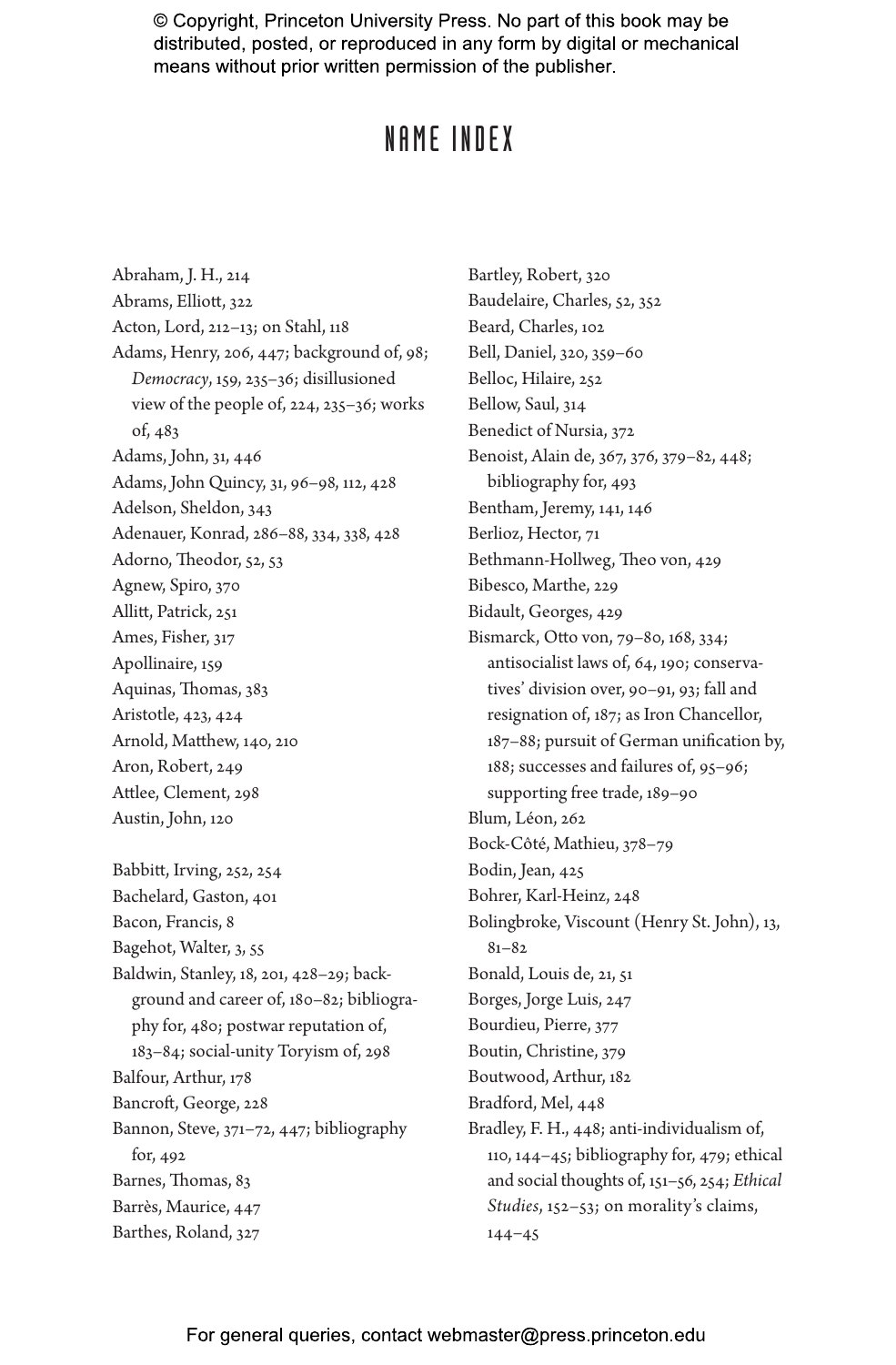496 Name Index

Brandner, Stephan, 346 Brecht, Bertolt, 247 Brennan, Jason, 413–14, 448 Broad, C. D., 215, 406–7 Broglie, Victor de, 78 Brooks, David, 341, 409–10 Brownson, Orestes, 24, 110, 448–49; bibliography for, 478; criticism of political liberalism by, 134–35; defense of Catholicism by, 124, 125, 133–34, 136; on need for universal morality, 136 Bruckner, Pascal, 376 Bryan, William Jennings, 197, 198 Bucard, Marcel, 434–35 Buchanan, Patrick, 449; bibliography for, 369–70, 492; as disruptive conservative, 366–67; ear for public mood, 368; paleoconservatism of, 367–71; presidential runs of, 369 Buckley, William Jr., 323, 449; bibliography for, 489; as influential conservative thinker, 297, 317–20; support of segregation by, 319 Bülau, Friedrich, 224 Bülow, Bernhard von, 429 Buret, Eugène, 224 Burke, Edmund, 24, 396, 449; on abstraction,  $14-16$ ; anti-rationalism of,  $5-7$ ; on authority, 48–49; background of, 11–12; bibliography for, 472–73; and cloak of custom, 419; conservatism of, 12–13, 17–18; declining reputation of, 3; on French Revolution, 3, 5, 10, 15–16, 65; Kirk and, 316; on religion and social order, 5–6; as modernizer and reformer, 12; on need for society, 424; rescued reputation of, 3, 13–14; rhetorical power of, 4, 10; Rockingham Whigs and, 81–82; on rules of society, 5–18; on social beliefs as clothes, 19; on social and political obligations, 9; Stahl and, 120; *Of the Sublime and Beautiful*, 11–12; as thinker-advocate, 12; on universal human sociability, 16 Burnham, James, 317–18, 319, 449–50; bibliography for, 489

Bush, George W., 336; paleoconservatives and, 368, 369 Butler, R. A., 278 Byron, Lord, 64

Caillaux, Joseph, 169 Calhoun, John, 123, 252, 450; bibliography for, 476; as defender of South, 65, 108–9, 111–17; *Discourse on the Constitution*, 112, 114–15; *Disquisition on Government*, 112–14; on Founders, 114–15; opposing tariffs, 446; political career of, 112; as supporter of slavery, 106, 115–16; suspicion of majoritarian power of, 112–17 Cameron, David, 348–49 Cameron, Simon, 236 Camus, Albert, 21 Canning, George, 429–30 Cannon, Joseph, 199, 430 Carlyle, Thomas, 19, 138, 228, 419, 450 Carnegie, Andrew, 195–96 Carter, Jimmy, 336 Carter, Rosalynn, 306 Castlereagh, Viscount, 60 Cecil, Hugh, *Conservatism*, 182 Chamberlain, Joseph, 46, 177, 207, 269 Chambord, Comte de (Henri d'Artois), 430 Channing, William Ellery, 135 Charles I, 64, 76 Chateaubriand, François-René de, 60, 64, 450; background of, 20; bibliography for, 473; French pride of, 23–24; *Le Génie du Christianisme*, 20, 22–24; on liberal modernity, 20–21; *Mémoires d'outretombe*, 20; religion of sentiment of, 22–24; Romantic side of, 21–22 Chesterton, G. K., 252 Chirac, Jacques, 276 Choate, Rufus, 3, 100, 317, 450–51 Churchill, Winston, 178, 270, 430; Baldwin and, 183–84; bibliography for, 480; personality of, 184; post-WW II, 277–78; as right-wing liberal, 185 Cicero, 424–25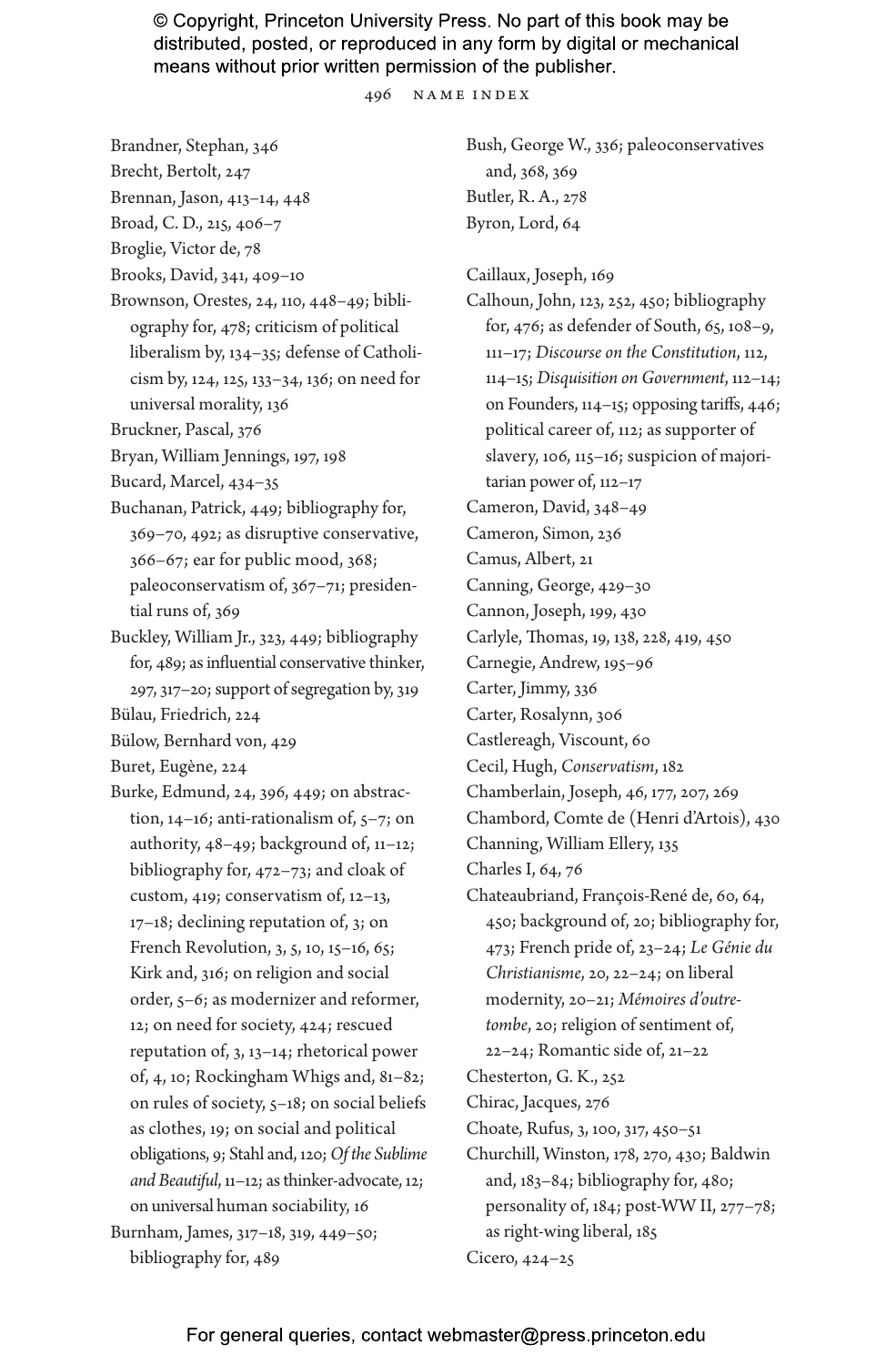Name Index 497

Clarke, Arthur C., 267 Clausewitz, Carl von, 380 Clay, Henry, 103–5, 142, 430, 446 Clemenceau, Georges, 169, 170 Clermont-Tonnerre, Stanislas de, 375 Cleveland, Grover, 197 Clinton, Bill, 338 Clinton, Hilary, 344 Cobbett, William, 138, 421, 451 Cocteau, Jean, 377 Cohn-Bendit, Daniel, 268 Coleridge, Samuel Taylor, 243, 254, 451; on aim of state, 139; bibliography for, 478–79; clerisy of, 110, 118, 139–42; conservatism of, 141–42; on liberal progress, 52, 53; on moral improvement, 201–2; *On the Constitution of Church and State*, 138–40; turn of to past, 138–39 Collingwood, R. G., 296–97, 311, 451; *The New Leviathan*, 451 Combes, Émile, 168 Condorcet, Marquis de, 35 Conkling, Roscoe, 196 Conrad, Joseph, 451 Constant, Benjamin, 71, 73 Coolidge, Calvin, 202–3, 430–31 Coty, François, 171, 275, 431 Coughlin, Charles, 431 Coulanges, Numa Fustel de, 228 Crane, Jasper, 203 Cummings, Dominic, 342 Daladier, Édouard, 172 Dandieu, Arnaud, 249 Daudet, Léon, 434 de Gaulle, Charles, 267, 270, 272, 431; on Chateaubriand, 24; Churchill and, 184, 185; as embodiment of Free France, 274–75; personality of, 275–76; politics of, 274 De Jouvenel, Bertrand, 296 Déat, Marcel, 369, 431 Delors, Jacques, 412 Deneen, Patrick, 387, 397, 451–52 Deng Xiaoping, 327

Derby, Lord. *See* Stanley, Edward (Lord Derby) Déroulède, Paul, 166–67, 434 Dicey, A. V., 144 Dickinson, Emily, 71 Diogenes, 400 Disraeli, Benjamin, 18, 82, 452; bibliography for, 475; Crystal Palace Speech of, 87; as epitome of British right, 87–88; on liberal modernity, 85–87; in modern British conservatism, 88; on Peel, 84; popular fiction of, 86; social-unity Toryism of, 56–57, 298; on Tories *vs*. Whigs, 86–87 Doriot, Jacques, 171, 250, 432 Dostoevsky, Fyodor, 306 Douglas, Stephen, 103, 446 Douthat, Ross, 341 Dreher, Rod, 371–73, 452, 492; *The Benedict Option*, 372–73 Drieu la Rochelle, Pierre, 452, 484; as fascist sympathizer, 243; *Gilles*, 250, 452; in interwar hard right, 249–50; *Socialisme Fasciste*, 250 Drumont, Edouard, 167, 434 Du Camp, Maxime, 452, 483; *Convulsions de Paris*, 233, 453; on Paris Commune, 224, 233–35; scorn for common people of, 206, 233–35 Duhamel, Georges, 249 Duterte, Rodrigo, 348

Edward VIII, abdication of, 180 Eisenhower, Dwight, 54, 270, 288–91, 432; farewell address of, 291 Eliot, George, 159 Eliot, T. S., 140–41, 453; Babbitt and, 254; bibliography for, 485; critique of liberal modernism of, 206, 243; on cultural traditions, 252–54 Emerson, Ralph Waldo, 97–98 Engels, Friedrich, 224 Erhard, Ludwig, 287 Eulenburg, Philipp zu, 432 Evnine, Simon, 59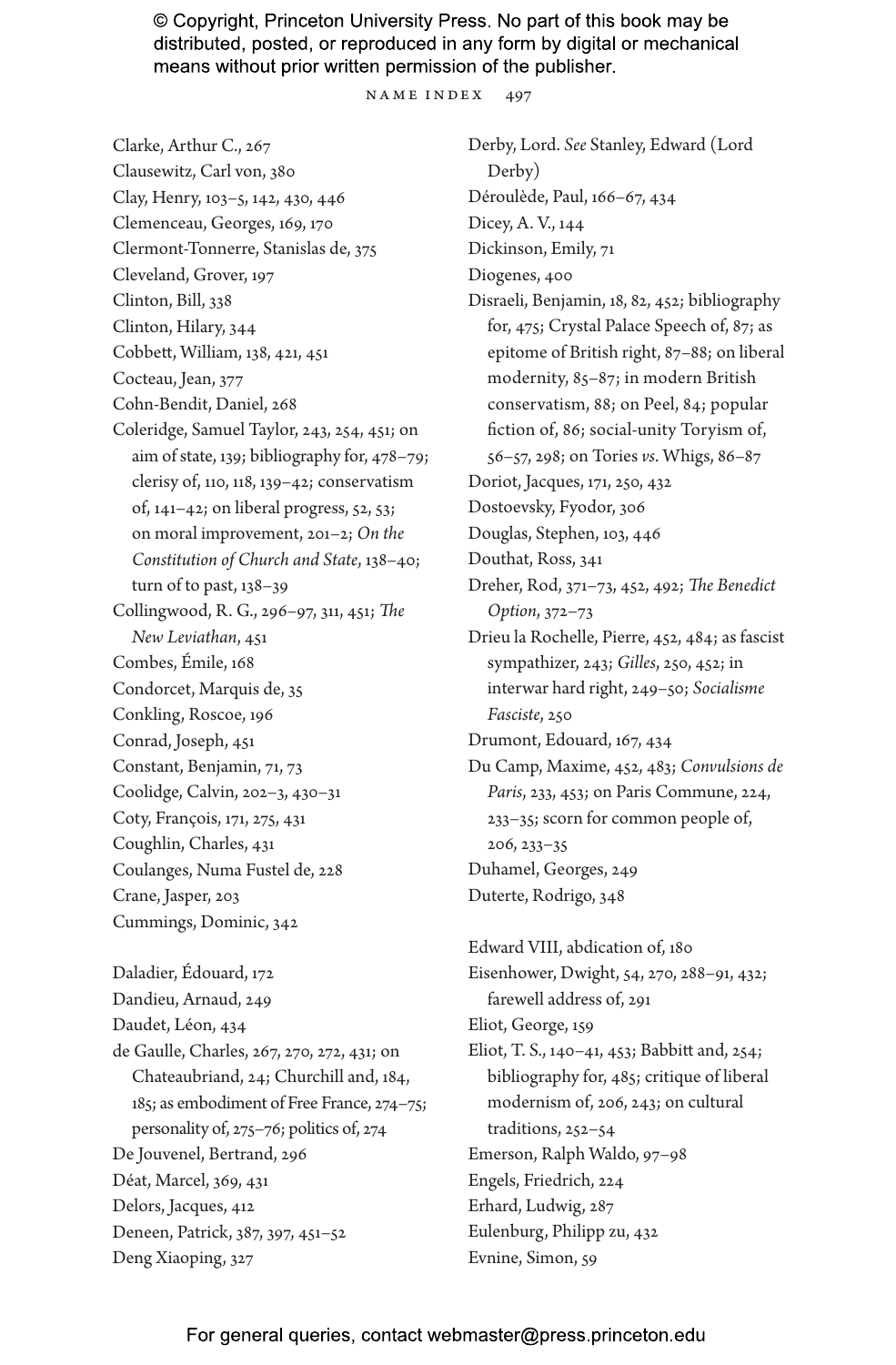#### 498 Name Index

Fassbinder, Rainer Werner, 268 Feiling, Keith, *Toryism*, 179 Ferry, Jules, 168, 230 Feuerbach, Ludwig, 123 Fichte, J. G., 28–29 Field, Stephen J., 200, 432 Fillmore, Millard, 104 Fillon, François, 344 Finck, August von, 343 Finkielkraut, Alain, 367, 376–79, 453, 493 Finney, Charles, 135 Finnis, John, 366, 383–87, 404–5, 453, 493 Fiske, John, 228 Flandin, Pierre, 432–33 Flaubert, Gustave, 159 Fontane, Theodor, 96 Fouché, Joseph, 21 Fouillée, Alfred, 231–32 Fox, Charles James, 12 Franco, Francisco, 304 Franklin, Benjamin, 31 Franz Joseph, 91Freeden, Michael, 56 Freeman, Edward, *History of the Norman Conquest*, 228 Freud, Sigmund, 231 Friedrich Wilhelm IV, 94 Fukuyama, Francis, 323

Galbraith, John Kenneth, 318 Gambetta, Léon, 165 Gascoyne-Cecil, Robert. See Salisbury, Lord (Robert Gascoyne-Cecil) Gasset, José Ortega y, 232 Gauches, Cartel des, 170 Gauchet, Marcel, 377 Gauland, Alexander, 346 Gehlen, Arnold, 308, 317, 321, 391, 423, 453–54; on authoritative power, 51; bibliography for, 487–88; conservatism of, 301–4; philosophical anthropology of, 296 Gentz, Friedrich von, 302, 454; background of, 25, 26–27; bibliography for, 473–74; as defender of free opinion, 27–28; as early

model of conservative policy intellectual, 27; on French Revolution, 28–29; "On the Balance of Power," 27; *On the State of Europe before and after the French Revolution*, 28; on *raison d'état*, 26; on revolution, 25–26, 27 George, Henry, 207 George, Robert, 388 George I, 81, 445 George III, 81, 445 Gerlach, Leopold and Ludwig, 94, 433 Gide, André, 247 Gierke, Otto von, 110, 454; bibliography for, 479; *History of the Law of Fellowship*, 150–51; on law and the state, 144–45; opposition of to modern state, 148–51 Gilmour, Ian, 454 Gilmour, Wet Ian, 300 Gingrich, Newt, 338, 433 Girvin, Brian, 45 Giscard d'Estaing, Valéry, 56, 274, 276, 277, 433 Gladstone, William: on Burke, 3; on Disraeli, 87 Gobineau, Joseph Arthur de, 380 Goldwater, Barry, 292–93, 434 Gorbachev, Mikhail, 425; Thatcher and, 332 Gorsuch, Neil, 388 Gottfried Paul, 364–65 Gramsci, Antonio, 380 Greeley, Horace, 99 Green, E. H. H., 185 Greiffenhagen, Martin, 365–66 Grotius, Hugo, 149 Guizot, François, 76–77, 357

Habermas, Jürgen, 303, 404 Halifax, Lord, 184 Haller, Karl Ludwig von, 121, 454–55 Hallowell, John, 316 Hanna, Mark, 198, 434 Harding, Warren G., 202 Harnwell, Benjamin, 372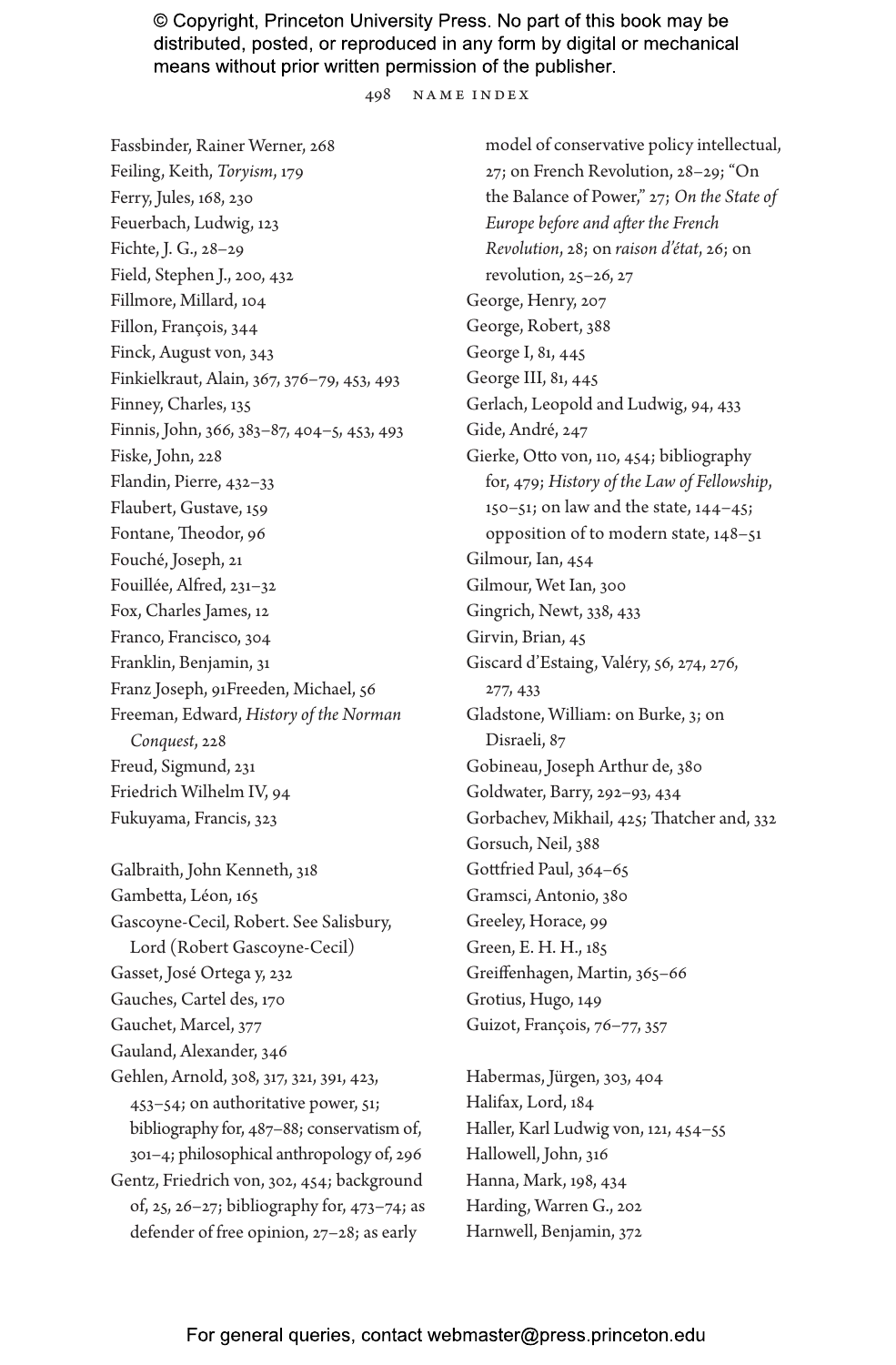Name Index 499

Harscher, Ludwig, 60 Hartz, Louis, 102, 218 Hawthorne, Nathaniel, 51–52, 136, 455 Hayek, Friedrich, 397; American right wing and, 203; on capitalism and wisdom of markets, 296, 322, 390; on *National Review*, 318; right-wing liberalism of, 46 Hayes, Rutherford, 105 Hazlitt, William, 71; on Burke, 13; on Coleridge, 140 Heath, Edward, 280–81, 435 Hegel, G. W. F., 28–29, 30, 151, 396, 425–26; collectivists and, 149; Oakeshott and, 461; on philosophy of history, 30, 311; reactions to French Revolution and, 30; reconciliationism of, 123; socially articulated state view of, 130; Stahl on, 118; on state powers, 226–27; view of socially articulated state, 130 Heidegger, Martin, 52, 53; *Being and Time*, 400–401, 455; Schmitt and, 256 Heine, Heinrich, 88–89, 96, 226 Helfferich, Karl, 435 Helldorff, Otto von, 190–91, 435 Helldorff-Bedra, Otto von, 95 Helms, Jesse, 294, 435–36 Henriot, Philippe, 435 Heydebrand, Ernst von, 436 Hirschman, Albert O., 52–53, 218 Hitler, Adolf, 181, 183, 247, 256; rise of, 186 Hobbes, Thomas, 48, 63, 425; Oakeshott and, 461 Hobhouse, Leonard, 46; *Liberalism*, 182 Höcke, Björn, 346, 350; Kubitschek and, 375 Hodge, Charles, 24, 455; bibliography for, 478; Calvinism of, 135–36; strict Presbyterianism of, 110, 125, 137 Hoffer, Eric, *The True Believer*, 232 Hofstadter, Richard, 36, 116 Hogg, Quintin (Lord Hailsham), 421, 455–56 Hollande, François, 43 Holmes, Stephen, 387

Hooker, Richard, 63, 132, 425 Hugenberg, Alfred, 193–94, 436 Huguenin, François, 60, 364–65 Humboldt, Wilhelm von, 46 Hume, David, 9, 81, 396; conservative cheerfulness of, 62; on authority, 48–49; habits of thought, 128 Huntington, Samuel, 56, 59 Huxley, Aldous, 210 Hyndman, Henry, 207

#### Icahn, Carl, 343

Jackson, Andrew, 71, 112 James, Henry, 159 James II, 445 Jefferson, Thomas, 31–32, 33 Johnson, Andrew, 105 Johnson, Boris, 341–42, 349, 356, 436 Johnson, Woody, 343 Jongen, Marc, 364, 375–76, 404 Joseph, Keith, 281–82, 436; *Reversing the Trend*, 281 Jouvenel, Bertrand de, 311, 456 Jowett, Benjamin, 210 Jünger, Ernst, 456; background and career of, 246–49; bibliography for, 484; on conservative revolution, 243, 244, 247, 381; and escape into action, 206; and redemption through disengagement, 246–47; Schmitt and, 255–56; unconservative prose of, 247–48

Kant, Immanuel, 28–29, 149, 151, 426 Kardorff, Wilhelm, 190, 437 Kavanaugh, Brett, 388 Kebbel, T. E., *A History of Toryism*, 4 Kekes, John, 407–8 Kendall, Willmoore, 317–18, 319, 456–57, 490 Ketteler, Wilhelm von, Bishop of Mainz, 24, 136, 456; background of, 129; bibliography for, 477; on liberalism, 124; social Catholicism of, 110, 128–31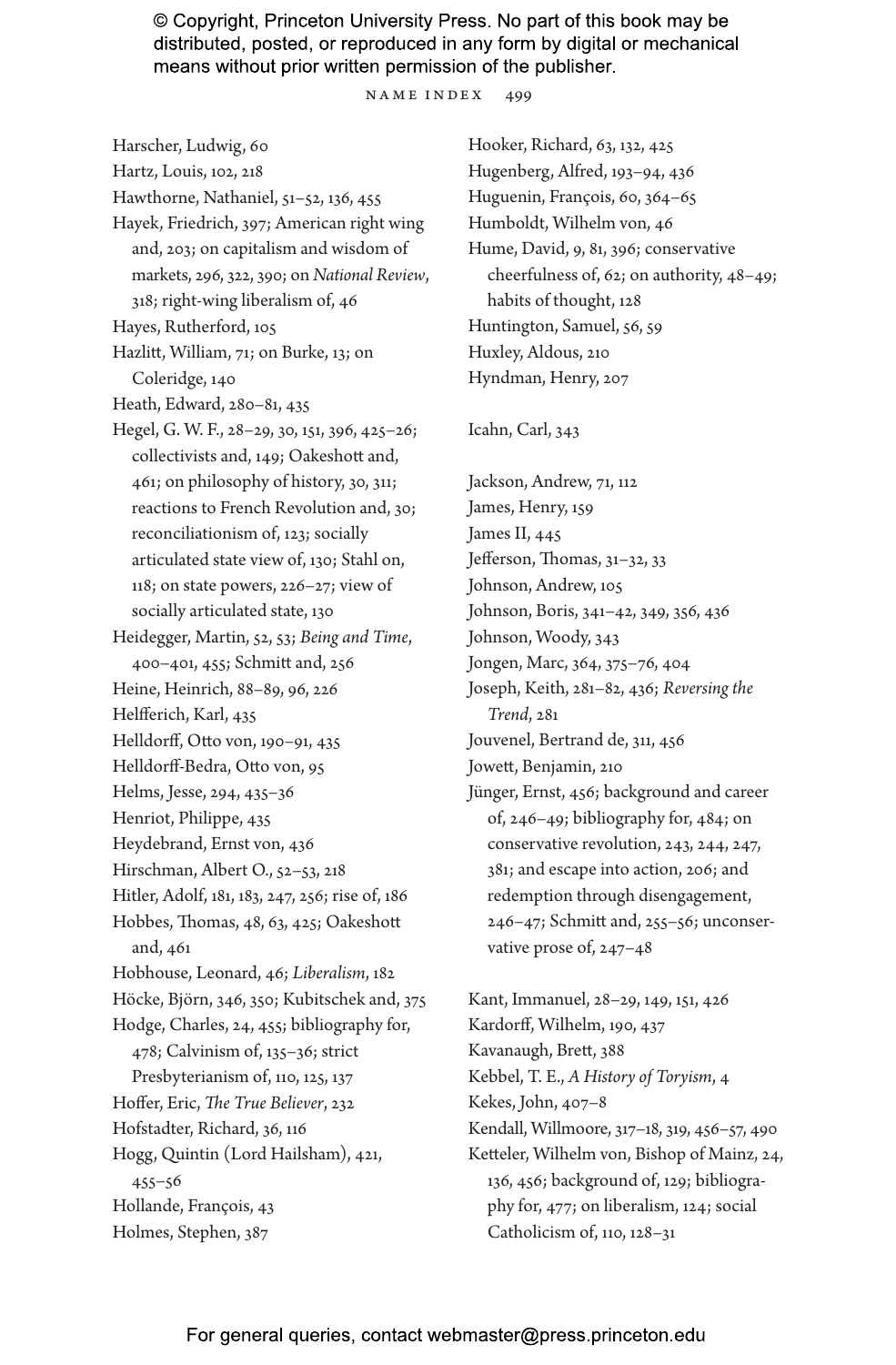#### 500 Name Index

Keynes, John Maynard, 216, 242 Khrushchev, Nikita, 290 Kierkegaard, Søren, 52, 132 Kipling, Rudyard, 180 Kirk, Russell, 324, 369, 457; *The Conservative Mind*, 18; neoconservatives and, 322; six-part conservatism of, 316 Kissinger, Henry, 318 Kleist-Retzow, Hans Hugo von, 89, 95, 437 Klemperer, Victor, 238, 308 Kohl, Helmut, 288, 332–34, 338, 437 Kolnai, Aurel, 296, 311, 457 Kristol, Irving, 297, 320, 321, 322, 457 Kubitschek, Götz, 366–67, 374–75 La Rocque, François de, 434 Lafayette, Marquis de, 32 Lamennais, Félicité de, 457–58; bibliography for, 477; *On Indifference*, 128; reconciling faith and modernity, 24, 110, 125, 126–28 Lange, Oskar, 217 Laniel, Joseph, 437 Laval, Pierre, 174, 267, 437–38 Lavisse, Ernest, 228 Law, Andrew Bonar, 438 Law, Bonar, 59–60, 180 Le Bon, Gustave, 240, 458; bibliography for, 482–83; *The Crowd*, 230–31; on nonrationality of crowds, 206, 224, 229–33 Le Pen, Jean-Marie, 277, 343, 344, 346, 438 Le Pen, Marine, 340, 346–47, 379, 438 Le Play, Frédéric, 142, 224, 240 Lee, Tim Berners, 327 Leo, Leonard, 388 Leo XIII, Pope, 53, 130 Leopardi, Giacomo, 51 Levet, Bérénice, 378–79 Levin, Yuval, *The Fractured Republic*, 408–9 Lincoln, Abraham, 105, 116 Lindenberg, Daniel, 377 Lippmann, Walter, 238 Lloyd George, David, 179–80, 182

Locke, John, 138, 149, 427; Maistre on, 8; as popular sovereignty defender, 318 Lodge, Henry Cabot, 429 Long, Huey, 353 Louis Napoleon, 77–78, 160 Louis-Philippe, 76, 89, 440 Louis XVIII, 21, 75–76 Ludovici, Antony, *A Defence of Conservatism*, 182 Luhmann, Niklas, 62, 423 Lukes, Steven, 61 Lyautey, Hubert, 434

MacIntyre, Alasdair, 51, 306, 458; *After Virtue*, 297, 312, 314; bibliography for, 489; closet liberalism of, 313; critique of liberal-modernism of, 312–15; Dreher and, 372–73; values conservatism and, 307 MacMahon, General, 79, 80, 164, 445 Macmillan, Harold, 56, 182, 278, 438; *The Middle Way*, 182, 280, 438; political career of, 280; Skelton and, 464 Macron, Emmanuel, 43, 344 Madison, James, 198–99, 458; bibliography for, 474; on democracy, 34–36; in framing of American government, 32–36; on popular sovereignty, 357; on tyranny of majorities, 35, 114 Maistre, Joseph de, 458–59; anti-liberal modernism of, 352; anti-rationalism of, 6–7; antirevolutionary arguments of, 24; background of, 3–4; bibliography for, 472; compared to Burke, 5–18; as exile, 7–8; on French Revolution and Revolutionary Terror, 5, 9; moral conservatism and, 148; *Petersburg Dialogues*, 8, 458; on political and social obligations, 9–10; on religion and social order, 5–6; rhetorical power of, 4; Stahl and, 120 Maistre, Xavier de, 8 Maitland, Frederick, 150 Major, John, 338 Malcolm, Noel, 410–13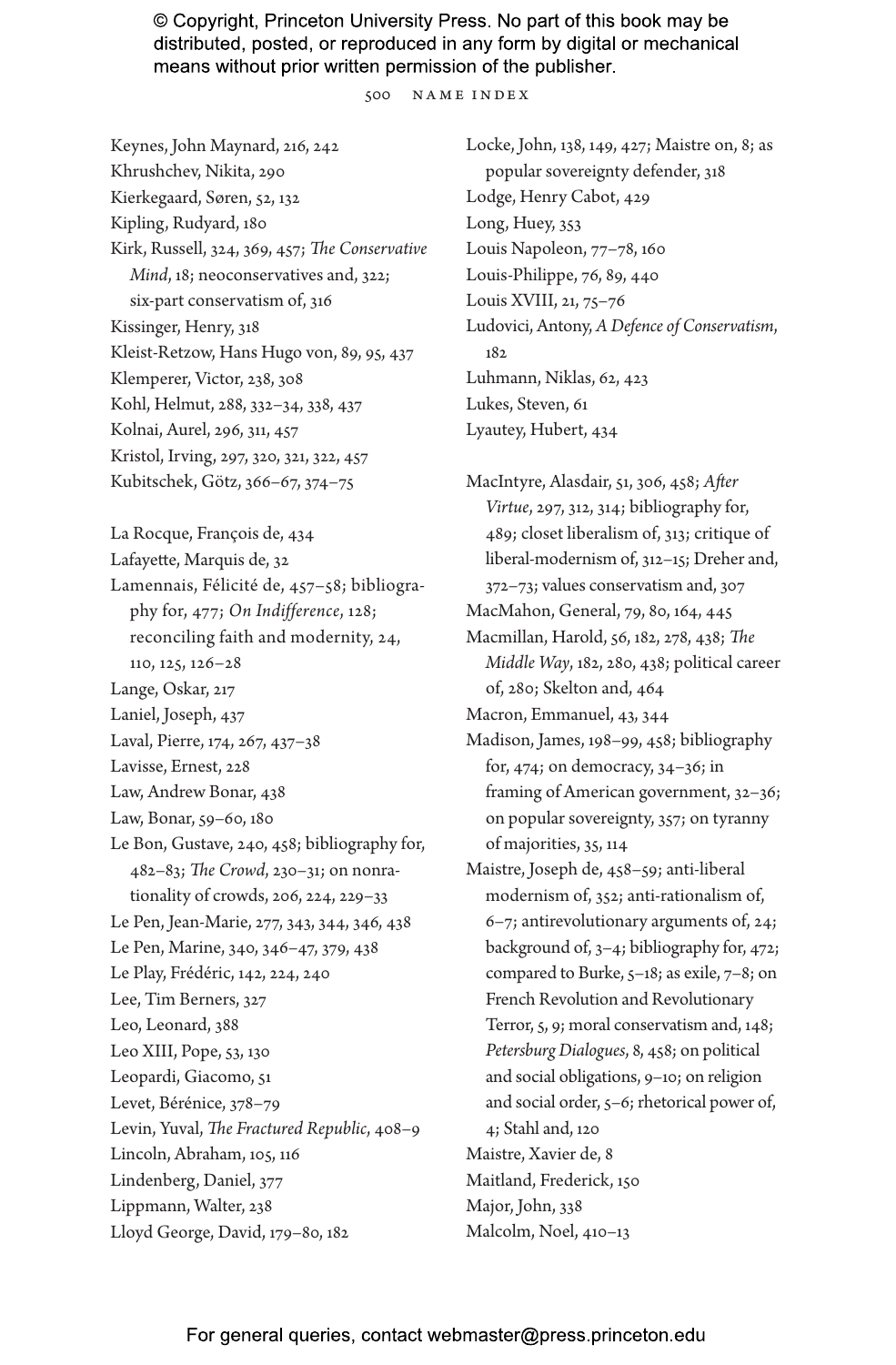Name Index 501

Mallock, William, 206, 459; antisocialist books of, 208; *Aristocracy and Evolution*, 208; bibliography for, 481; defending capitalism, 207–11; *Labour and the Popular Welfare*, 209; *Social Equality*, 208 Mann, Thomas, 360 Mannheim, Karl, 56 Mansfield, Harvey, 362 Manteuffel, Otto von, 95, 439 Mao Tse-Tung, 380 Marcuse, Herbert, 376 Maréchal Le Pen, Marion, 347–48, 355, 372 Marin, Louis, 439 Maritain, Jacques, 411, 459 Marquard, Odo, 308, 459 Marshall, Alfred, 209 Martineau, Harriet, 111 Marx, Karl, 57, 76, 79, 216, 375–76; Sorel and, 241 Mason, George, 35 Maurras, Charles, 460; Action Française of, 169, 260; anti-liberalism of, 206, 260–61; authoritarianism of, 7, 255; bibliography for, 485–86; on Chateaubriand, 21; on legal *vs*. real nation, 353; prejudices of, 261–63; three elements in outlook of, 260 May, Theresa, 349, 356 McCarthy, Joseph, 290, 359 McClosky, Herbert, 62 McKinley, William, 198, 434 Mead, Walter Russell, 100–101, 357–58 Mélenchon, Jean-Luc, 344 Méline, Jules, 169, 439 Mencken, H. L., 159, 251, 460; *The American Language*, 238; anti-liberal modernism of, 352; bibliography for, 483; prejudices of, 236–38; scorn for middle class of, 206, 224, 236–39 Merkel, Angela, 334, 346, 439 Metternich, Klemens von, 26, 59, 421, 454 Michel, Louise, 71 Michels, Roberto, 208

Mill, John Stuart, 46, 110, 303, 313, 384, 405; on attachment to nation, 227; on Calhoun, 111; on Coleridge, 141; *On Liberty*, 147; *On Representative Government*, 223; suspicion of majoritarian power of, 117 Mises, Ludwig, 203 Mitterrand, François, 43, 277, 336–38, 381 Moeller van den Bruck, Arthur, 247, 460; background of, 245–46; bibliography for, 483; conservative revolution of, 243, 244; on liberalism as death of nations, 353; on national values, 206; negativism of, 246; *The Third Reich*, 245–46 Mohler, Armin, 305; conservative revolution of, 243–44 Mommsen, Theodor, 225 Moore, Thomas, 13 More, Elmer, 252 Morgan, J. P., 195 Morny, Charles de, 78 Morris, Gouverneur, 31, 32–33, 460 Möser, Johanne Jakob, 425, 471 Mosley, Oswald, 327, 439–40 Mounier, Emmanuel, 411, 459 Moynihan, Patrick, 320 Mudde, Cas, 341 Mueller, Jan-Werner, 259, 356–57, 422; *What Is Populism?*, 356–57 Müller, Adam, 22, 138–39, 460–61; political romanticism of, 29, 50–51; works of, 471 Muller, Jerry Z., 64 Mun, Albert de, 440 Mussolini, Benito, 242, 431, 435

Napoleon III, 78–79 Neuhaus, John, 386 Newman, John Henry (Cardinal), 24, 124, 125, 461; anti-rationalism of, 126; bibliography for, 478; Christian task of, 131–33; on four ways to govern, 133; *The Grammar of Assent*, 133; politics of, 133; on Roman church as countermodern authority, 110; *Tracts for the Times*, 132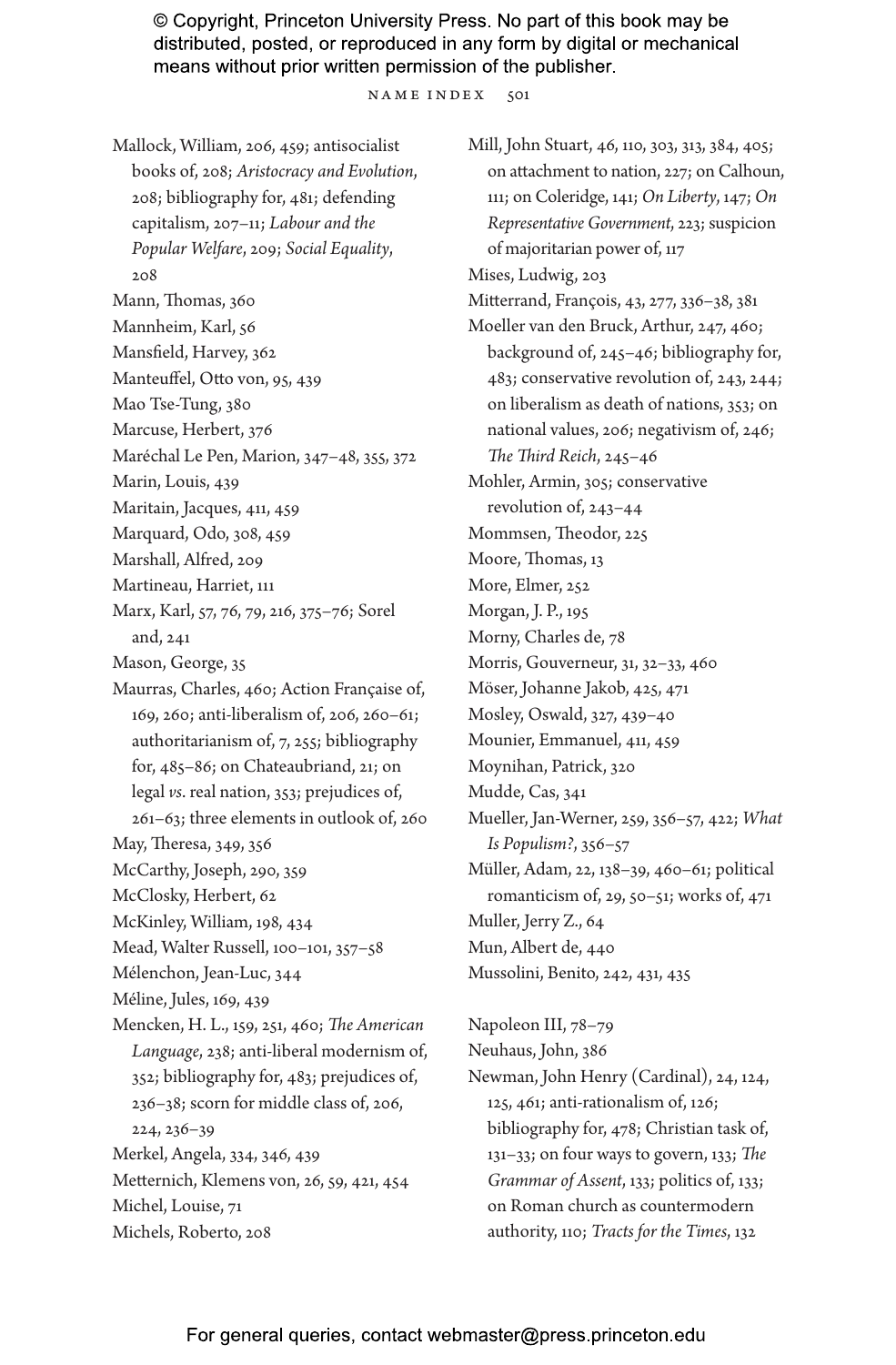#### 502 Name Index

Niekisch, Ernst, 247 Niemeyer, Gerhart, 316, 319 Nietzsche, Friedrich, 52, 63, 89, 238; anti-liberal modernism of, 352; on human as "incomplete animal," 301; moral skepticism of, 146, 239 Nixon, Richard, 292–94, 370, 440; hard-right themes used by, 352; landslide win of, 359 Nora, Pierre, 377 Norton, Charles Eliot, 254 Nozick, Robert, 461

Oakeshott, Michael, 311, 390, 461; conservatism and liberalism of, 46, 247; and Jünger, 247; political anti-rationalism of, 296, 391, 396, 397; political quietism of, 247 O'Casey, Sean, 159 Oldenburg-Januschau, Elard von, 89, 440 Orwell, George, 21, 238, 308

Paeschke, Hans, 305 Pankhurst, Emmeline, 207 Pareto, Vilfredo, 208 Peel, Robert, 278, 440–41; bibliography for, 474–75; in modern British conservatism, 82–84, 88; right-wing liberalism of, 82 Perle, Richard, 322 Pétain, Marshal, 174, 263, 267 Phillips-Fein, Kim, 203 Pierce, Franklin, 104 Pinay, Antoine, 56, 272–73, 441 Pissarro, Camille, 71 Plato, 48 Pobedonostsev, Konstantin, 306 Podhoretz, Norman, 320, 321 Poincaré, Raymond, 170–71, 441 Pompidou, Georges, 276, 441 Popper, Karl, 46, 295, 380, 425–26 Poujade, Pierre, 272, 277, 442 Powell, Enoch, 303, 332, 462; bibliography for, 487; free-marketism of, 280; as herald of hard right, 278, 282, 296, 297–98, 352–53;

political career of, 299–300; on

society-government estrangement, 298–99; support of Thatcherism, 297–98, 367 Putin, Vladimir, 348 Quinton, Anthony, 47, 182, 406, 408 Radowitz, Joseph von, 94–95, 442 Rand, Ayn, 462 Randolph, John, 317 Ranke, Leopold von, 422 Ransom, John Crowe, 251–52 Ratcliffe, Senator (fictional character), 235–36 Rawls, John, 46, 425–26 Read, Leonard, 203 Reagan, Ronald, 294, 436, 442; Buckley and, 320; landslide win of, 327, 359; paleoconservatives and, 368, 369; as unifier of the American right, 335–36 Redwood, John, 338, 441 Rehberg, August, 29, 53–54, 138–39, 472 Rehnquist, William, 442 Rémusat, Charles de, 78 Reynaud, Paul, 442–43 Riehl, Wilhelm, 421, 462 Rochau, Karl, 226 Rochefort, Henri, 443 Rockefeller, John D., 195 Rockefeller, Nelson, 292–93 Rockingham, Marquess of, 11, 445 Roosevelt, Franklin, 289 Roosevelt, Theodore, 196, 228; *The Winning of the West*, 228 Rosanvallon, Pierre, 367, 382 Rossiter, Clinton, 62, 162 Rousseau, Jean-Jacques, 37, 75, 316, 424; *Social Contract*, 113–14 Ruskin, John, 210, 246

Salazar, António de Oliveira, 304 Salisbury, Lord (Robert Gascoyne-Cecil), 54, 71, 433; background of, 175; bibliography for, 480; as Conservative pragmatist, 82; Home Rule and, 177; as party leader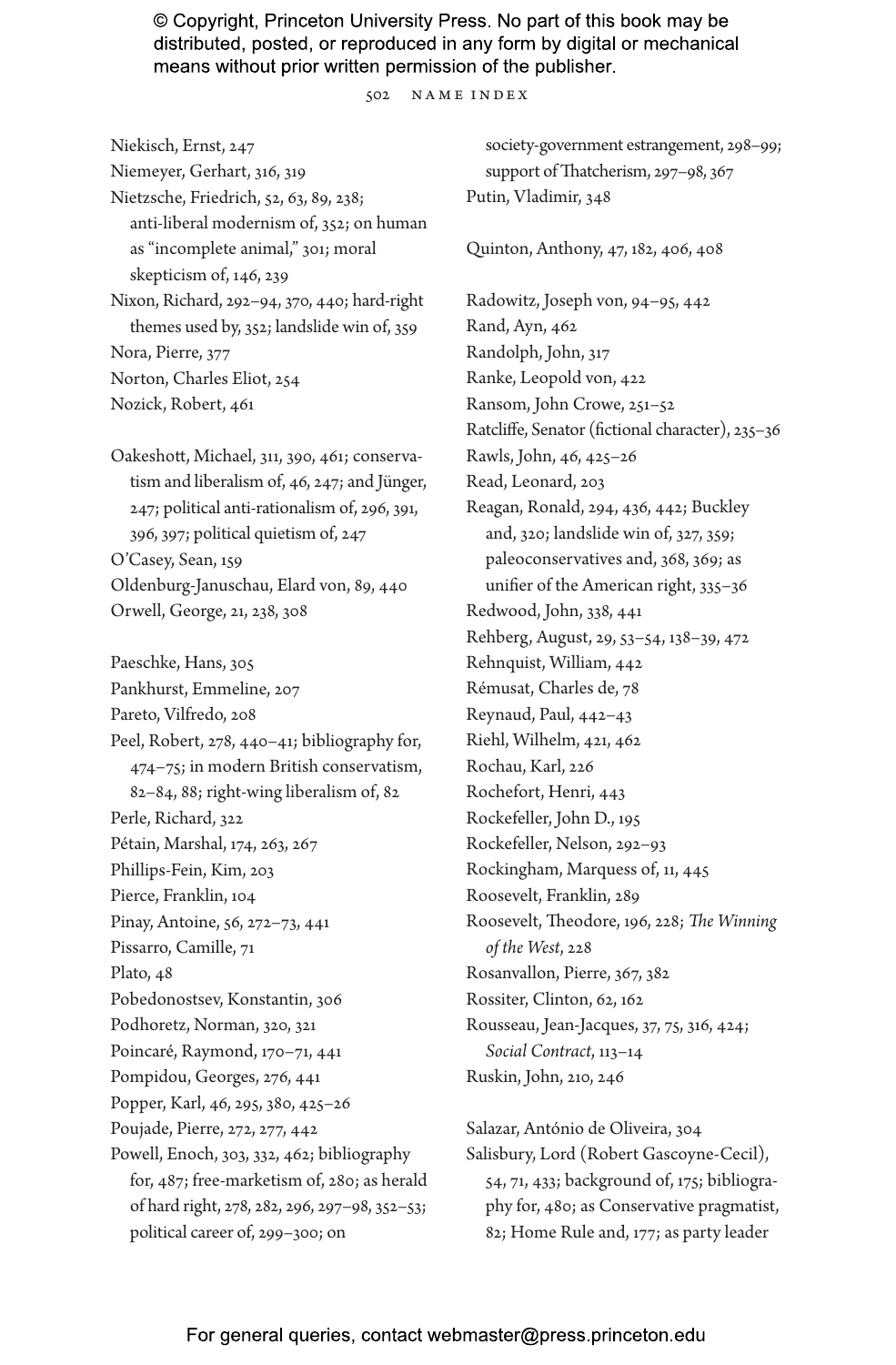#### NAME INDEX 503

and prime minister, 176–78; as pathologist of states, 176; political ability of, 177–78 Sarkozy, Nicolas, 346, 379 Sarrazin, Thilo, 349 Sartre, Jean-Paul, 327, 396 Schelling, Friedrich, 123, 311 Schiller, Friedrich, 28–29 Schlafly, Phyllis, 462 Schlegel, Friedrich, 422 Schleicher, Kurt, 256 Schleiermacher, Friedrich, 131, 132, 135 Schmidt, Helmut, 327, 334 Schmitt, Carl, 302, 462–63; anti-liberal modernism of, 206, 255–59; anti-rationalism of, 7; bibliography for, 485; *The Concept of the Political*, 256–58; *Constitutional Theory*, 462–63; decisionism of, 242; friend-enemy distinction of, 255–56, 258–59; *Legality and Legitimacy*, 256 Schmoller, Gustav, 224, 226 Schopenhauer, Arthur, 52, 398 Schrenck-Notzing, Caspar von, 305, 334 Schumpeter, Joseph, 417, 463; bibliography for, 482; *Capitalism, Socialism and Democracy*, 215–18; on capitalist order, 317; defending capitalism, 57, 215–21; on Le Bon, 231; on need for elites, 206 Scruton, Roger, 365, 425–26, 463; antiliberalism of, 366, 367, 383, 388–98; on art and beauty, 394–95; background of, 388–89; bibliography for, 493–94; changing attitudes to free-market radicalism of, 397; conservatism of, 389–90; cultural conservatism of, 405; on establishment as aim of politics, 420; exaggerations of, 397; *Fools, Firebrands and Scoundrels*, 397; on human anchorage and national unity, 395–96; on institutions needed for social order, 390–91; on liberalism's mistaken ideas, 51, 392–94; *The Meaning of Conservatism*, 389–90; on moral reliability of local custom, 396–97;

*On Human Nature*, 392; on reason, 391–92; Sartre and, 396; Sloterdijk and, 399 Seeley, J. R., 178; *The Expansion of England*, 228 Sénancour, Étienne, 22 Shaw, George Bernard, 207 Shirky, Clay, 341 Sidgwick, Henry, *The Elements of Politics*, 156 Sieferle, Rolf Peter, 374–75 Sighele, Scipio, 232 Skelton, Noel, 463–64 Sloterdijk, Peter, 398–405, 423, 464; anti-liberalism of, 366; background and personality of, 383, 398–99; belief of in progress, 402–3; bibliography for, 494–95; *Bubbles*, 401; *Critique of Cynical Reason*, 398, 399–400; *Foams*, 402; *Globes*, 401–2; on "human immune systems," 402; *Rage and Time*, 403–4; *You Must Change Your Life*, 404 Smith, Joseph, *Book of Mormon*, 71 Smith, Sydney, 132 Sobran, Joseph, 369 Solzhenitsyn, Alexander, 305–6 Sorel, Georges, 239–42, 464; anti-liberalism of, 224, 239–40; anti-rationalism of, 7, 206, 240; bibliography for, 483; on violence, 240–42 Southey, Robert, 138 Spencer, Herbert, 196 Spengler, Oswald, 159, 311; bibliography for, 483; conservative revolution of, 243; *Decline of the West*, 244; *Prussianness and Socialism*, 245; Western decline theme of, 244–45, 306, 307, 350 Spinoza, Baruch, 63 Stahl, Ernst Knut, 343 Stahl, Friedrich, 108–9, 464; bibliography for, 477; drafting Prussian Constitution, 121; on moral order, 117–18, 122–23; *Philosophy of Law*, 118; political career of, 118–19; rational conservatism of, 123–24; on revolution, 119–20; on rule of law, 120–21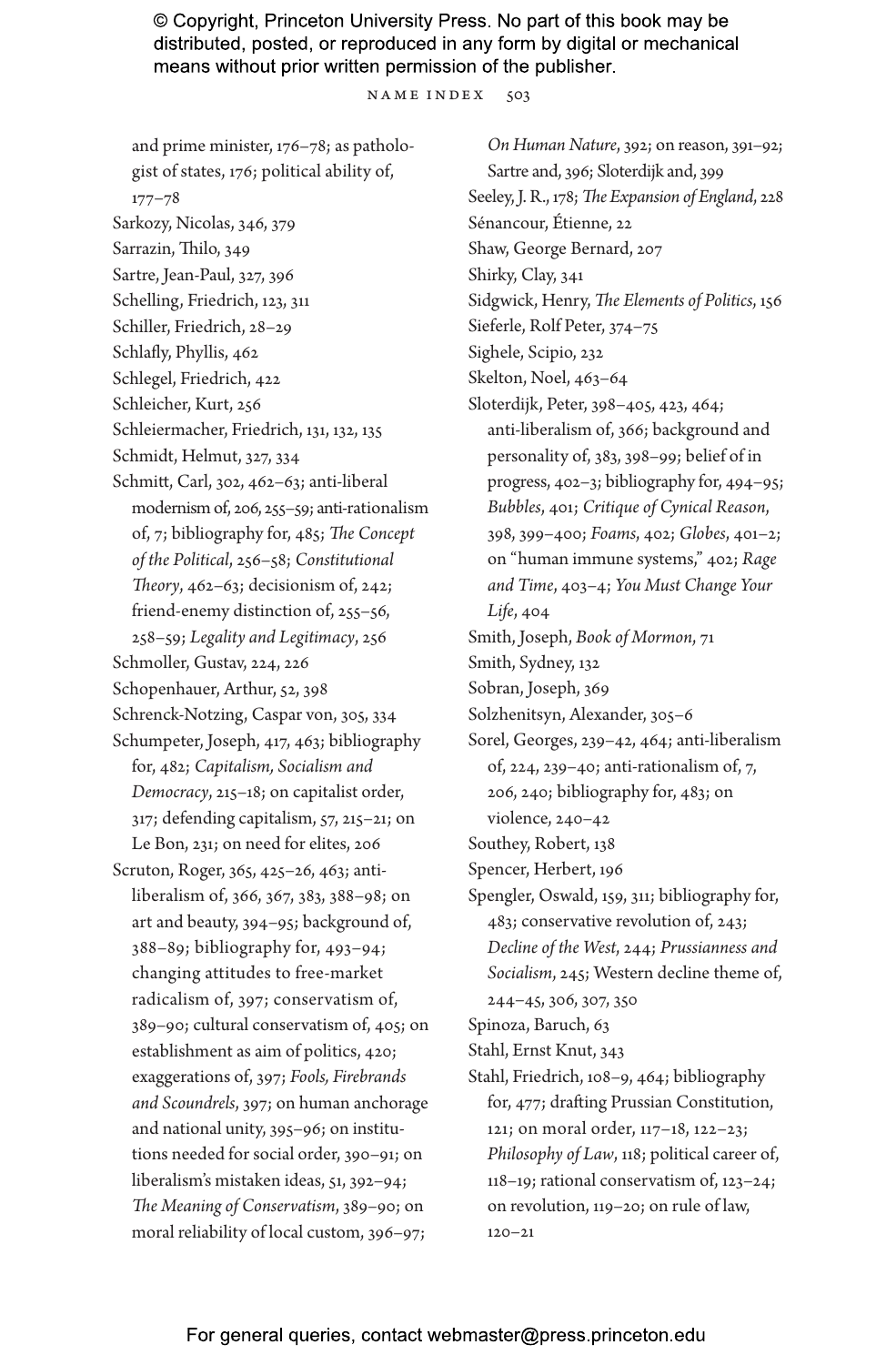#### 504 Name Index

Stanley, Edward (Lord Derby), 443; bibliography for, 475; Disraeli and, 82; in modern British conservatism, 88; political career of, 84–85 Stein, Dieter, 375 Steinfels, Peter, *The Neoconservatives*, 323–24 Stendhal, 71 Stephen, James Fitzjames, 384, 464–65; anti-individualism of, 144–45; antiliberalism of, 110; background and career of, 145–48; bibliography for, 479; Finnis and, 386; *Liberty Equality, Fraternity*, 146–47, 464; on Mill, 147 Stern, Fritz, 246 Stoecker, Adolf, 190–91, 443 Strauss, Franz-Josef, 286–87, 288, 327, 443 Stresemann, Gustav, 55–56, 191, 193 Sumner, William Graham, 206, 465; bibliography for, 481; defending capitalism, 211–15; "forgotten man" of, 214–15 Süsterhenn, Adolf, 283

Taft, Robert A., 288–90, 443–44 Taft, William Howard, 199 Taguieff, Pierre-André, 329, 492 Taine, Hippolyte, 10, 52 Talleyrand, Charles-Maurice de, 21 Tarde, Gabriel, 232, 240 Tardieu, André, 172–73, 444 Tate, Allen, 252 Taylor, Zachary, 104 Thatcher, Margaret, 282, 327, 406, 420, 425, 444; economic legacy of, 331; monopolizing of power by, 330–31; on problem with Conservative Party, 329–30; rise to power of, 330; Scruton and, 397; sense of English nation of, 331–32; weakened power of, 332 Thiel, Peter, 343 Thiers, Adolphe, 59, 444–45; career of, 77–79; warning to French conservatives by, 160–61 Tocqueville, Aléxis de, 46, 78, 142, 310–11 Toynbee, Arnold, 311

Treitschke, Heinrich von, 465; bibliography for, 482; on the people's national character, 206, 224; realpolitik and exclusionist approach of, 225–27; right-wing nationalism of, 191 Trilling, Lionel, *The Liberal Imagination*, 295 Truman, Harry, 267, 280, 289 Trump, Donald, 336, 341, 388, 445; appeal of to right-wing base, 370; billionaire contributors of, 343; diversionary theatrics of, 348; electoral college victory of, 359; hard-right supporters of, 343–44; "Make America Great Again" theme of, 349, 350; older supporters of, 344 Turgot, Jacques, 35 Tyler, John, 104

#### Urban, George, 329

Vanderbilt, Cornelius, 195 Viereck, Peter, 465 Vierhaus, Rudolf, 50 Villermé, Louis-René, 224 Voegelin, Eric, 465–66; anti-liberalism of, 306–7, 309–12; bibliography for, 488; on gnosticism, 310–11; historical approach of to political discourse, 309–12; *Order and History*, 309–10; values conservatism of, 307 Volcker, Paul, 336

Wagener, Hermann, 94, 446; *Political and Social Lexicon*, 446 Walker Howe, Daniel, 99, 103 Wallace, George, 292, 352 Walpole, Horace, 406 Warren, Earl, 290 Warren, Robert Penn, 252 Weaver, Richard, 466; anti-liberal modernism of, 297, 306, 307–9; bibliography for, 488; *Ethics of Rhetoric*, 308–9; *Ideas Have Consequences*, 307–8; Kirk and, 316 Webb, Beatrice and Sidney, 207 Weber, Max, 129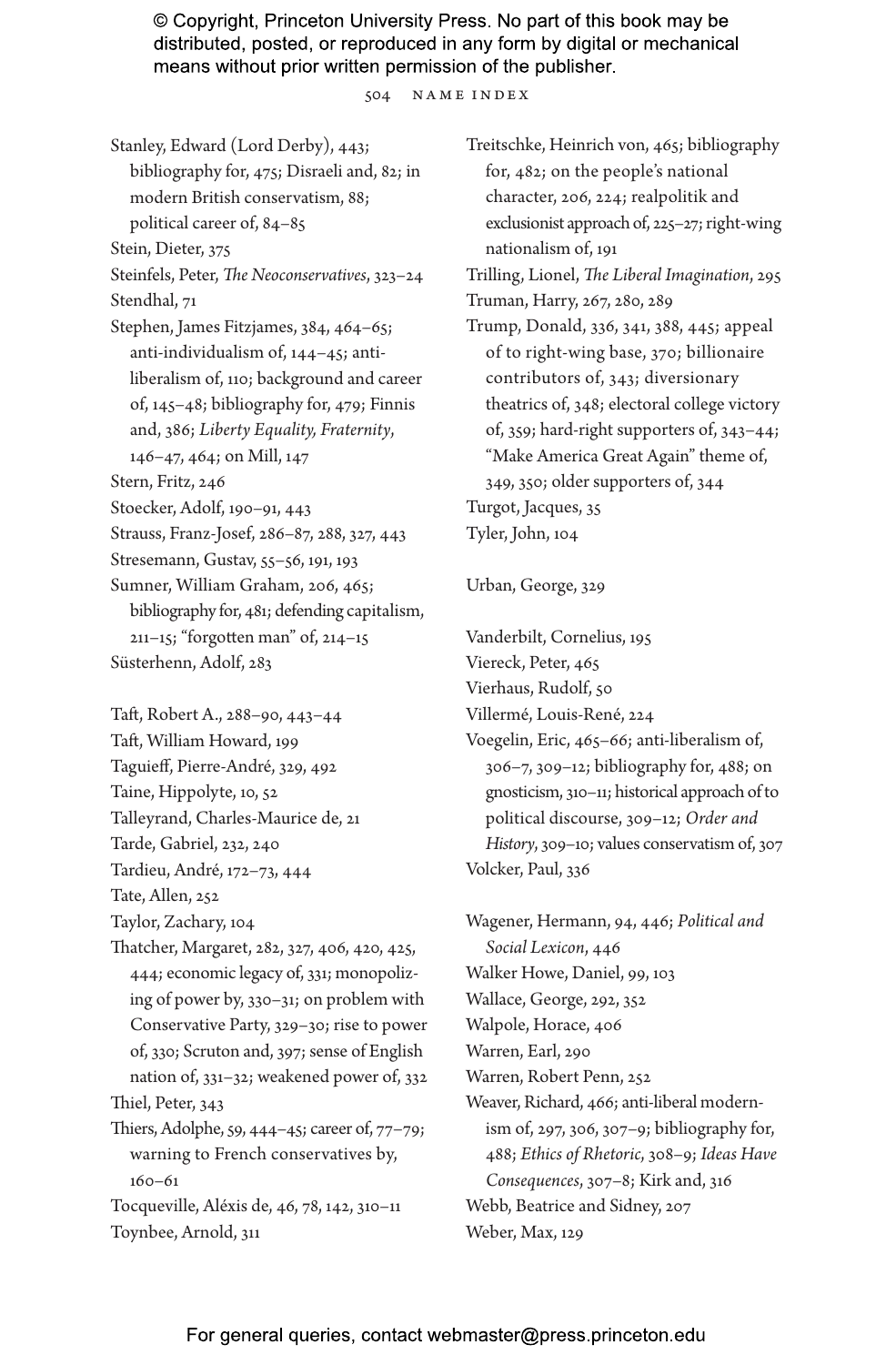Name Index 505

Webster, Daniel, 103, 104, 446; on Calhoun, 116 Weidel, Alice, 345–46, 446 Wellington, Duke of, 60 Welliver, Judson, 202 Wells, H. G., 207 Westarp, Kuno von, 192, 193, 446 Wilberforce, William, 155 Wilhelm, Friedrich, 442 Will, George, 320, 341; on Buckley, 323 Willetts, David, 362, 414, 441–42 Williams, Bernard, 258

Wills, Garry, 323, *Confessions of a Conservative*, 362 Wilson, Woodrow, 196, 197, 198–99 Wolfowitz, Paul, 322 Wood, Edward (Lord Irwin, Earl of Halifax), 184, 447 Wordsworth, William, 22, 138

Xi, Jinping, 348

Zemmour, Eric, 349 Ziblatt, Daniel, 45–46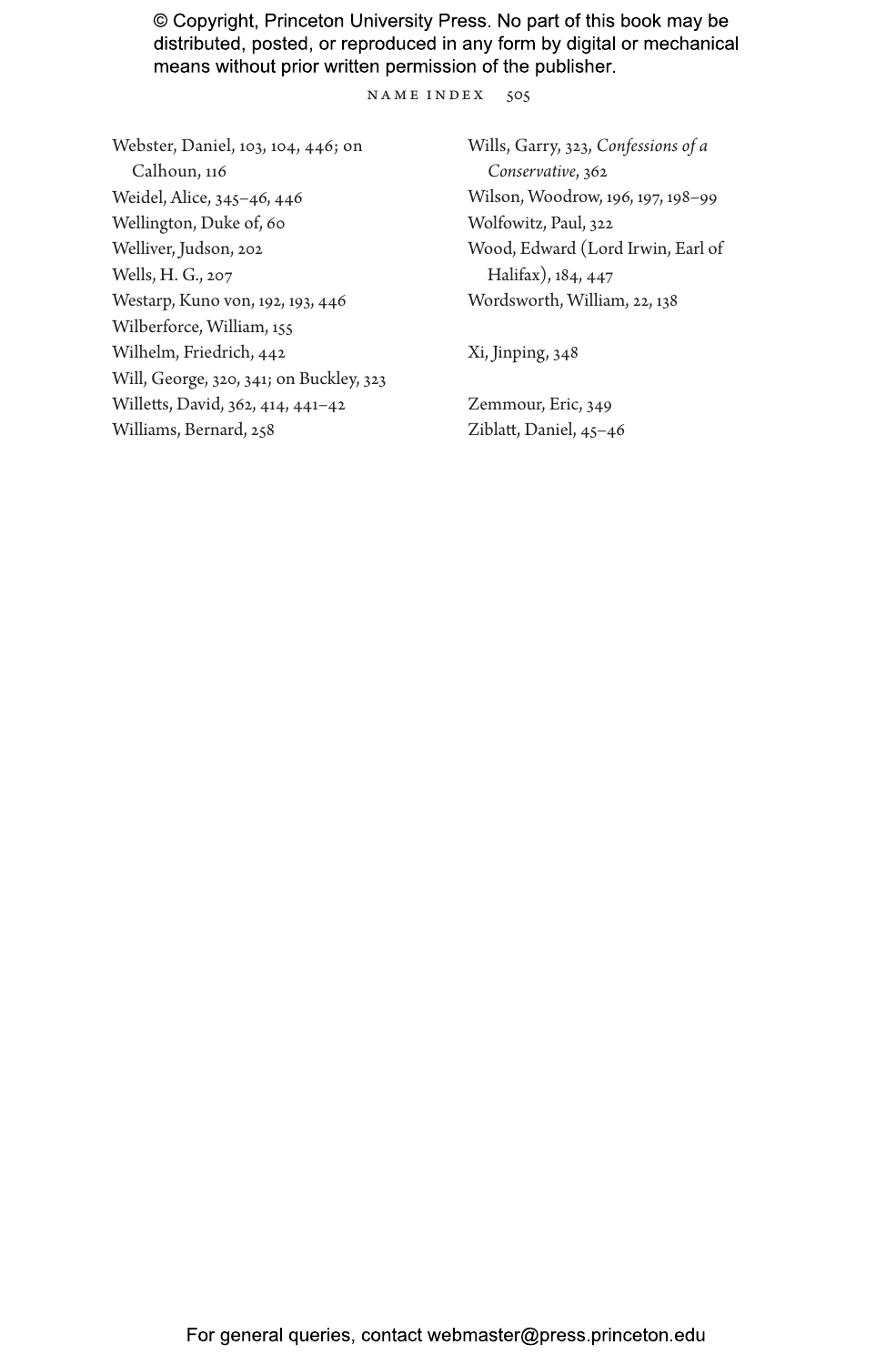# SUBJECT INDEX

Where the sense of a term as used in this book is explained in "Conservative Keywords" (Appendix A), the entry here is in italics. Where listed without comment or attribution, ideas indexed here are to be taken *de dicto* as they occur in conservative thoughts and arguments dealt with in the book.

*Abendland,* 304 abolitionists, 33, 65, 84, 117 abortion, stable public opinion on, 387 abstraction, in Burke's sense, 14–16, 24 Action Française, 260, 262–63 affirmative action, 293; neoconservatives and, 321 Afghanistan, Soviets in, 327 agrarian society, *vs.* industrialism, 251–52 Ahlen Program, 284 All-German Bloc, 284 allegiances: ethical and cultural, 395, 405; to nation, 343; minority and majority, 378; in social order, 343, 378, 382, 390–93, 395, 405 Alliance Démocratique, 432, 442–43 Alternative for Germany (AfD), 446; decline and capture themes of, 350; financing of, 343; rise of, 345–46; supporters of, 344; as a voice of bourgeois middle class, 375–76 America. *See* United States America First Committee of 1939, 353 America Firstism, 289, 340; historic roots of, 353 *American Conservative,* 449 American Liberty League, 203 American manners, need for reform of, 99–100 *American Mercury,* 460 American providentialism, 202 American Revolution, 31–36; contrasted with French Revolution, 30–31

Americanism: as civilizational disease, 249; faith-based, 133, 135 anarchy, 9, 11; liberalism viewed as, 261 anger: of French dissidents, 171–72, 234; in hard right's rise, 342–43; of unreconciled right, 354. *See also* rage anti-Catholicism, 94, 104, 128, 130, 134, 228 anticommunism, 251, 432, 450; economic liberalism and, 315–16; in U.S., 315 antidiscrimination rules, 314 anti-Europeanism: British, 60, 185, 348–49, 444; French, 347, 438 anti-Federalists, 98 antifeminism, 462 antiglobalism, 53, 365; in France, 376; of hard right, 363, 366–67; ultranationalist, 345 anti-intellectualism, 10–11, 369–70 anti-Jacksonians, 98, 103–4, 106 *Anti-Jacobin,* 429 anti-parliamentarism, 45, 447 antirationalist/antirationalism, 396–97; as overthinking in politics, 6–7, 20; for Oakeshott, 296 anti-Roosevelt Liberty League, 289 anti-Semitism: in France, 167–68, 377–78, 434, 447, 453; in Germany, 129, 190–91, 225–26, 256, 355, 443, 465; of neocons, 369–70 antisocialist laws (Bismarck's Germany), 190 anxiety, and desire for authority, 408–9 Ashridge College, founding of, 182 authenticity/inauthenticity, 62, 455 authoritarian dictatorships, 217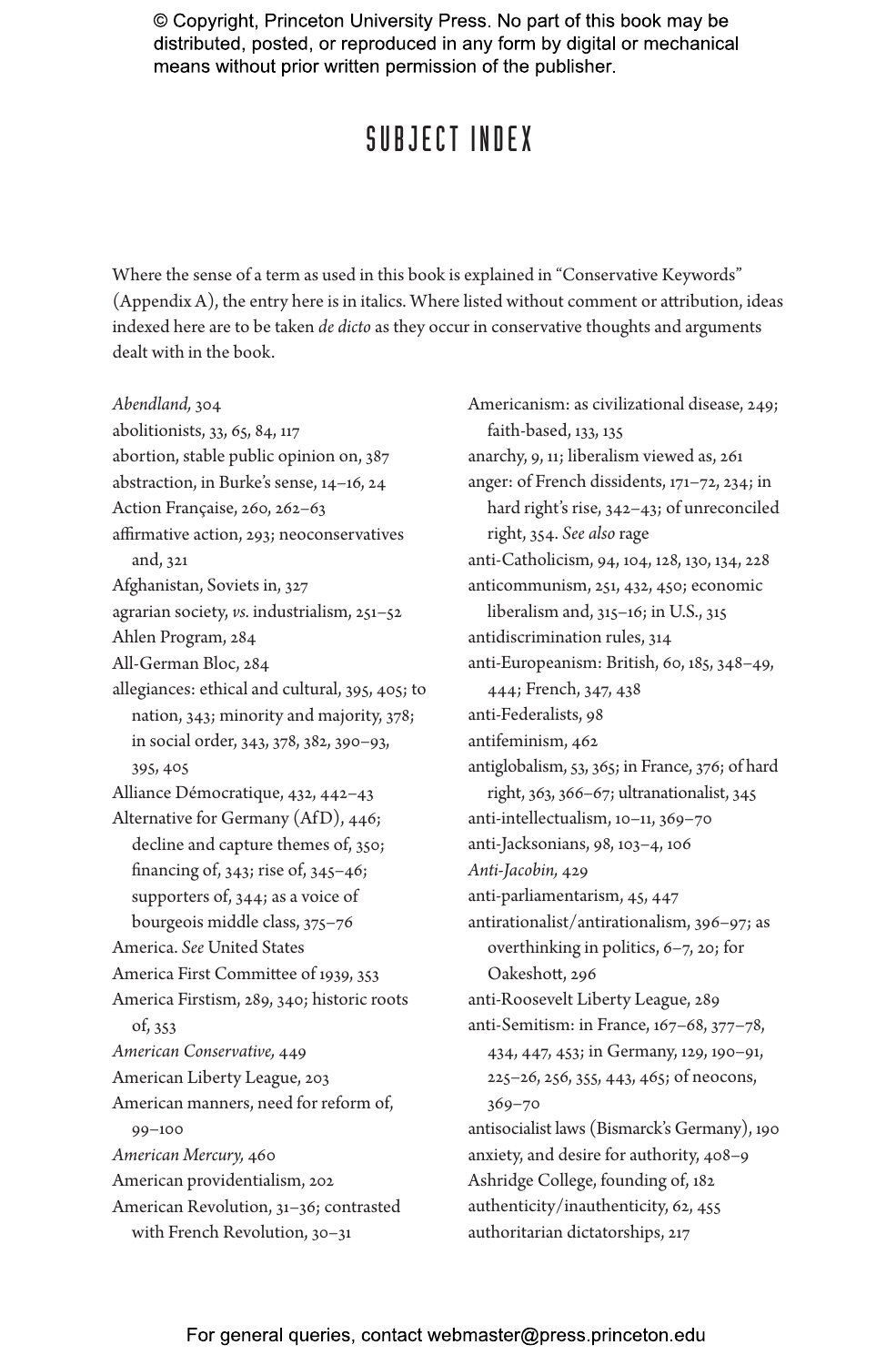#### 508 Subject Index

*authoritarian/authoritarianism*, 461; conservatives as, 73, 263; *vs.* fascism, 263; and illiberal, anti-rationalist traditions, 7; intellectuals and, 119; as keyword, 420; right-wing, 3, 263; Trump's praise of, 348; in Vichy regime, 173–74

authority and authorities: as argument ender, 7; changing, 57; to conservatives, 48–49; contested, 73; exercise of, 300–301; Hobbesian vision of, 299–300; liberal disregard for, 296–97; to liberals, 48; as natural, 261; need to reestablish, 72–73; and power, 51, 420, 431; in social order, 390

big government, conservative opposition to, 291, 292, 335–36; George W. Bush criticized for, 368

Bill of Rights, 458

bioengineering, contrasting conservative attitudes to, 380, 403

Bismarck myth, 187

Boer War, 178

Bolshevik revolution, 250

Bolshevism: fascism and, 44, 171; German campaign against, 282, 304; so-called, on the right, 247, 456

Bonapartism, 74–75, 77–78; failure of, 75

*bougisme,* 329–30

Boulanger Affair, 165, 167

Bourbon Democrats, 196–97

Bourbon Restoration: constrained absolutism in, 74; *sacre* (coronation) in, 20

Bourbon Ultras, 20, 21

Bourbons, 26, 80, 127, 457; fall of, 33, 76

Bow Group, 278–79

Brexit, 340, 348–49, 436

Brexiters, 332, 355–56; financing of, 343; typical, 358–59

Britain: aloneness of, 298; anti-EU campaign in, 339, 340; anti-Europeanism in, 60, 348–49, 444; capitalist modernity in, 80–81; collusive party contest in, 81–82; "Conservative century" of, 43–44;

conservative compromise in, 175–85; conservative dilemma in, 179; dangerous estrangement of society and government in, 298–99; divided right in, 80–88; expanded franchise in, 208; fascism and, 181–82, 439–40; General Strike in, 181; growing prosperity in post-1945, 279–80; hard-right herald in, 296, 297–300, 462; hard right in, 329–32, 343; hard-right revisionism in, 348–49; Leave campaigns in, 343; mainstream conservative reaction to hard right, 341–42; national myth of, 228; One-Nation Tories in, 278, 298–99, 452, 462; parliamentary socialism in, 180; populism in, 356, 358; post–WW II Conservatives in, 270–71; Reform Bill of 1832, 440–41; social-reforming Liberal Party of, 178; social reforms in, 178, 181; specialness of, 299; Tory Wets and Dries in, 277–82; UKIP party in, 348; WW II and, 184. *See also* Tory Party; Whigs (Britain) British empire: Disraeli's defense of, 87; popular appeal of, 178; Salisbury's defense of, 178 British Union of Fascists, 440 Brook Farm commune, 136, 455 business civilization, objections to in U.S., 252

Calvinism, 97–98, 135, 455

capitalism: conservatism's survival under, 120–21; crumbling of, 217–18; cultural failings of, 138–39; Darwinian, 371, 447; defense of, 207–21, 463; democracy and, 215–18, 413–14, 417, 463; idea of property and, 57–58; imperialism and, 216–17; industrial, 123, 138–39, 451, laissez-faire, 450; liberal, 66, 175, 204, 363, 404; stability of, 215–16; threat of intellectuals to, 218–19 *capitalist modernity*, 42; as keyword, 421; in late 18th-century Britain, 80–81; perpetual disturbance of, 49; as unstoppable, 123 capture theme, on the right, 189–90, 213, 230, 235, 320, 350, 353, 367, 372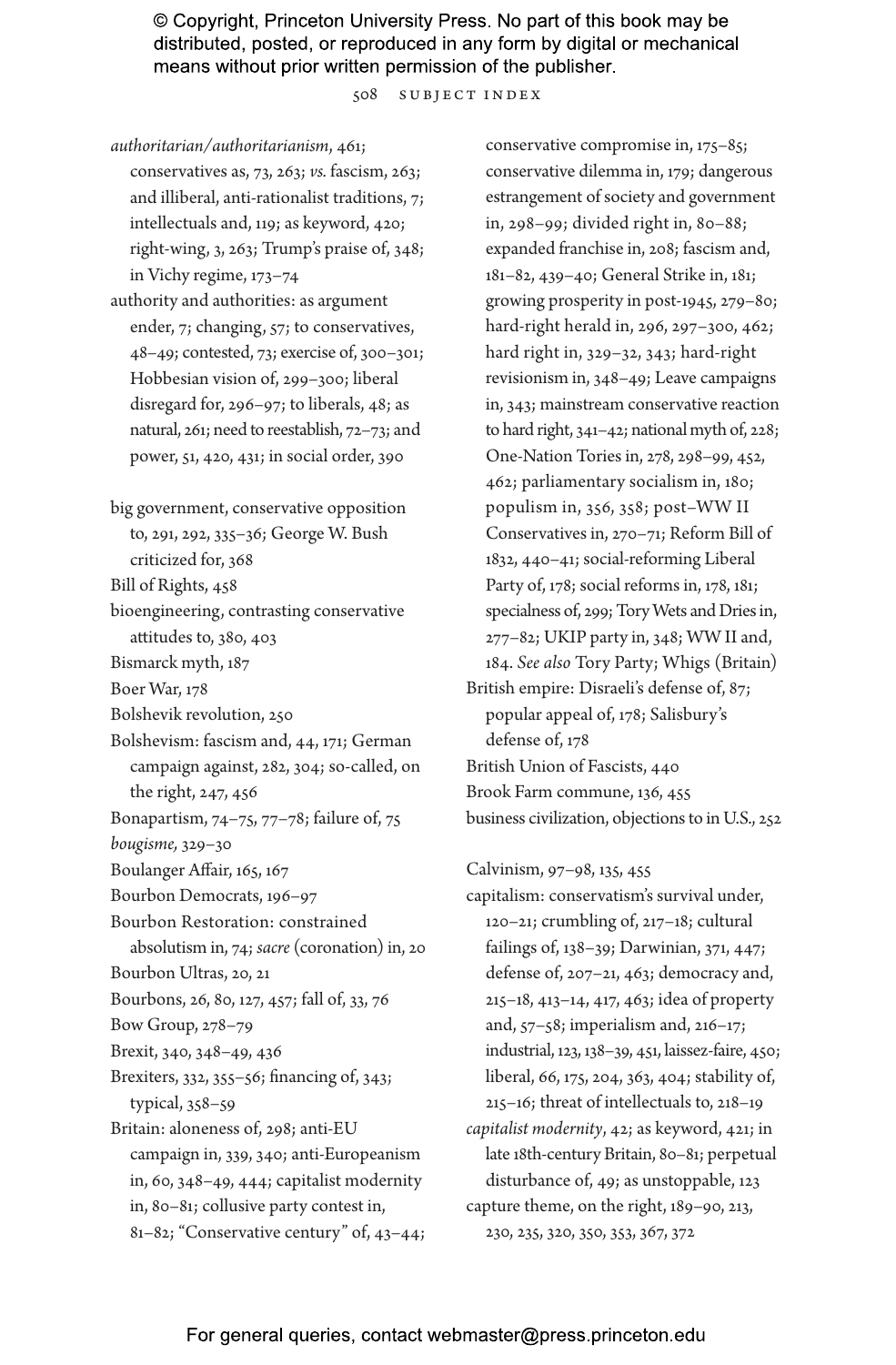#### SUBJECT INDEX 509

Carlton Club meeting, 180 Cartel des Gauches, 170 Catholic Center Party (Germany), 130–31, 189 Catholic paternalism, 133, 461 Catholic-Protestant reconciliation, 128–29 Catholicism: in German politics, 287; revival of, 22–23; social, 128, 130–31, 284, 440, 456, 457–58, 461. *See also* Roman Church Catholics, emancipation of in Britain, 82–83 center-right conservatism: in post-1945 France, 273–74; in 1980s and 1990s, 329–39; parties of, 56, 131, 276, 416, 428, 441 Centre for Policy Studies, 281 Centre Nationale des Indépendants et Paysans (CNIP), 272, 273–74 *change*, 14–15, 423; gradual, 49, 455–56; as keyword, 421; radical, 289, 446; social, 15, 18–19, 72, 83, 140, 213, 360 Christian Awakening, 101, 132 Christian conservatism, 292; neoconservatives and, 323; victimhood theme of, 352 Christian Democracy, 411–12; European, 410–11; in France, 110, 410, 429; labor and, 412; opening paths to, 110; in Poland and Hungary, 381; in post-1945 Germany, 282–88, 410; "realist" criticism of, 410–13 Christian Democratic Party (CDU, Germany), 44, 283–85, 286, 288, 327, 443 Christian right, 333, 372 Christian Social Party, 443 Christian Social Union (CSU), 283, 284–85, 286, 288, 327, 443 Christianity: aesthetic aspects of, 22–24; conservative defense of, 126–37; as higher authority, 130; respect for human person in, 123; social mission of, 110. *See also* Calvinism; Catholicism; Christian democracy; Protestants *Cicero,* 398 civic equality, as part of liberal framework, 73–74 civic morality, in U.S. as item of conservative intellectual revival, 315

civil associations, 296; independence of, 454; moral authority of, 461 civil rights, opposition to and backlash against, 291–92, 293–94; opposition to extension of, 318–19; Southern resistance to, 45, 199–200 class myths, for Schmitt, 257 clerisy, for Coleridge, 110, 118, 137–42, 139–41, 451 *cloaking/unmasking*, as keyword, 419 Cobdenite liberalism, 330, 331–32 Cold War, 270–71; anticommunism in, 295–96; end of, 320, 328; Reagan administration and, 320; Second (1978–86), 294, 306, 323, 327, 330, 332–33 collective bodies, character of, for Gierke, 150–51 collective decision-making, contrasting attitudes to on the right, 232–33 collective guilt, for Maistre, 9 collectivism: *vs.* individualism, 149, 155–56, 210, 411; of Paris Commune, 233–35; *vs.* private ownership, 463; Utopian ideals and, 308 collectivist tyranny: and ideology,308; as feared by liberals and conservatives, 310–11 colonialism, 45; corruptions of, 451; liberal, 168; paternal, 429 *Commentary,* 321, 322 commercial society, 10–11; distrust of, 22 common faith, binding society, 6–7, 17–18, 62–63, 127, 133, 261, 457, 461, 463 communism: as conservatism's Other, 363; Free World *vs.,* 270–71; opposition to, 251, 315–16, 432, 450. *See also* anticommunism community, 45, 49, 113, 142, 151–52, 155–56, 253, 308, 314, 347, 388, 393, 410, 414, 442; as collections of individuals, 152–53; right-wing liberal critique of, 410–13; Principles of in Vichy, 435, 445 compassion, as social vice, 214–15 "concurrent" majority, as safeguard in democracy, 114–15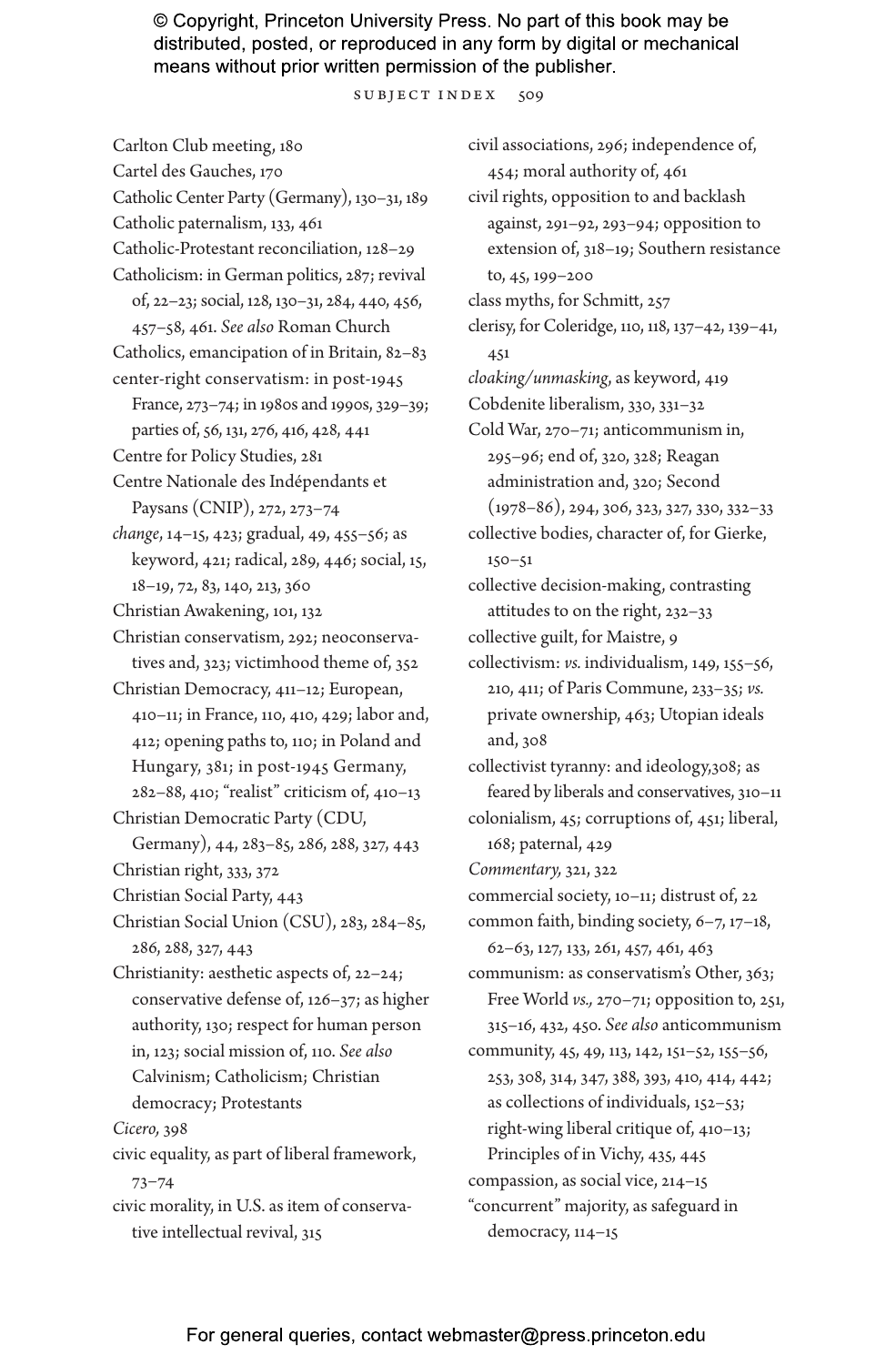#### 510 Subject Index

Congress, strength of in late 19th century, 198–99 consensus disruptors, present-day hard

right as, 365–66

*conservatives/conservatism*: in America, 194–204; authoritarian variety, 420; authority for, 48–49; battle plan in post-1945 U.S. for, 309; birth of, 41–42; in Britain, 175–85; communitarian, 154; costs of compromise with liberalism, 269–70; as creed of resistance, 248–49; defending religion, 124–37; dilemmas for, 62–65; in early 19th century, 42–42; as "endemically contested entity," 59; engagement vs. disengagement of with liberal modernity, 251; foes of, 316–17; in French Third Republic, 164–74; frustration felt by, 62; in Germany, 186–94; goal to reestablish authority of, 72–73; history of, 419; individualistic, 248–49; inegalitarianism of, 53–54; as keyword, 419; laissez-faire variety, 162–64, 195–97, 203, 211, 213, 215; mainstream, 269–71, Parts IV, V, VI *passim*; managerial, 449, 458; mastering modernity, 43; moderate or radical, 55; moral variety, 59, 148, 317, 336, 385, 449; morally rooted, 59, 408–10; history of compromise with liberalism (*see also* reconciliation), 77, 160–61, 162–64, 415–16; obstructionist, 42–43, 188; opposed to political rationalism, 6–7; origin of label of, 60; philosophical sources of, 424–27; as political practice, 41–48; political success and intellectual uncertainty of, 66; post-1945, 269–71; in post-1945 America, 288–94; in post-1945 Britain, 277–82; in post-1945 France, 271–77; in post-1945 Germany, 282–88; pragmatic, 406–9; recalcitrant, 45, 79–80, 161, 169, 185; recasting, 303–5; secondorder or negative, 311; six-part test for in Kirk's thought, 316; triple advantages of in support from wealth, institutions,

opinion, 43; unreconciled thinkers of, 383–406; variety of ways to pigeonhole/ categorize, 58–59. *See also* conservative thinkers/intellectuals; hard right; liberal conservatism; right *conservative authoritarian*, as keyword and contrasted with fascist, 420 Conservative Central Office, 177 conservative exaggeration, habit of, taste for, 13, 397 *conservative fascists*, as keyword, 420 conservative intellectuals. *See* conservative thinkers/intellectuals conservative-liberal rapprochement, 84, Parts IV, V, VI *passim* conservative liberalism, 205, 322, 416, 423; ammunition of against democratic liberalism, 205–6; *vs.* disruptive liberalism, 60; neoconservatives and, 320 conservative outlook, 48–49, 419; adaptability of ideas in, 56–58; in aesthetic, ethical criticism of liberal modernity, 47–48; blurring with liberal outlook, 54–56; contrasted with liberal outlook, 50–54 Conservative Party (Britain): adapting liberal-social reform, 279; lack of leadership in, 330; post-Thatcher, 331 Conservative Party Conference Statement on Foreign Policy (1949), 279 *Conservative Realism,* 410 Conservative Research Department (Britain), 182, 278 conservative revolution (Germany), 243–45, 247–48, 456, 460 conservative thinkers/intellectuals, 46–47; attacking cultural and ethical decline, 242–54; attacking liberal democracy, 255–64; conservative need for, 137–42; defending capitalism, 207–21; post-1945, 295–324; views of the people of, 221–42 Constitution (U.S.), 199; Bill of Rights in, 458; counter-democratic mechanisms in,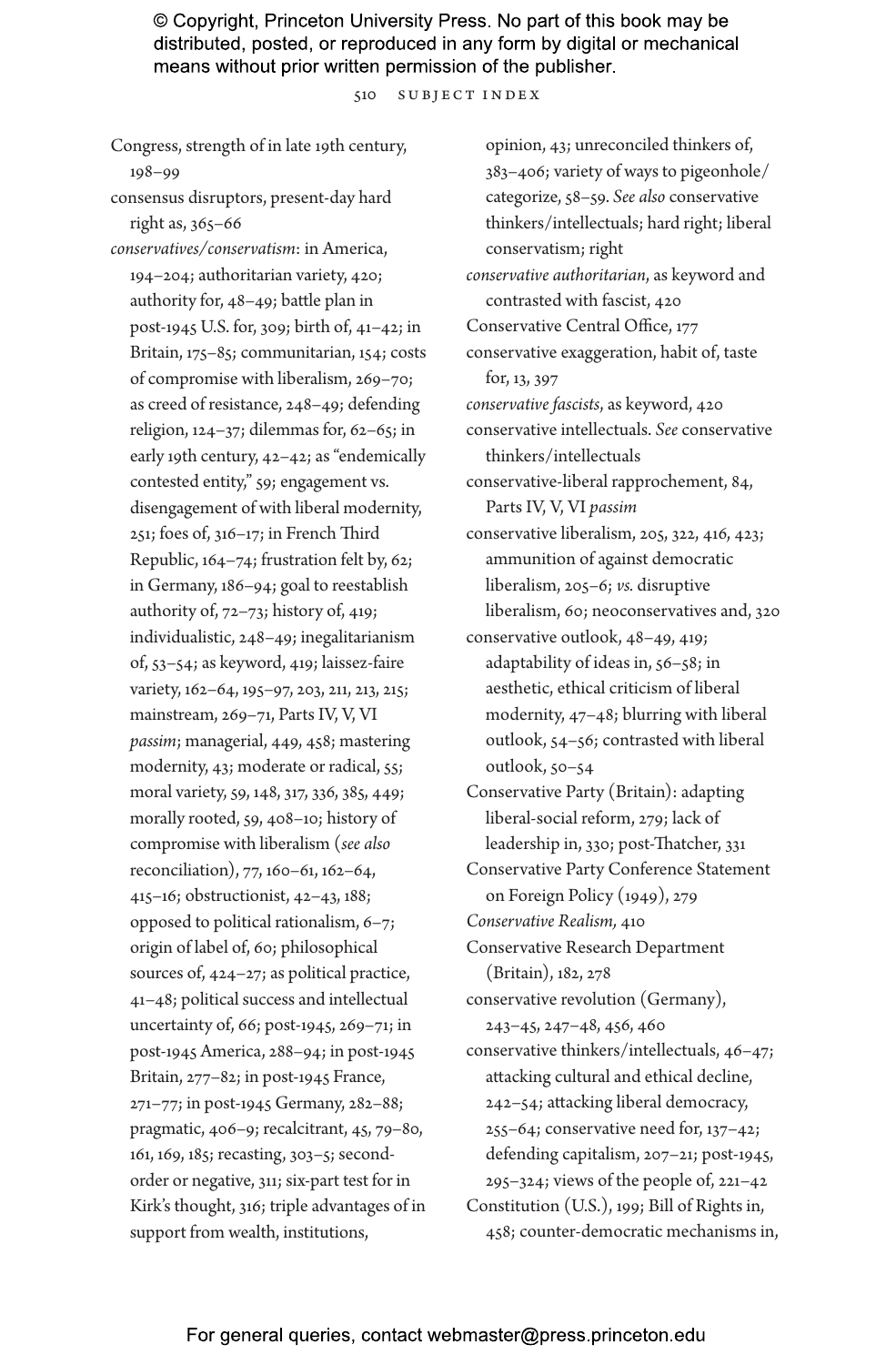#### SUBJECT INDEX 511

114; discourse on, 112, 114–15; drafting of, 35–36; due-process clauses of, 432; Fifth and Fourteen amendments to, 36, 105, 200, 432 Constitutional Convention, Philadelphia, 34 constitutional monarchy, 21, 32–33 constitutions: balancing nation's competing inner forces, 139; as protection from undue power, 112–14; Prussian, 119, 121–22; for unacceptable ends, 111–17. *See also* Constitution (U.S.) continuity-coherence problem, 56–58 Corn Laws, 441; opposition to repeal of, 84, 443; repeal of, 82–83, 441 corporations, character of, for Gierke, 150 counterliberal orthodoxy, difficulty creating, 366 counterliberal publications, 366–67 *countryside*: conservative views of, 189, 234; healthiness of, 22, 126, 462; as keyword, 421; love of, 167, 434; needs of, 451 Croix de Feu, 171 *Crossfire,* 368 crowds: bestiality of, 224; collective mind of, 229–30; herdlike, 229; heterogeneous and homogeneous, 230; irrationality of, 224, 231, 232–33; mass behavior of, 230–31; nature of, 458. *See also* people en masse cultural blight, 393–94 cultural geography, 360 culture wars, 293 culture(s): characterization of, 253–54; decline of, 242–54; rise and fall of, 245 custom: authority of, 415; cloak of, 419; denial of, 24; moral reliability of, 396–97; relative allegiance to, 392; in social order, 64–65; wisdom of, 58 Declaration of the Rights of Man and of the

Citizen, 15, 27

*decline*, 11, 214, 367, 403, 436; cultural, 48, 94, 242–54; economic, 178; in hard right rhetoric, 349–50; as keyword, 419; of

liberal democracy, 381–82; of nation, 172, 332, 342, 349–50, 444, 446; of Western civilization, 244–45, 382 *Decline of the West* (Spengler), 244 *democracy*: capitalism and, 215–18, 413–14, 417, 463; distrust of, 98–99; as double target for conservatives, 263–64; as keyword, 419; opposition to, 101–2, 131; participatory, 356–57; procedural *vs.* substantive, 117; representation in, 151, 257; "self-control" in, 219; supposed unwisdom of electorates, 238; Whigs in, 101–2. *See also* economic democracy; electoral democracy; liberal democracy; mass democracy democratic liberalism: conservative liberal ammunition against, 205–6; mistrust of, 462–63. *See also* democracy; liberalism Democrats (U.S.): division of, 196–97; early 20th-century reforms of, 203 desegregation, 60, 290–92, 294, 319, 321, 432, 435–36 Deutschkonservative Partei (DKP), 92–94, 435 disengagement, with liberal modernity, 246–47 Disgruntled Labour Voter, 358

dissent: from conservative mainstream, 328; from hyperliberalism, 363; from liberal modernity, 252–53; two kinds of within the right, 416; unrestricted and goalless, as conservative target, 6 Dreyfus Affair, 167, 268, 447

Eagle Forum, 462

East India Company, 12

*economic democracy*, 162–64; as keyword, 419; resistance to, 161; as wishful thinking, 207–8 *economic liberalism*, 74, 196–97, 200;

anticommunism and, 295–96, 315–16; business freedom and limited government in, 295–96; efficiency-minded, 84; of July Monarchy, 273; as keyword, 420; reconciling with conservatism, 120–21, 221; supercharged, 345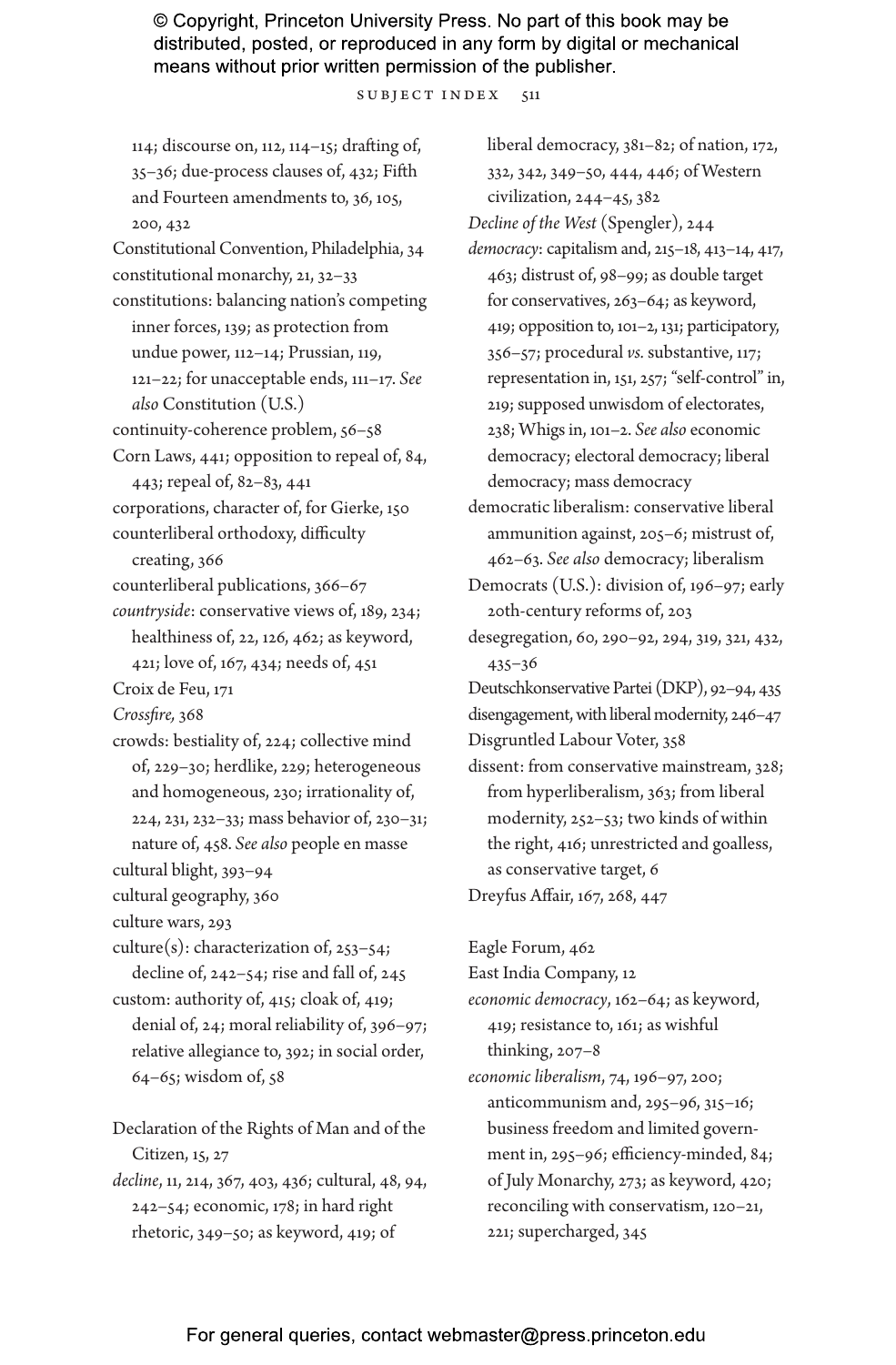#### 512 Subject Index

economic "middle way," 464 efficiency against community, 44–45 egalitarian language, conservative adoption of, 54 egalitarianism: conservative attitudes to, 53–54; as delusion, 381; exaggerating people's capacities, 125–26; qualitative, 296, 457 electoral democracy: as competitive struggle for power, 219; liberal capitalism and, 413–14 elites, loss of uncontested authority by, 72–73 engagement with liberal modernity, 246–47 Enlightenment, 19–20; as "a machine for demolishing outlooks," 458; criticism of, 26–27, 400; denial of faith from, 9, 459; God's punishment for, 9; Jeffersonians and, 101; liberal values of, 312, 318, 382; tradition-sapping ideas of, 75 *enracinement* (rootedness), 347–48 enterprise, 32, 203, 209; distinct from civil association, for Oakeshott, 461; local, 292; private, 281, 436; protection for, 420 entrepreneurship, 209 epistocracy, 448 equal rights, 321, 452, 461; opposition to, 461; to women, 294 Equal Rights Amendment, 462 *equality*, 53–54; conservative objections to, 264; as keyword, 420; only in legal sense, 147–48; philosophical errors of, 142–56 escape into action, 206 *establishment*, 463; as keyword, 420 ethical anomie, 243–54 ethical individualism, 110 ethnos, 351, 380 ethnos-demos distinction, 351, 353 European integration, 304 European peace, post-Napoleonic guidelines for, 27 European Union, national sovereignty in, 412–13 Europeanism, 274, 332, 380, 439, 444

Evangelical Church, 118 evangelicals, 132, 135 exaggeration, examples of conservative habit of, 13, 130, 152, 231, 320, 397 exclusion, 351 exclusionary nationalism, 57, 59, 227–28 *experience*: aesthetic, 435; in conservative thought, 15, 26, 34, 385, 400–1, 407, 409, 420, 427, 455, 457, 466; as keyword, 420; lack of among liberal intellectuals, 72, 216; religious, 154; war and, 246 Fabians, 207 Falloux laws, 78 *family*, 271, 324, 441, 453; bonds of, 64; duty

to, 300; as keyword, 420; poet of, 180 family values, 335, 346, 438, 442, 462 fanaticism, roots of, 232 *fascism*, 263; British, 181–82, 439–40; as keyword, 420; *vs.* populism, 354–55. *See also* authoritarianism; Nazism fascist dictatorships, 217 Fatherland Party (Germany), 193 Federalist Society, 388 fellowship and lordship, for Gierke, 150–51 fideism and reasonableness of faith, for Newman, 133 Fifth Amendment (U.S. Constitution), 200, 432 Fifth Republic, 272 *Figaro,* 366 *Firing Line,* 317449 *First Things,* 386, 387 folkways, for Sumner, 212 forgotten man argument, 214–15, 291, 465 Forgotten White Democrat, 358, 359 Fourteenth Amendment (U.S. Constitution), 36, 105, 200, 432 France: 1789 monarchy in, 65, 76; anti-free trade lobby in, 439; anti-multiculturalism and antiglobalism in, 376–78; antirepublicans in, 59; anti-Semitism in, 167, 377–78, 447; center-right unity in, 337–38;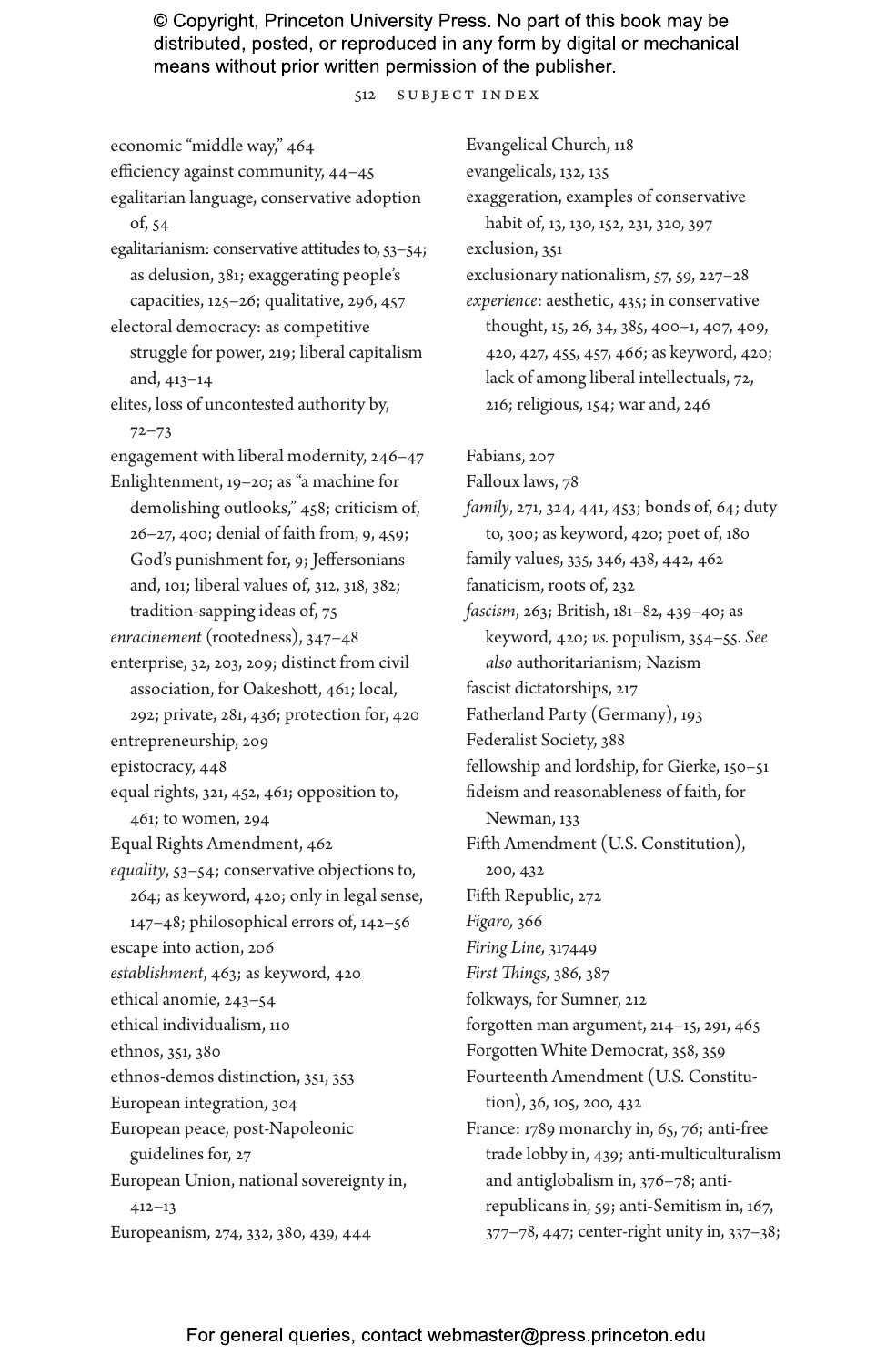SUBJECT INDEX 513

collectivists in, 233–35; colonialism of, 275; conservative label originated in, 60; constitutional *Charte* of, 75–76; corrupt *classe politique* in, 350; disappointment of liberal monarchy in, 76; end of monarchism in, 74–76; Fourth Republic of, 272; growing prosperity in, 272–73; hard right in, 277, 343, 346–50, 434–35, 442, 438; hard-right roots in, 353; hard-right themes in, 350; improvisations of right in, 74–80; interwar hard right in, 249–50; liberal conservatism in, 56; liberal democracy in, 74; mainstream right of, 61; moral conservatism in, 379; National Front (Front National) in, 340, 343, 344, 346–47, 350, 377, 438; National Revolution of, 445–46; nationalism in, 228; New Right in, 379–80, 448; new voices of right in, 376–82; opposition to immigrants in, 377–78; overthrow of Restoration monarchy in, 71; Popular Front in, 170, 172, 262–63, 437–38; post-1945, 271–77, 442; post–WW I decline in, 249–50; post–WW II right in, 270; Quatorze Juillet made a holiday in, 166; Republics of, 43; Restoration era in, 75–76; Second Republic of, 77, 78, 233–34; singularity of, 379; Socialist Party in, 336–37; "trentes glorieuses" in, 272; UDF-RPR center-right in, 380; Vichy regime of, 173–74. *See also* French Revolution; The Terror; Vichy France franchise, extended, 73–74; universal, 93, 101, 226, 230–31 Franco-German ties, 174, 192, 274, 333, 433 fraternity, false hope of, 148 Free Conservatives. *See* Frei Konservative Partei (FKP) free love, 376–77 free-market conservatism, 384, 414 free-market radicalism, suspicion of, 397 free markets: damage of to society, 389–90; political promotion of, 413–14 Free Soil Republicans, 98, 447

free trade, 78, 84, 93, 169, 178, 186, 189, 330, 332, 369–70, 437 freedom: British *vs.* American concepts of, 397–98; just laws and, 134–35, 448–49. *See also* liberties Frei Konservative Partei (FKP, Germany), 92–93, 189, 190, 437 French Africa, independence for, 275 French Communist Party, strength of, 272 French pride, 23–24 French Revolution, 459; American's responses to, 31–32; Burke on, 3, 5, 10–11, 13; conservative arguments against, 36–37; contrasted with American Revolution, 30–31; Declaration of the Rights of Man and, 27; German philosophers' views on, 28–30; Maistre on, 5, 7–9; queen's fate in, 18; roots of, 75; Third Republic linked to, 166; writers against, 119–20 friend-enemy distinction, for Schmitt, 255–56, 258–59 frontier society, 99–102 frustration: mutual, 36; conservative, 62; and rage, 271 fundamentalists: Christian, in 20th-century U.S., 135, 335; conservatives as, for Sloterdijk, 403 Gaullism, 272, 274–75; difficulty categorizing, 276 geopolitics, 17–18, 26, 256, 328; oracular, 347, 438 German Confederation, unstable, 90 German conservatism: cross-tensions in, 89–90; distinctive factors in, 187–88; purged of chauvinism and pagan irrationalism, 304 German unification, 92, 95, 188–89, 333–34; army as national bond in, for Treitschke, 227

Germanness (German national feeling), 149–50, 227; disappointments of with unification, 334; before Napoleonic age, 225–26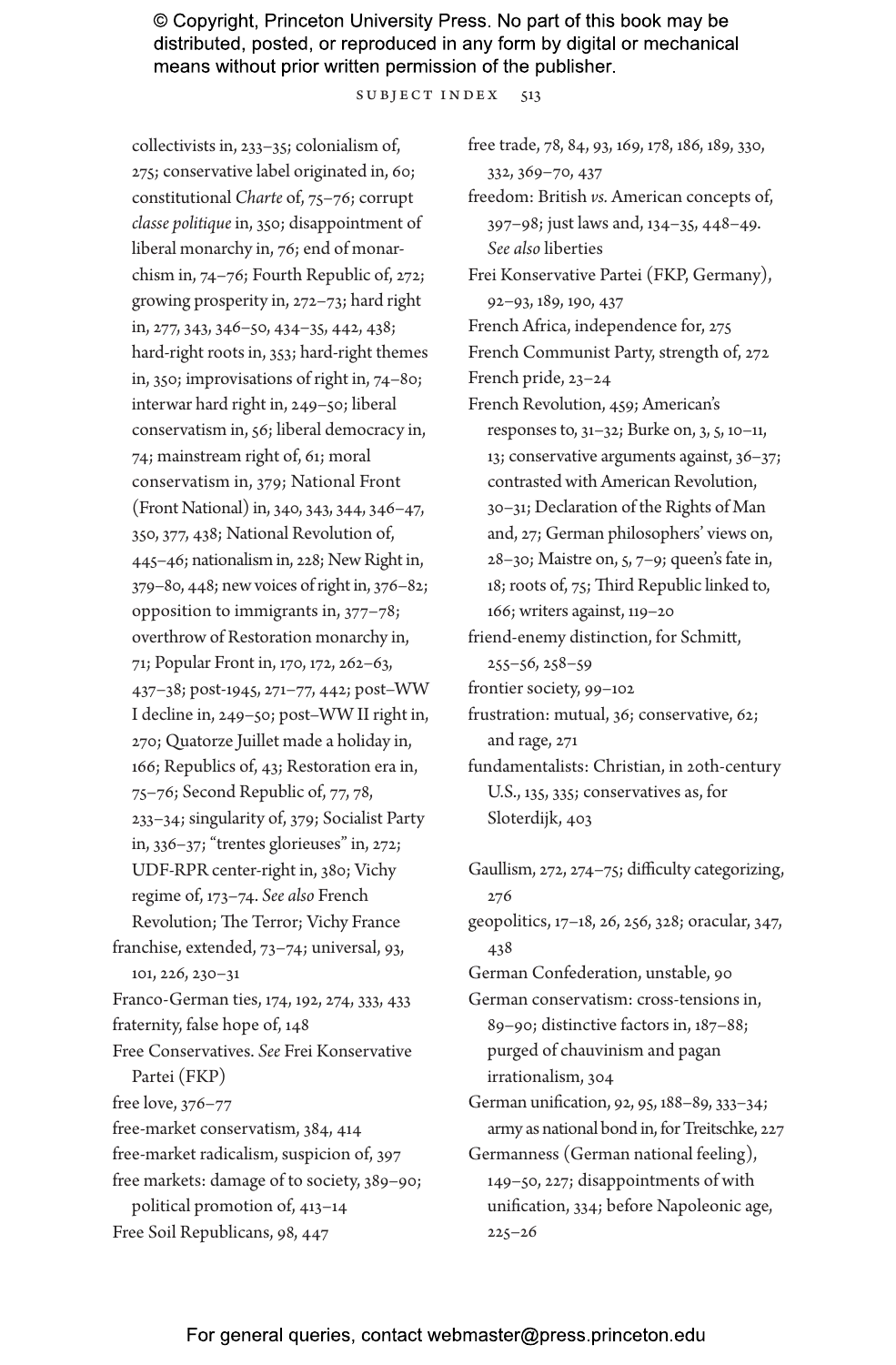#### 514 Subject Index

Germany: Af D in, 340, 343, 344–46, 350, 375–76, 446; anti-Semitism in, 190–91, 443; anti-Weimar conservative revolution in, 193; antisocialist laws in, 190; Basic Law of 1949 in, 283, 437; CDU-CSU alliance, 284–85, 288, 327, 443; conservatism in, 88–96; conservatism in post-1933, 270; conservative ambivalence in, 186–94; conservative revolution in, 243–45, 247–48, 456, 460; division of, 282, 286–88; economic and political reconstruction of, 282–83; exclusionist nationalism in, 227–28; Federal Republic in, 285; Free Democrat Party (FDP) in, 284, 285; free-market–anti-immigrant alliance in, 339; Frei Konservative Partei (FKP) in, 189, 190, 437; German Conservative Party (DKP) in, 95, 189; German National People's Party (DNVP) in, 150, 191–94, 435, 446; German People's Party (DVP) in, 191, 192, 193; hard right in, 332–34, 340, 343; hard-right roots in, 353; hard-right themes in, 350; improvising of constitution of, 188; liberal-conservative cross in, 55–56; liberal-democratic right in, 248; National Liberals in, 92, 93, 150, 189–91, 193, 454, 465; new voices of right in, 374–76; normalization of West Germany in, 286; old order defenders in, 91; patriotism of people in, 227; philosophical anthropology in, 296; political parties of, 92, 189; populism in, 356–57; pressure for reunification of, 287; recasting conservatism in, 303–5; remaking middle ground in post-1945, 282–88; the right *(die Rechte)* in, 44, 60–61; right-wing parties in, 92; Social Democratic Party (SPD) in, 189, 288; social-market model in, 332–33; thinkers of the right in, 301–5; Third Reich in, 246; universal suffrage in, 92, 93; unreconciled conservatives in, 96. *See also* German unification; Hitlerism; Nazism; Prussia; Weimar Republic; Wilhelmine Reich Gilded Age, 194–95, 197

globalism/globalization: in Britain, 297, 330; economic, 53, 364, 365; of Eisenhower, 290; hard right opposition to, 345; liberal, 360; of Thatcher, 297; Utopian, 365 globalists, hyper-liberal, 415, 436 Glorious Revolution (1688), 120 gnosticism, 309–11, 465 goods, seven basic, for Finnis, 453 governing, four ways of, for Newman, 133 government: failure of, 363; need for popular control of, 33–35 gradualism, 59, 332 Grand Army of the Republic (U.S.), 197–98 Great Society, 200; conservative opposition to, 291, 315 Groupement de Recherche et d'Etudes pour la Civilisation Européenne (GRECE), 379–80 guilds, character of, for Gierke, 150–51

habits, 16, 22; constituting a nation, 9; of society, 213, 216, 218, 220; of thought, 128 Halves (German liberals), 121 happiness, concepts and nature of, 86, 124, 138, 141, 148, 241

*hard right*: in American grain, 367-73; antiliberal modernist invective of, 352; characteristic marks of, 340–41, economic libertarianism and nation-firstism in, 342; exclusionary theme of, 351; factors in resurgence of, 342; in France before 1914, 434; in France in 1930s and Vichy, 434–35; in France post-1945, 277; herald of, 296, 297–300, 462; historic roots of, 352–53; as keyword, 420; liberal status quo and, 66; mainstream conservative reaction to, 341–42; message of, 345; as populist and libertarian amalgam, 416; populist and nationalist character of, 342; rise of, 328–29, 339–49; spokesman for, 294; themes of, 349–54; ultranationalism and superlibertarianism of, 345; unilateralism of, 351; in unreconciled conservatism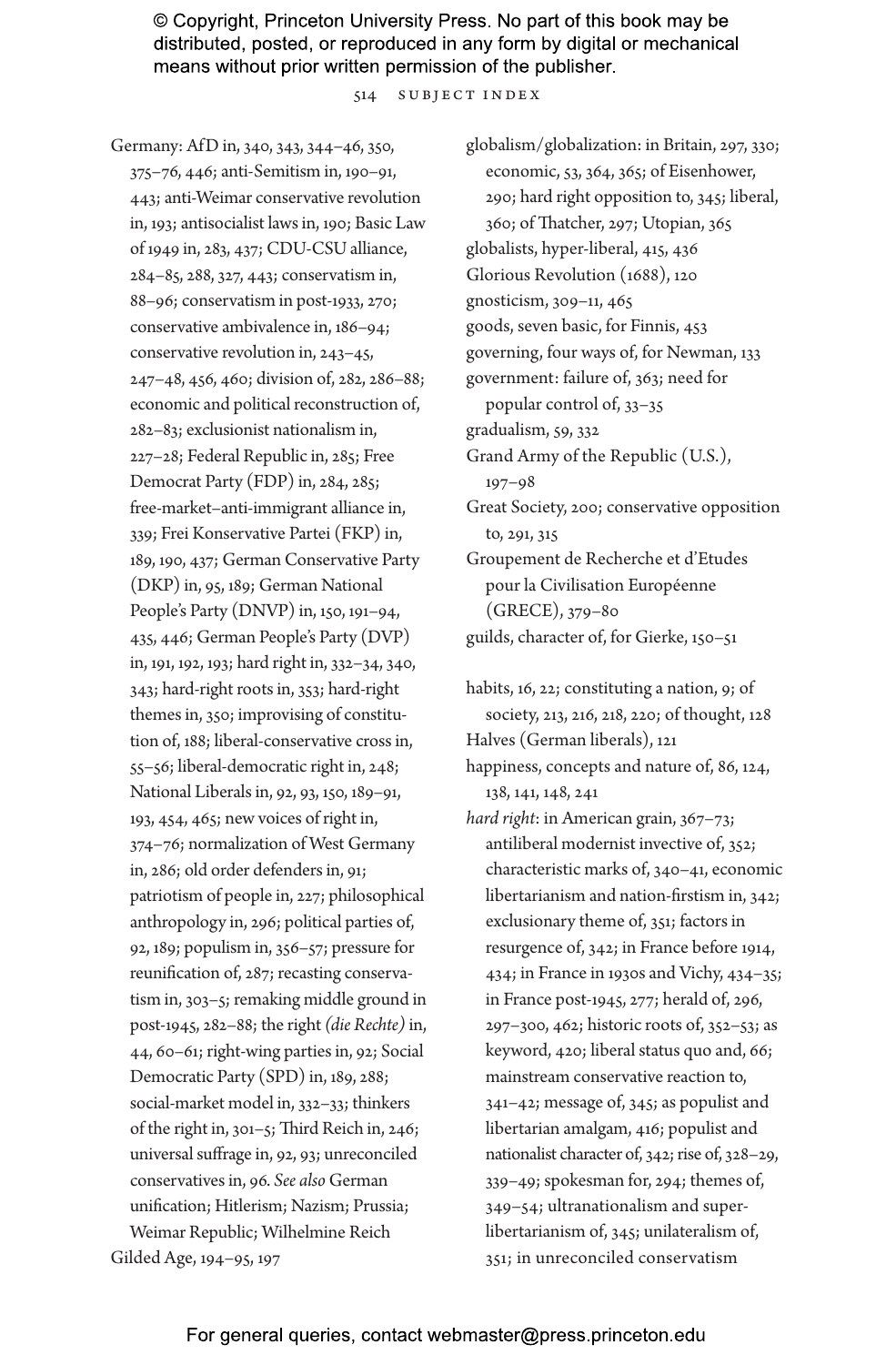#### SUBJECT INDEX 515

tradition, 342; victimhood theme of, 351–52; voters for, 344–45 harm principle, 147 Harzburg Front, 194 *have/have-nots*, 99, 427; as keyword, 420, 422 high cultures, rise and fall of, 245 highways program (U.S.), 290 hinge parties, 94, 284 historical knowledge, 296–97 Hitlerism, 255; British sympathy for, 181, 183; opposition to, 183, 184 Hobbesian politics, 410–11 Home Rule (Ireland), 177; urging armed rebellion against, 59–60 human anchorage, 145, 312, 396, 422 human immune systems, for Sloterdijk, 402 *human nature*, 392, 465; denial of, 401; as keyword, 420; understanding of, 392–93 human progress: achievability of, 51–52; narrow views of, 241 humanism/humanitarianism, 143; opposition to, 254; overambitious, 302 humanity: liberal view of, 261; unregenerate, 9–10. *See also* people, the humans: as bodily creatures, 401; improvability of, 402–3, 465; presocial, 4, 9, 11, 37, 390, 459; sociability of 14, 16, 391, 395, 424. *See also* humanity; people, the; people en masse hyper-individualism, 408 hyper-liberal status quo, 362–64; opposition to, 364–406; supporters of, 406–14 hyper-liberalism, 419, 421 ignorance, 14, 222, 300 illiberal democracy, 162 *The Imaginative Conservative,* 369 *imperfection*, 49, 304, 424–25, 451; as keyword, 421; moral, 37; politics of, 62, 406 imperialism, capitalism and, 216–17 Indian Removal Act, 71 individualism: Benthamite, 144; *vs.* collectivism, 149, 210; conservative, 248–49; economic, 156, 411–12; error of,

142–43; ethical, 110; "humanist" as clearer

term, 143; liberal, 128; looseness of idea and slipperiness of term, 110, 128, 142, 156, 210; moral, for MacIntyre, 314–15; opposition to, 144–45 individualist theory: mistake of, 152–53; moral claims of, 142–44 individuality: as enabler of totalitarianism, 466; Mill's "eulogies to," 147 industrial capitalism, 134; distrust of, 139 *Industrial Charter,* 279 industrialism, 201–2; *vs.* agrarians, 251–52 inegalitarianism, 53–54, 208, 381, 411, 459 *innovation*: as keyword, 421; trust in, 15–16 Institut für Staatspolitik, 374 institutions: commonly accepted, 301; in social order, 390–91; well-functioning, 302 intellectual quiet, 296 intellectualism: British conservatives and, 182–83; political, 16 intellectuals: Burke's attack on, 10–11; conservatives' need for, 137–42. *See also* conservative thinkers international openness, costs of, 365 Iran, U.S. hostages in, 327 Iraq occupation, 323 irreligion, 75; opposition to, 292

Jacksonian tradition, 100–101 Jacksonians, 71, 98, 357–58, 446–47; democratic, 99–101; expansionism of, 99; liberty concept of, 103 Jeffersonians, 101; vision of, 100–101 July Days (1830), 33 July Monarchy: end of, 75, 76–77; German response to, 91 *Junge Freiheit,* 375 Junkers, 88–89, 92; die-hard, 440 justice: retributive and compensatory, 8; social, 273, 347, 390, 411, 431, 438

Kansas-Nebraska Act, 104 Kapp Putsch, 192 Keynesianism, 217, 279–80, 294, 363, 415, 438, 440

#### For general queries, contact webmaster@press.princeton.edu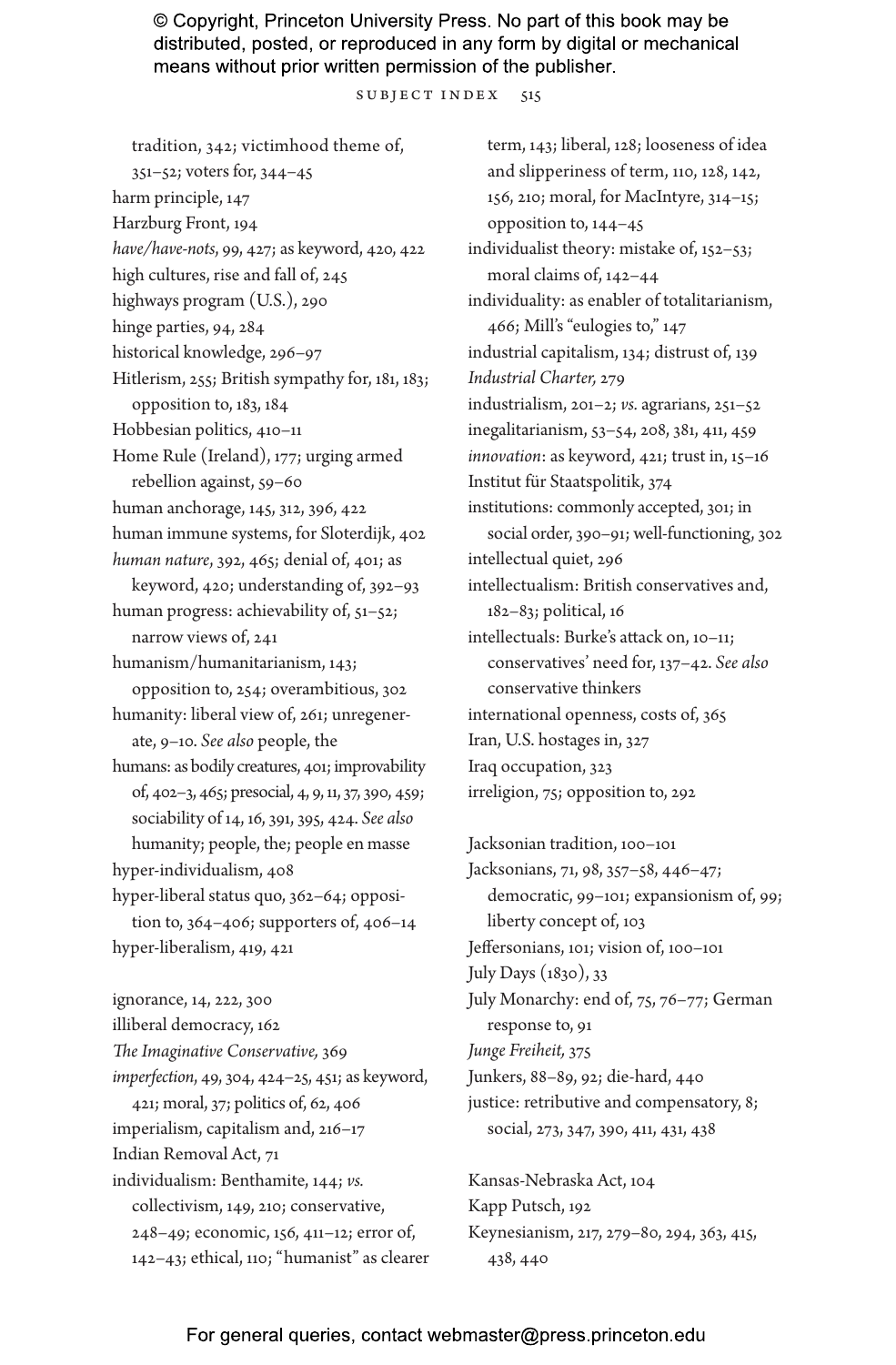#### 516 Subject Index

Khaki Election, 178 Knowsley Creed, 84 *Konservatismus,* 60–61 *Kreuzzeitung,* 435, 446 *Kulturkampf,* 128–29, 130, 456 kynics, for Sloterdijk, 400

*La libre parole,* 434 La Manif pour Tous, 379 labor: in material progress, 208–9; protections of in France, 169; rights of, 412. *See also* unions Labour Party (Britain): losses of to Conservative Party, 279–80; membership of, 358–59; social reform agenda of, 278 laissez-faire conservatism, 162–64, 195–97, 203, 211, 213, 215 *land*, as keyword, 421 "lasting things," 393, 394 law(s): bottom-up *vs.* top-down view of, 150–51; conservative force of in U.S., 200–201; as God-given moral order, 118; grown from collective bodies, 144–45; morality of, 384–86; operation of, 148–49; private, 120–21; as promoter of society's good, 146; public, 120–21; restricting personal conduct, 383–84 left: retreat of, 415; unity of, 432. *See also* communism; liberalism Left Hegelianism, 30, 118, 123, 426 left-right division, 61; in mid-19th century France, 75–80 liberal capitalism: cultural failings of, 138–39; stability of, 215–16 liberal capture, 372 liberal centrism, 407–8; as hard right enemy, 343 liberal consensus, 382, 416 liberal conservatism: capitalism and, 120–21; complacency of, 66; intellectuals and thinkers of, 46–47; lacking strategic opponent, 362–63; Others of, 363; Peel as

creator of, 83–84; in trap of success, 328–29

liberal democracy: in Britain, 185; conservative compromise with, 43, 160–61, 269–70; contrasted with illiberal democracy and liberal non-democracy, 162; danger to health of, *xi*; delayed achievement of in U.S., 162; dependence of on balance of property and democracy, 46; dependence of on right, 45–46; left-right distinction as core in, 61; as left's child, 45; political discrediting of, 255–64; republicanism in France and, 160; stifling sources of vitality, 464; in Weimar Germany, 187, 192–94 liberal equality, 117 liberal label, origin of in Spain, 60 liberal media, suspicion of, 369–70 *liberal modernity*: conservative opposition to, 66; emergence of, 72–74; ethical and aesthetic criticism of, 47–48; failure of, 305–15; German conservatives and, 92; as keyword, 422; moral emptiness of, 20–21, 52; purposelessness in, 259; shared morality in, 16; unreconciled right's rejection of, 162; Utopian, 453–54 liberal-modernity orthodoxies: post-1945 conservative responses to, 295–324; right-wing, 408–9; stifling popular voice, 373; unreconciled conservative's philosophical critique of, 383–406 *liberal outlook*: blurring with conservative outlook, 54–56; contrasted with conservative outlook, 50–54; as keyword, 419, 421 liberal progress, costs and unintended consequences of, 52–53 liberal secularist orthodoxy, 388 liberal social reforms: British Conservatives adapting, 279; shelving of in post-1945 Britain, 278 Liberal status quo, 55; hard right contempt for, 66; present-day conservative defenses of, 406ff; widespread acceptance of, 405; as wrong or ugly way

to live, 66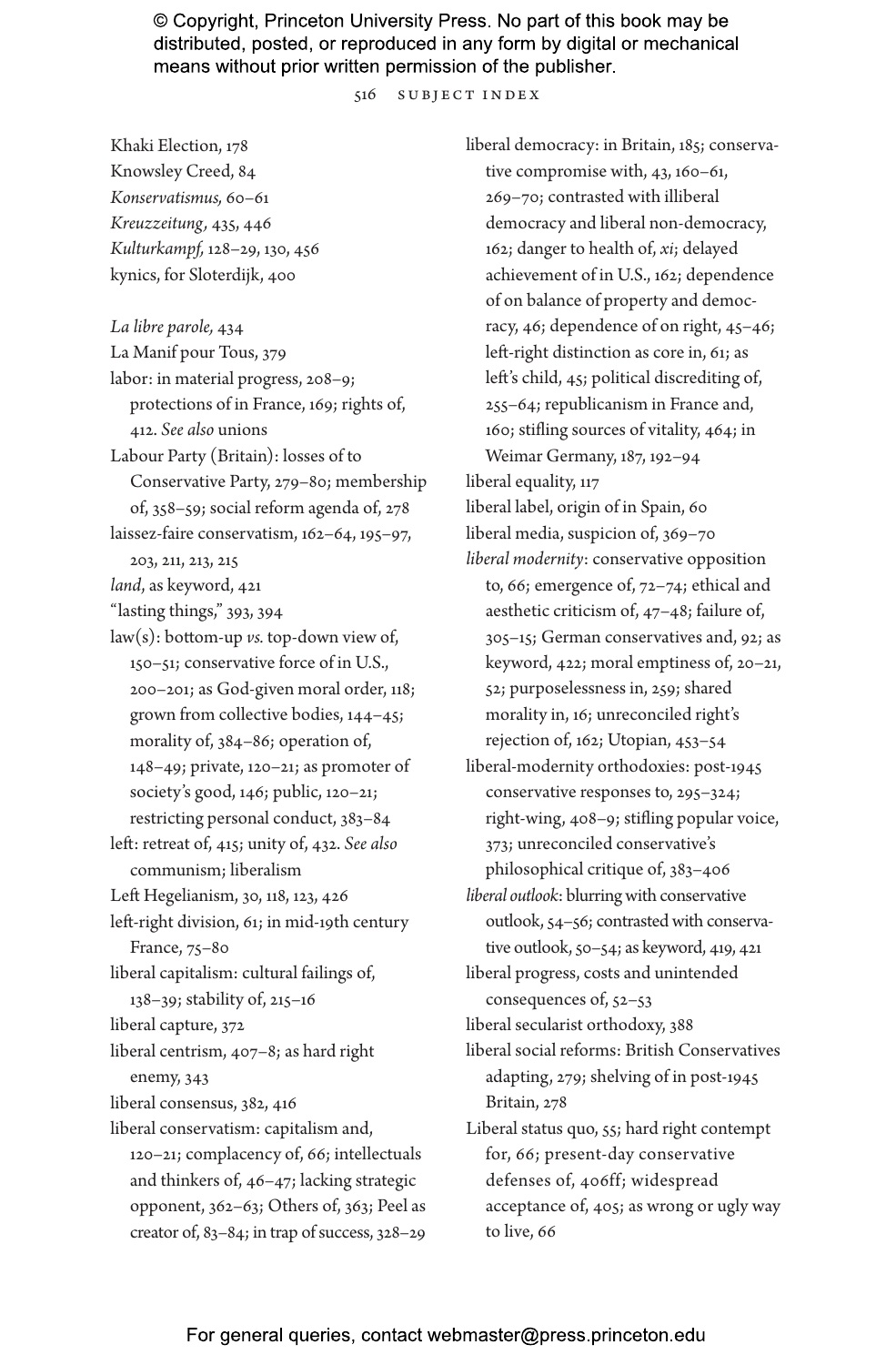#### SUBJECT INDEX 517

*liberalism*: as anarchy, 261; authority in, 48; belief of in equality, 53; belief of in human progress, 51–52; birth of, 42; change and, 42–43, 205; conservative compromise with, 42–45; conservative concessions to reformism of, 177; conservative *vs.* disruptive, 60; contempt for, 239–42; as death of nations, 246; destructiveness of, 124; disregard of social and cultural authority in, 296–97; incoherent promises of, 264; as keyword, 421; laissez-faire, 185; left and right opposition to, 255; market, 127–28, 162–64, 332–33; mid-20th–century disorder of, 305–15; mistaken picture of society of, 393; neoconservatives and, 321; overreach of, 263–64; philosophical attack on, 110–11; retreat of, 415; right-wing, 160–61; social-minded, 178, 269, 320, 332, 437, 449, 461; thought of as anarchy, 261; top-down, 77; undemocratic, 142; WW I damage to, 242–43. *See also* conservative liberalism; democratic liberalism; economic liberalism liberals: conservative alliance with, 145; as

constructors and disruptors, 72; as messengers of demanding middle class, 73; moderate, 55, 129; neoconservatives and inactivism of, 322

libertarianism, 393; American, 413–14; in German Af D, 34; hard right and, 416; neoconservatives and, 322; outlook of, 421; in present-day hard right, 342–43; supercharged, 345

liberties: as burden, 303–4; held by right, 461; philosophical errors of, 142–56; protection of property and, 390–91; spirit of resistance and, 32; unrestricted, 6; Whig *vs.* Jacksonian concept of, 103

Liberty and Property Defence League, 209 Ligue des Patriotes, 167

*L'Incorrect,* 381–82

lonesomeness, celebration of, 214–15

Magna Carta, 120 majoritarianism, 111, 457; constitution as defense against, 113–14; opposition to, 109, 114; suspicion of, 117; tyranny of, 34–35 managerialism, 217–18, 312–13 Manhattan Declaration, 388 market economics, 99, 232, 315 market liberalism, 127–28, 162–64, 332–33 market society, 218–19 markets: extended, 363; self-correcting, 58; wisdom of, 296 Marxism, 220, 250; ethical, 241; proletarian self-rule myth of, 257 Marxist cohesion, 257 mass democracy, 461; fear of, 130, 173, 229–30, 233; universal suffrage and, 230–31 mass society, control of, 230 material progress, 52; labor and elite in, 208–9 *Merkur,* 304–5 Middle Ages: intellectual reevaluation of, 307–8; reasoning and argument in, 314 military-industrial complex, 291 minority veto, 113, 114 mobs: common people forming, 222, 237; dangers of, 79, 233; fear of, 229, 458. *See also* crowds *moderate-radical*, as keyword, 421 moderation, 55, 59 *modernity*: embracing critically, 254; humanity's fall into, 309–14; as keyword, 421–22; resistance to, 102; from schismatic conflict, 402; spiritual emptiness of, 252–53, 374; undermining itself, 312. *See also* capitalist modernity; liberal modernity monarchism, 262-63 monarchy: constitutional, 121; as "least imperfect" form of government, 262; liberal, 74 Monday Club, 280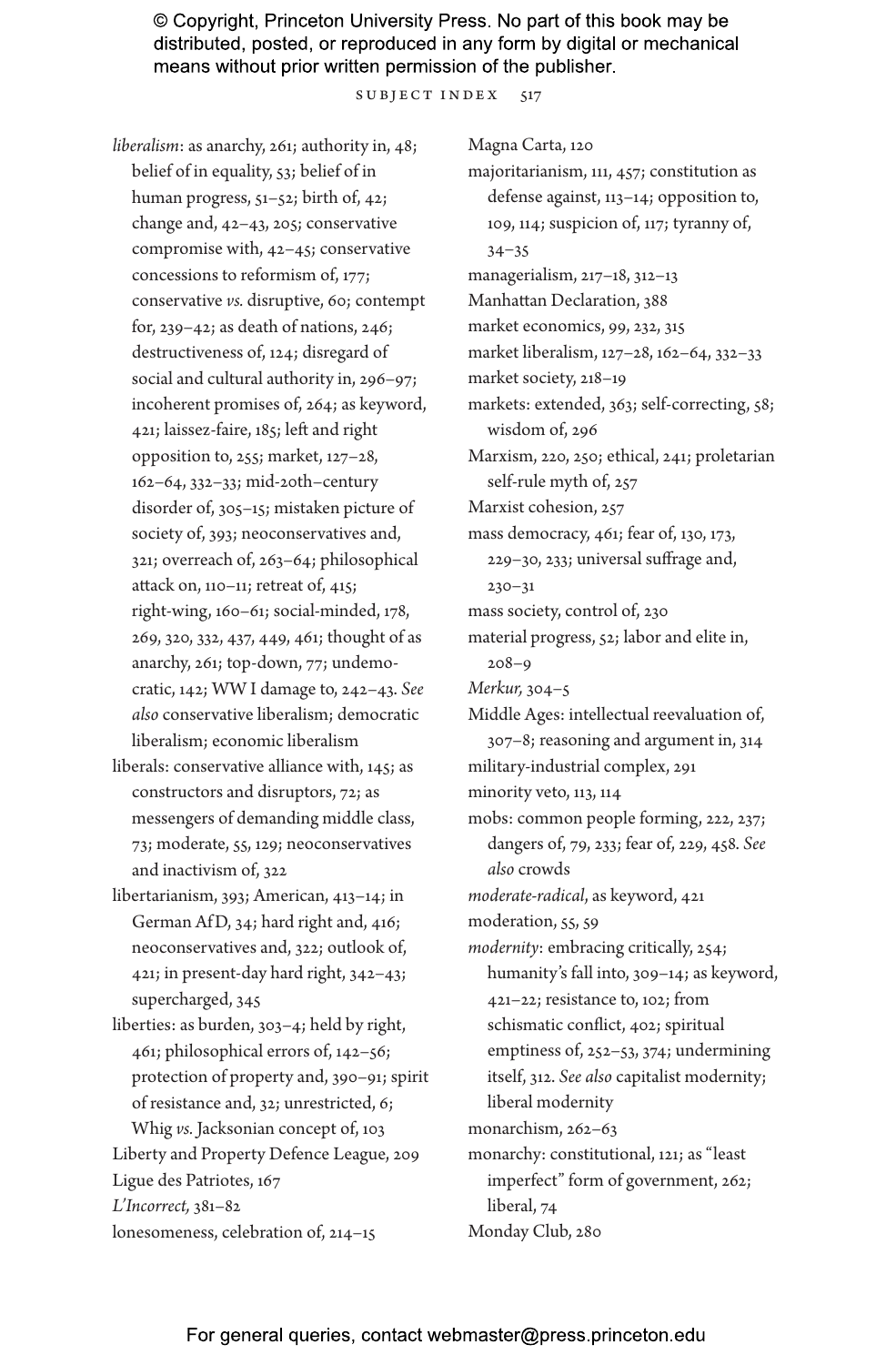#### 518 Subject Index

Monroe Doctrine, 97, 428

- moral conservatives, 59, 148, 317, 336, 385, 449 moral majority, 452
- 
- moral permissiveness, 292; neoconservatives and, 322

moral policing, 214, 464–65

- moral regeneration, need for, 409–10
- moral resistance ethic, 313
- morality: changing public views of, 386–87; contradictoriness of, 153–55; disorder of, 306–0; of duty, 22; good and bad in, 385; of interest, 22; liberal flawed picture of, 312; liberal misunderstandings of for Scruton, 393; in local custom, 396–97; for MacIntyre, 312–15; medieval traditional approach to, 383–84; Nietzschean, 239; as protection of weak against strong, 146; psychology of, 152; rooted in extra-human order, 405; universal standards of, 385
- Mugwumps, 196
- multiculturalism, 376–78
- multilateralism, 271; abandonment of, 351
- Munich Agreement, 432
- mutual frustration, U.S. Constitution as harmonious system of, 36
- myths: nostalgic, 299; rational and irrational, for Schmitt, 257

*nation*: as community, for Calhoun, 113; decline of, 349–50; devotion to, 257–58; as ethnos, 351; formation of, 222–23; fostering of feeling for, 228–29; friendenemy distinction binding, 258–59; inner and outer enemies of, 350–51; as keyword, 422; mindedness of, 225, 333–34, 360, 411; national people, idea of, 45, 222, 360; need for diversity and disagreement in, 391; order in and among, 25–31; patriotism and pride in, 23–24; recovery of pride in, in post-1945 France, 272; renewal of values of, 206; as unifying ideas and myths of, 224–25; unity of in diverse society, 294–95; unwritten laws constituting, 9. *See also* state

nation-state, creation of, 121–22 National Centre of Independents and Farmers (CNIP, France), 272–74, 437, 441 National Front (France): decline and capture themes of, 350; finances of, 343; herald for, 377; rise of, 346–47; supporters of, 344 National Liberals (NL, Germany), 92, 93, 150, 189–91, 193, 454, 465 national power, uninhibited use of, 226–27 National Rally (France), 346–47 *National Review,* 317, 318, 319–20, 369, 449, 465 nationalists/nationalism, 57, 119, 167, 191, 330; competitive, 57; exclusionary, 57, 227; *vs.* globalism, 330; among historians, 225–27, 332, 443; 19th-century and present-day sense of contrasted, 35; Powell's "indexical," 299; supercharged by hard right, 345. *See also* nativist/ nativism nativist/nativism, conservative, 342–43; exclusionary, 340 Navigation Acts, 28 Nazism, 194, 217, 255, 256, 258, 355; unselfconsciousness about, 305 neoconservatives, 320–21, 457; achievements of, 323–24; belief of in power of ideas, 323; Christian conservatives and, 323; in Germany, 218, 232, 410; in government, 322–23; Iraq occupation as nemesis of, 323; paleoconservatives and, 368–69; targets of, 321–22; three generations of, 408–9, 457; in U.S., 101, 141, 218, 297, 305, 317, 320–24, 338, 408–9, 457 *Neues Abendland,* 304 New Deal, 199–200, 363; conservative opposition to, 291, 315; dime-store, 292, 434; opposition to, 443 normality, in post-1945 France, 271–73 norms: authority for, 19; natural resistance of, 213–14; universal need for, 301–2 North-South compromise (U.S.), 35–36 nostalgia, reason replacing, 117–24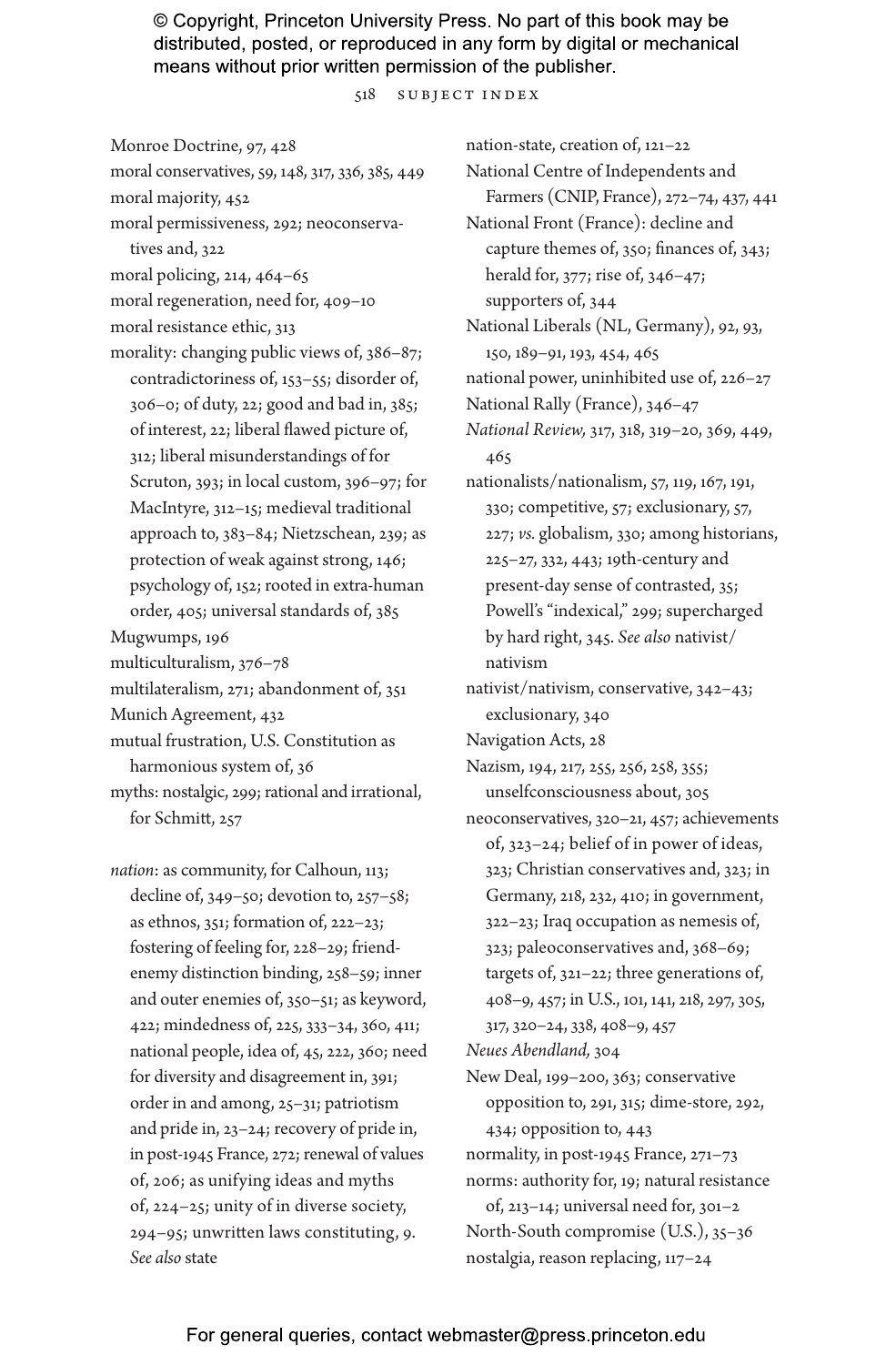#### SUBJECT INDEX 519

obedience, 7, 9, 27, 454, 459; to just laws, 133, 135; partisan, 20, 450 Objectivism. *See* Randism One-nation conservatism, 59, 415 One-Nation Tories, 278, 298, 299, 452, 462 Operation Rubicon, 78 order, 463; maintaining, 176. *See also* social order organic metaphor, 422 Orleanist *notables,* 74, 76, 78 *Ostpolitik,* 443 pagan society, 253 paleoconservatives, 364–65, 368–71 paleo-Republicans, 449 Paris Commune, 10, 79–80, 233–34, 443; account of, 453; conflict in, 453; crushing of, 444–45 parliamentary sovereignty, 73–74 parliaments: in control of state authority, 120–21, 122; disdain for, 242; ineffectiveness of, 257; in liberal democracy, 257 Parti Populaire Français, 171, 250 participation, 32, 34, 71, 133, 263, 461 participatory democracy, 356–57 permissiveness, 292, 315, 322, 336, 363, 366, 436 *people, the*: common, 206, 222, 233, 451, 464; demonizing of, 233–34; en masse, 229–33; four historical understandings of, 222; as keyword, 422; six conservative views of, 221–42; redemptive hostility of, 224; right's knowledge of, 223–24; stupidity of, 224, 236–37; as unthinking herd, 237; as well-intentioned but biddable, 235; venality of, 224; without discipline and anxious, 296. *See also* crowds personal rights, 461 philosophical anthropology, 296, 392 Pietists, 94, 188, 433 piety, loss of, 307–8 Pittite Whigs, 81–82

*notables* (France), 74, 76, 77, 78

plebiscites, 257 political, the concept of for Schmitt, 256–57, 258 political correctness, 238 political equality, 107 political modesty, 59, 296 political obligation, 9, 258 political violence, 240–41 politics, limits of, 421 popular anger, in hard right's rise, 342–43 popular control, need for, 33–35 Popular Front (France), 170, 172; collapse of, 437–38; government of, 262–63 popular myths, 240, 257 popular resistance, French and American revolutions as, 32 popular sovereignty, 456; character of, 223; criticism of, 257 *populism*, 107, 151, 354–61; *vs.* fascism, 354–55; herald of, 318; as keyword, 422; national, 417; origins of, 354; *vs.* participatory democracy, 356–57; right- and left-wing, 355–56; supporters of, 358–60; in U.S., 197, 357–58; Populist Democrats, 197 populists: conservative, 45, 156; in hard right, 360, 416; nation-first, 436; in office, 356; right-wing, 7, 45, 355–57, 372, 447, 456 positivism, 260–61, 400–401; legal, 309; secular morality of, 210–11 poverty: in 18th-century Europe, 28; capitalism as needed to eliminate, 212; economic individualism and, 411; German conservatives on, 90; permanence of, 208; social failure of, 194–95 Powellism, 298–300, 462 power: concentration of under Thatcher, 330–31; uninhibited exercise of, 226–27, 465 *practice*, as keyword, 422 pragmatic conservatism, 305, 406–9 *prescription*, as keyword, 422 presocial people (humans), 4, 9, 11, 37, 390, 459 Primrose League, 177 Professor Watchlist, 370

#### For general queries, contact webmaster@press.princeton.edu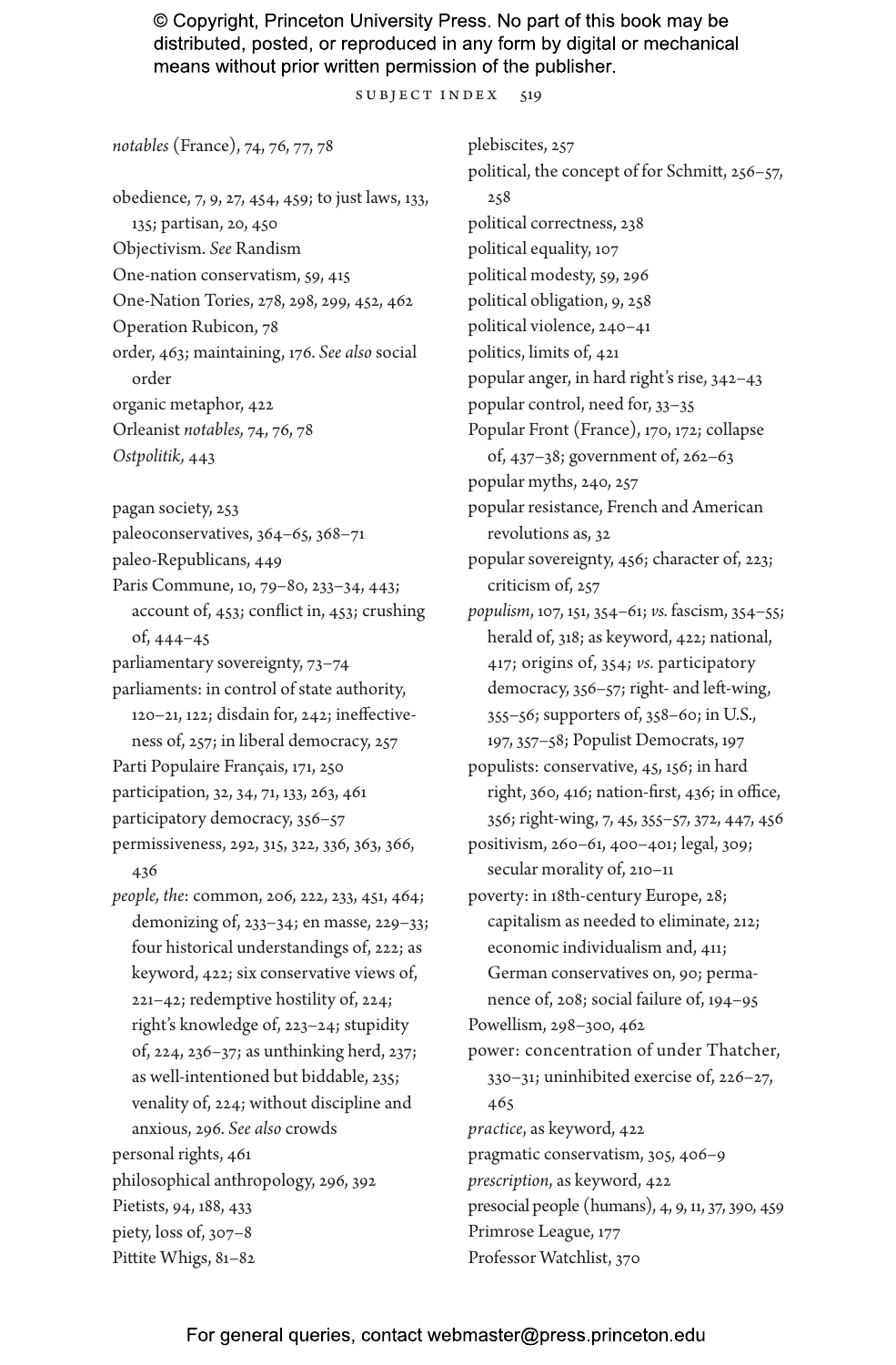#### 520 Subject Index

*Progress*: as keyword, 423; liberal pieties of, 251–52. *See also* human progress; material progress; technical progress Progressive Republicans, 199 Progressivism, 196; middle-class, 357 *property*: changing idea of, 57–58; changing nature of, 163; defense of, 345; distribution of, 422; as keyword, 422; liberty and, 390–91; private, 309, 422, 426–27; as requirement for political participation, 32–33; social order and, 464 protectionism, 178, 437 Protestant Prussia, 283, 287, 304 Protestant Reformation, anarchy's roots in, 261 Protestants: in American hard right, 359, 449; Catholics and, 90, 91, 445, 456; Scottish, 81; *See also* Calvinism; evangelicals protofascism, 354–55 Prussia: conservatives in, 89–90; Constitution of, 119, 121–22; monarchy in, 65; socialism in, 245, 247 Prussian Junkers, 88–89, 92, 440 Prussian social character, 123 public argument, 51; counterliberal, 366–67 *Public Interest,* 321, 322 public law, 120–21 public opinion, suppression of, 28 public reason, Utopian trust in, 464 Puritanism, 132, 136, 455 qualitative egalitarianism, 457

Quatorze Juillet (Fall of the Bastille), 166

Radical Programme, 207

*radicals/radicalism*, 59, 82, 128, 349, 352; adverbial, not substantive term, 59; anti-liberal, 244; anti-republican, 192; economic, 282, 330; as enemy of conservatism, 59; free-market, 397; as keyword, 421; working-class, 95 *rage*, 403–4; as keyword, 423; in post-1945

France, 272. *See also* anger

*raison d'état,* 26, 454 Randism, mainstream conservative distrust of, 462 Rassemblement National Populaire, 431 Rassemblement pour la République, 276 rationalism; as evil, 126; Kantian, 135; in politics, 24–25, 391, 454, 461; scholastic, 383 reaction, rhetoric of, according to Hirschman, 13, 52–53 realist conservatism (conservative realism), 410–13 realpolitik, 26, two understandings of, 225–26, 465; uninhibited national power and, 226–27 reason: replacing nostalgia, 117–24; rooted in society and morality, 391–92 Reconstruction (U.S.), 105, 195 redemption, 393, 422; of liberal society, 456; through disengagement, 246–47; through self-improvement, 97–98 reform, counterresistance and, 15–16. *See also* social reforms Reform Act (British), 83 regionalism, 114, 131, 184, 252 Rehnquist court, 442 religion: authority in, 49; conservative defense of, 124–37; in establishing social order, 6, 109, 122, 126–28, 131–32, 137, 154, 310, 464; in hard-right Republicanism, 359; of humanity, 155, 465; inequality of possessions and, 131; modernity and, 109–10, 128; morality and, 126, 386; political authority and, 310; in secularized world, 131–32; as shared way of life, 126–27; as social bulwark, 62–64; as source of ethical order, 260–61. *See also* Catholicism; Christianity; evangelicals; Protestants; Roman Church religious authority, 464–65 religious awakening, 23, 94, 101, 132 religious differences, acceptance of, 63 religious right, 292, 323 representative institutions, 35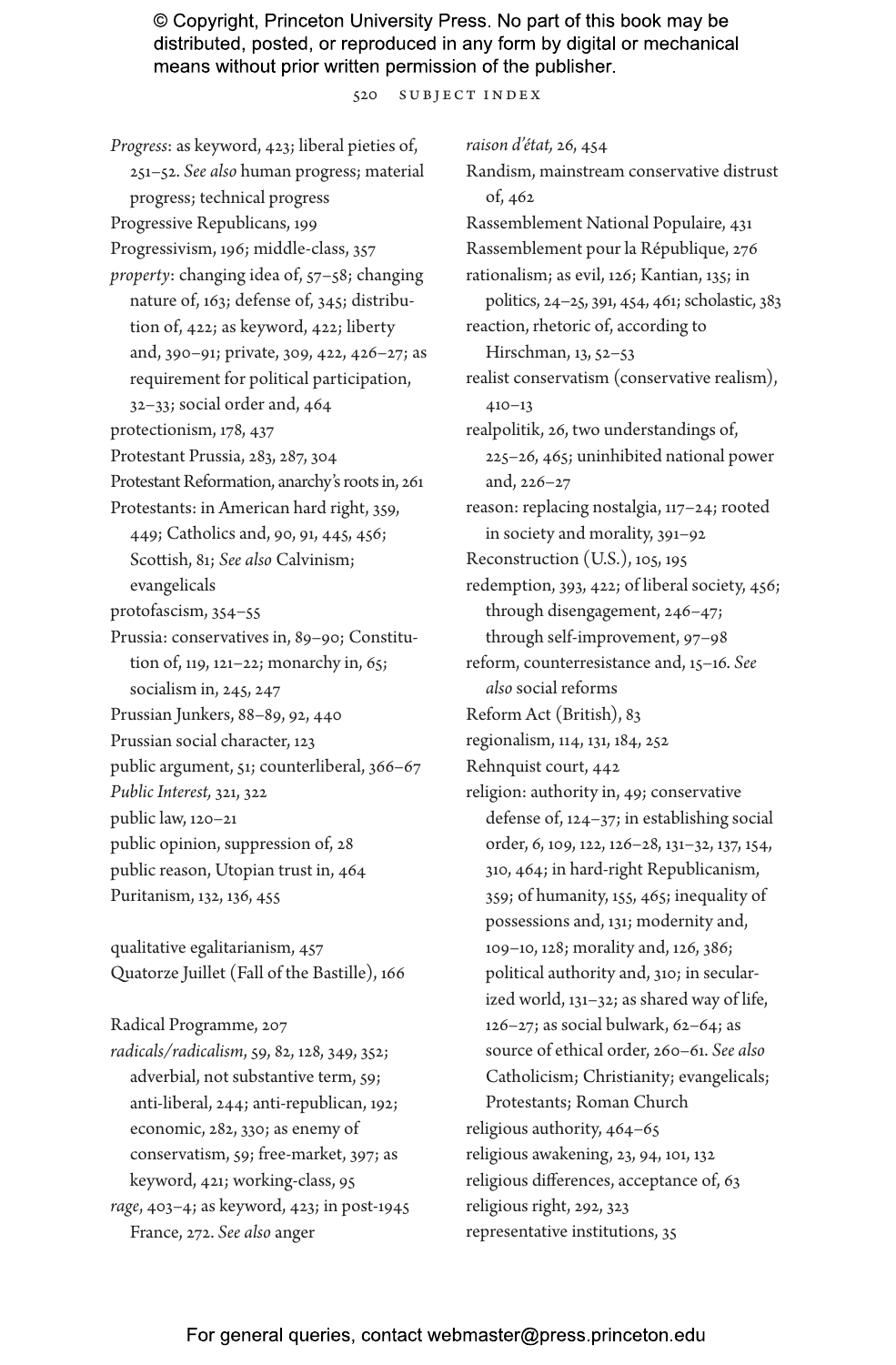#### SUBJECT INDEX 521

republican 1848ers (France), 75 Republican Party (U.S.): division of, 105, 196; dominance of, 44, 197–98; "hinge," 293, 440; liberal-democratic status quo defenders *vs.* radicals in, 288–90; Reagan's unification of, 335–36; reforming, 196; shift of center from East to South and West Coast, 293–94. *See also* Tea Party republicanism: division of, 105, 196; in French Third Republic, 160; sanguine expectations of, 33 *Rerum novarum* (1891), 130 resentment, 52, 176, 359–60, 376, 403–4 resistance: from Coleridge's clerisy, 110; *vs.* compromise or adaptation, 74, 125, 186; conservative, 101–2, 117, 248; to modern society, 94, 203–4; quiet, 247; Southern, 105; spirit of, 32; to wholesale reform, 15–16 revivalism, religious, 135–36 revolution: American views of, 32–34; as assault on reason, 25–26; as attitude of mind, 119–20; excess of, 5; German philosophers' views on, 28–30; to prevent revolution, 31–36. *See also* American Revolution; French Revolution; The Terror Revolution of 1848, 91, 118–19 revolutionaries: conservatives as, 364; French, 27, 30, 31; mistakes of, 27, 30, 454; radicals as, 13, 201; suspect thinking of,  $24 - 25$ revolutionary myths, 240 rhetoric, ethics of, 308–9, 466 right: anti-liberal in 20th century, 162; division of, 46; intellectuals and thinkers of, 46–47; knowledge of people of, 223–24; need of to justify themselves, 108–9; philosophical arguments of against liberty and equality, 142–56; replacing nostalgia with reason, 117–24; strength of in democracy, 45–46. *See also* conservative/conservatism; hard right *right-left division*, as keyword, 423 right-wing insurgents (1990s), 338, 339–40

right-wing liberal orthodoxy, defense of, 408–9 rights: civil, 45, 79, 199, 200, 291–94, 318–19, 321, 335, 432–33, 435–36, 448; human, 356, 380, 448, 459; labor, 331, 412; overextension of, 55; transportable, 15–16; universal, 15, 380, 423 rights-based liberalism, opposition to, 380 Rockefeller Republicans, 56 Rockingham Whigs, 81–82 Roman Church: as countermodern authority, 110, 129–30; French Third Republic and, 167–68; as source of ethical order, 260–61 Romantic conservatism, 27, 450 Romantic Young England Tories, 85–86, 452 romantics, faith and beauty in, 18–25 rootedness, 155, 301, 347–48, 423 rule of law, 59, 120–21, 464 rules-of-prudence approach, 47

scientism, 317, 393; resistance to, 389 *scorn*, 111, 352, 453, 464; as keyword, 423 Scottish Enlightenment, 135 *second nature*, 16, 300–305, 391; as keyword, 423 Second Reform Act (Britain), 85 secular decadence, 372–73, 452 secular modernity, 109, 191; religious arguments in, 124–25 segregation, in U.S.: defense of, 252, 319; in Eisenhower era, 290, 432; separate but equal doctrine of, 200 segregationist Democrats, 44 segregationist right, 45 self-government: people's capacity for, 31–32; people's incapability of, 5 September Program (German), 429 *Sezession,* "Finis Germania" issue of, 374–75 silent majority, 352, 356, 370, 449 slave trade, 141; Burke's gradual recognition of wrongness of, 12–13 slavery: abolition of, 33, 36, 84, 101, 145, 197; Calhoun's defense of, 115–17; issue of,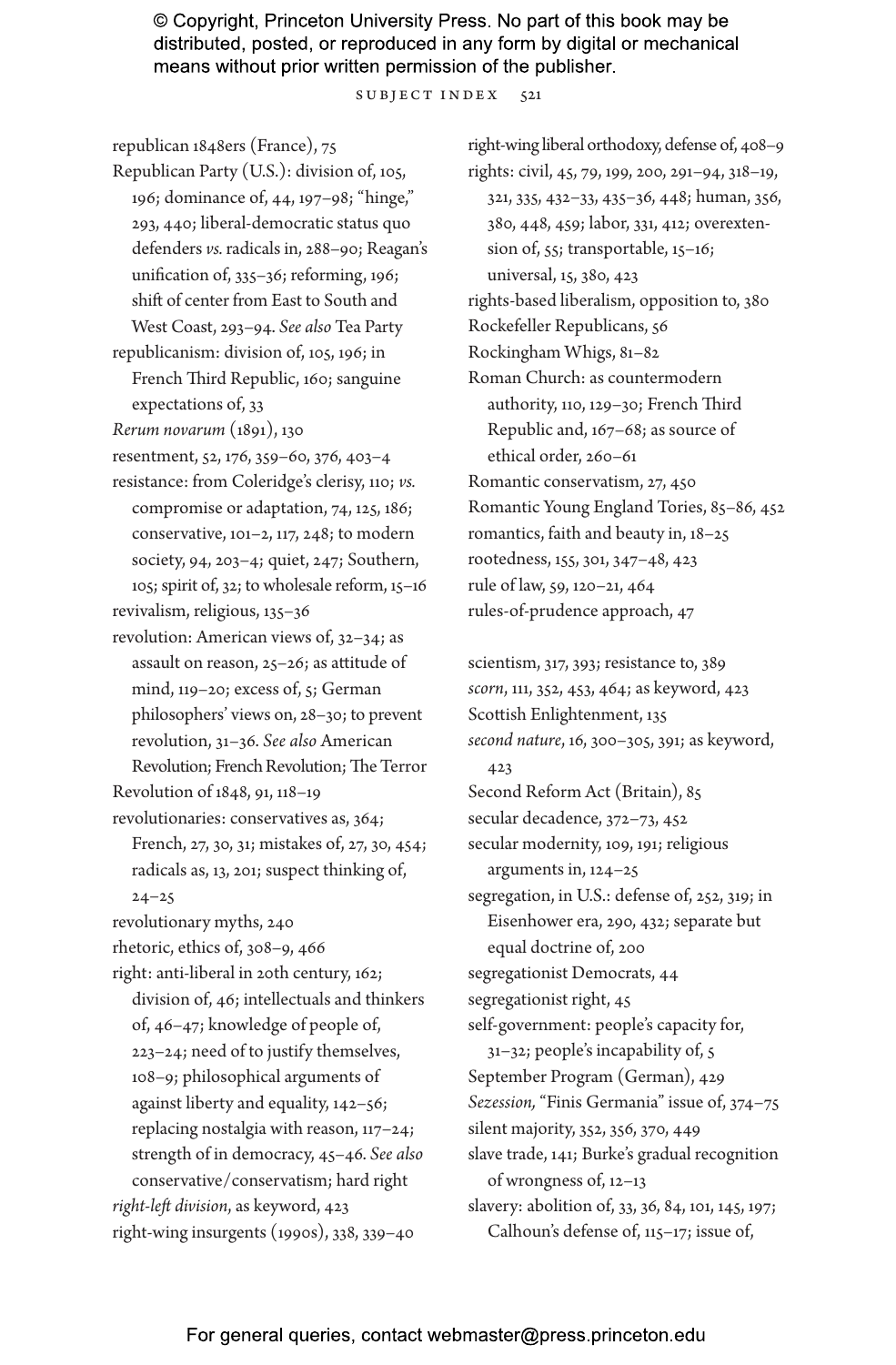#### 522 Subject Index

slavery (*continued*)

430, 446, 450, 455; movement against, 32, 145, 155, 251–52, 460 *Smart Set,* 236, 460 sociability, 14, 391, 395, 424; fragility of, 16 social behavior, guided by myths, 240 social beliefs (norms) as clothes, 19, 391 social bond, moral power of, 50–51 social change, 15, 18–19, 72, 83, 140, 213, 360 social conflict, 61, 106, 304 Social Darwinism, 209, 213–14 social embeddedness. *See* social rootedness social evolution, 213–14 social fragmentation, 47–48, 373, 408–9 social nobility, 296, 457 social order: authority in, 48–49, 51; common faith in, 62–63; conscience and sense of duty in, 146; for conservatives *vs.* liberals, 42–43; continuity of in modernity, 18; customs serving, 64–65; intellectual innovators undermining, 10–11; morality in, 122; property and faith in, 464; religion in, 6, 109, 122, 126–28, 131–32, 137, 154, 310, 464; requirements for, 390–91; rule of law and, 120–21, 122; spontaneous, 296;

unquestioned sovereign power in, 9 social reformism, post-New Deal, 291 social reforms, 79, 85–86, 178, 231, 234; of Bismarck, 188; conservative acceptance

of, 181, 209, 416; futility of, 206; liberal, 278–79, 296, 363; New Deal, 291; opposition to, 215, 235–36

social rootedness, 154–55, 301, 347–48, 383, 423

social science, rhetoric of, 308–9

*social unity*, 259, 415; dependence of on common faith, 62–63; as keyword, 423; rethinking of, 56–57; as shared nationhood, 96

*socialism*, 125, 126–27; abandonment of, 415; compromise with, 161, 190; international, 23, 28, 80; as keyword, 419; parliamentary, 180, 207; Prussian, 245, 247; resistance to, 93, 94, 123, 130, 177, 180, 186,

205, 411, 436; for rich and poor, 371, 447; of Third Reich, 246; Utopian myth of, 240. *See also* economic democracy society: as competitive and conflicted, 50–51; human anchorage in, 396; land shaping, 462; liberalism's mistaken picture of, 393; manager-controlled, 312–13, 449–50, 458; massification of, 310, 428, 466; "multicellular," 150–51; politics reflecting, 17; reason rooted in, 391–92; rules of from divine providence or custom, 5–6; shared beliefs in, 260–61; subcommunities in, 149; ways to govern, 461 socioeconomic think tank, first, 224 soft power, 141, 451 Solidarité Française, 431 South, Calhoun's defense of, 111–17 Southern Agrarians, 106, 243, 251–52 Southern Democrats, 105–6 Southern Warhawks, 112 sovereign power: balancing interests in, 17; constrained, 121; parliament and, 121–22 sovereignty: community and nation interlocked with, 411; of European Union members, 412–13; overlapping, 149. *See also* popular sovereignty Soviet Union: collapse of, 323, 333, 363; containment of, 290; rise of, 250–51; "rollback" against, 318 Spanish constitutionalists, 60 speaking to shock, hard right tactic of, 346 stagflation, 294 Stalwarts, in U.S. Republican Party, 196 *state*: authority of, 148–49; changing nature of, 58; Coleridge's view of, 139; as frame of ethical life, 226–27; grown from collective bodies, as keyword, 423; 144–45; national life concentrated in, 465; overempowerment of, 296; patrimonial, 455; as whole of civil life, 460–61 status discrepancy, as source of political discontent, 359–60 status quo conservatism, failure of, 363–65 Stinnes-Legien Pact, 192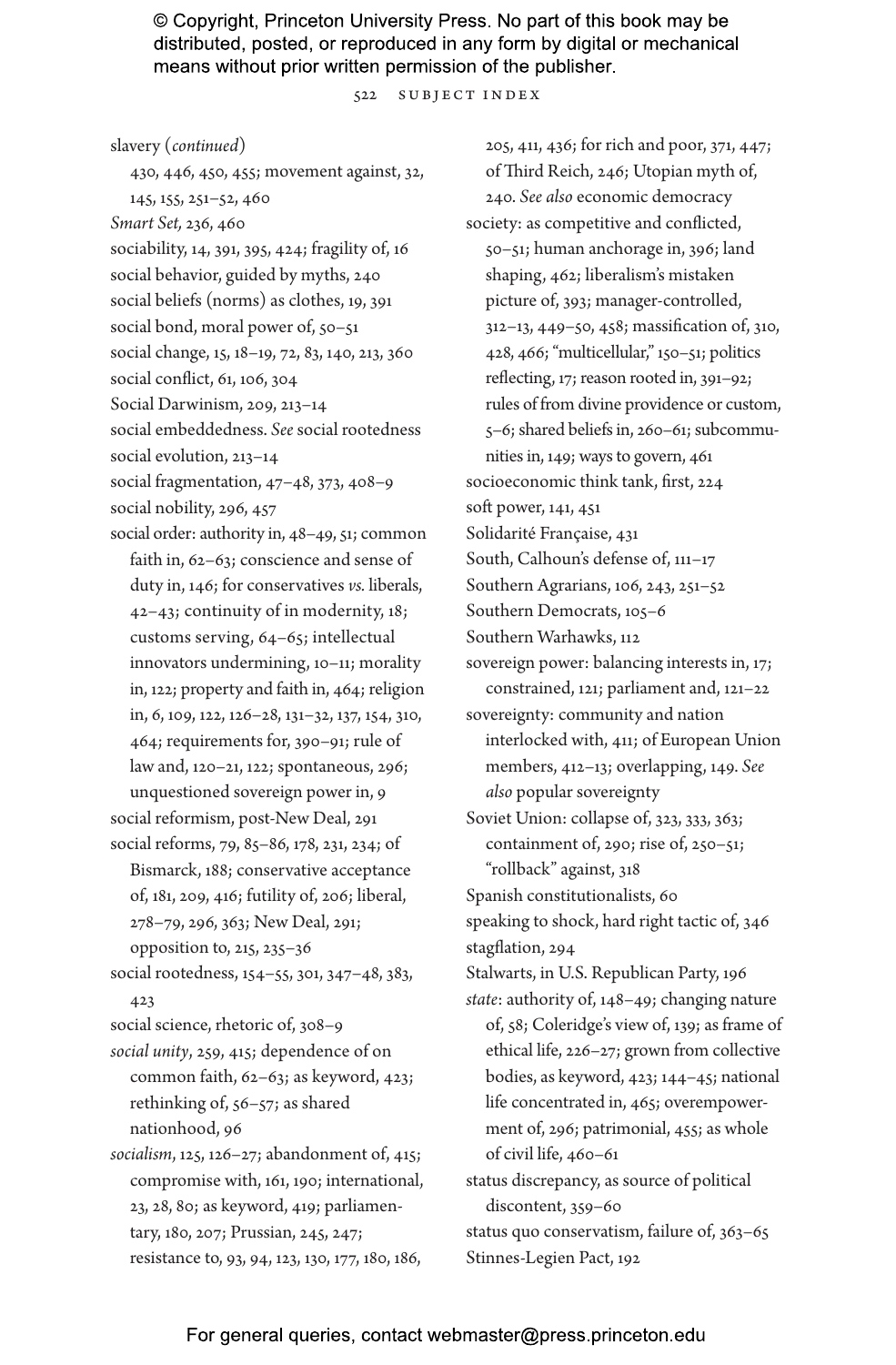#### SUBJECT INDEX 523

Students for a Democratic Society (SDS), 319 subjectivism, 302–3 sublime, the, 12; in thought of Burke, 4 subordination, 133, 197, 200, 461 Supreme Court (U.S.): conservative effects of, 200, 338–39, 341; justices of, 432, 442, 453; liberalism of, 292; nominees and appointments to, 36, 388 suspicion, hermeneutics of, 63 syndicalists, 240–41 Taft-Hartley Act, 289–90, 444 Tamworth Manifesto, 83, 84, 441 tariffs, 103, 112, 178, 190–91, 198, 437, 450; *vs.* free trade, 186, 190, 196, 332; regressive, 169; unfair, 115 Tea Party, 339; precursors of, 368, 462 technical progress, 41–42, 402–3 technocracy, 302, 324, 459 technocratic management, 274, 433 technocratic modernization, 172–74, 249–50, 444, 453–54 The Terror, 29–30, 339, 459; Burke and Maistre on, 5, 9, 11, 13; as God's punishment, 9; Hegel on, 30 Thatcherism, 280–81, 414; herald of, 297–300; labor rights and, 412 Third Republic (France), 43; antiimmigrant fears in, 172; Bloc National in, 169; call for technocratic modernization in, 172–73; clerical-anticlerical conflict in, 168; conservative compromise in, 164–74; criticism of, 260, 261–62; cultural authority in, 167–68; declaration of, 79; economic recovery in, 168–69; foreign polity in, 170–71; left-right conflict in, 164–65; liberal democracy in, 74; monarchist opposition in, 262–63; Opportunists in, 165–66; political turmoil in, 171–72; Radicals and

Republicans in, 165–66; reforms in, 164; religious renewal in, 168; replacement of with Vichy regime, 173–74; republican

synthesis in, 166; republicanism in, 160; right-democratic liberalism compromise in, 74–80; structural backwardness in, 172; trade and labor protections in, 169 Tivoli Program, 191, 443 Tory "ditchers," 59 Tory Party, 445; anti-liberal right and, 162; as conservative party, 60; division of in 1910s and 1920s, 45; as majority party, 43–44; modernization of, 175; renamed Conservatives, 82; representing the nation, 86–87; uniting interests of business, aristocracy, and church, 85–88; Wets and Dries in, 277–82, 298 Tory Ultras, 82, 83 Toryism: post-Thatcher, 441–42; socialminded, 454 totalitarianism, 263, 420; enablers of, 466. *See also* fascism towns, character of, 151 trade protection, 103, 178, 437; in Germany, 190 trade unions, 179–80 *tradition*, 14; as keyword, 423; authority of, 3; fighting for, 65–67; postwar, 316; *vs.* spiritually empty modernity, 252–53; wisdom of, 58 traditionalist conservatism, 154, 324, 457 transactionalism, 393–94 Trumpism, 359; heralds of, 367–73 ultranationalists, 345 Ultras, 76; anticommunist, 450; French, 20–21, 73, 76, 450; German, 90–91, 94, 95, 119, 435; Tory, 83–84, 179 Union for the Defense of Property and Promotion of the Welfare of All Classes, 91 Union pour la Démocratie Française (UDF), 274, 276 Union pour un Mouvement Populaire

(UMP), 337 unions: restrictions on, 181, 200, 289–90; support for, 198; typical members of, 358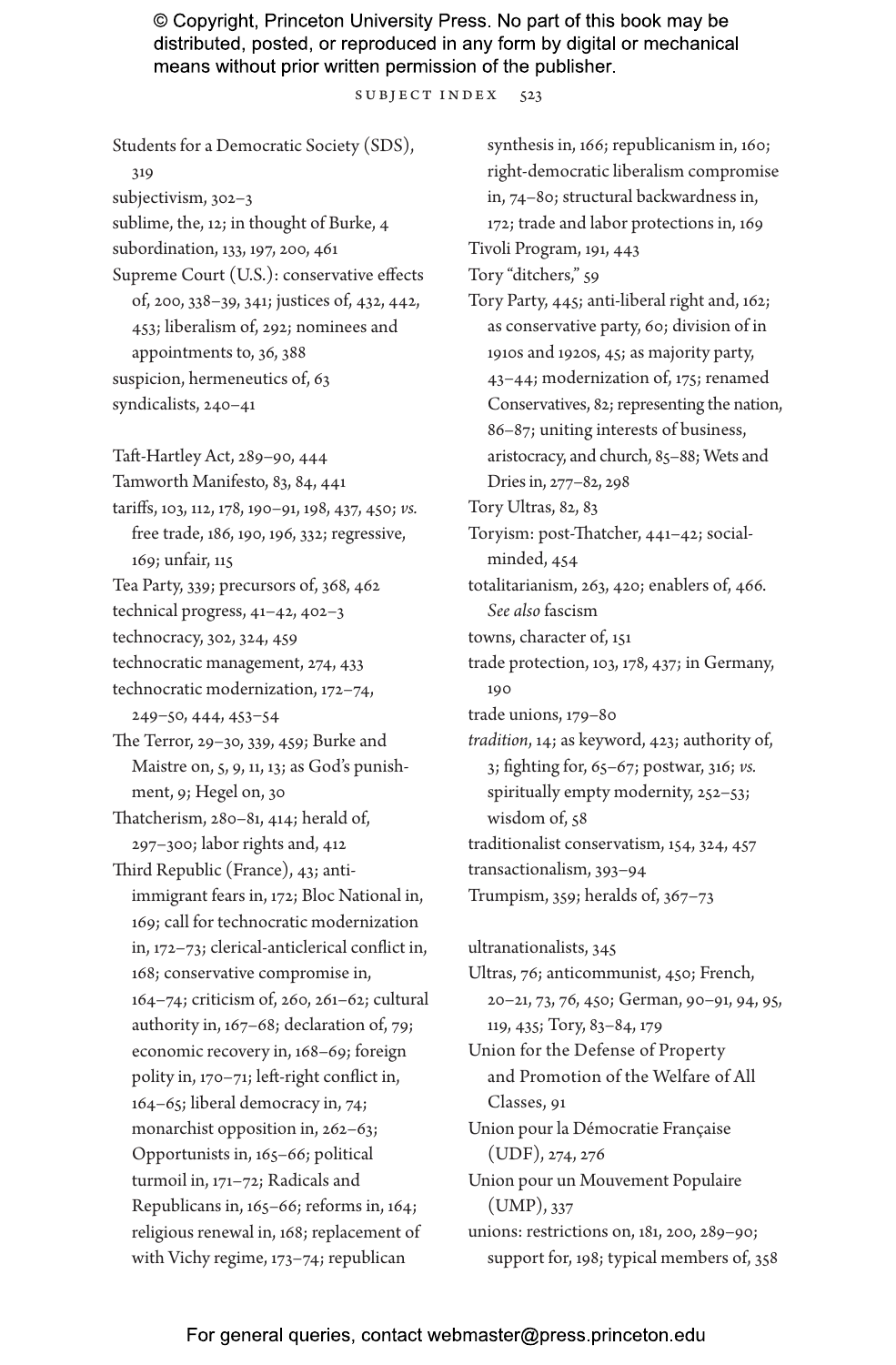#### 524 Subject Index

United Kingdom Independence Party (UKIP), 339

United States: Civil War of, 104–5; Congress's strength in, 198–99; conservatism in, 60, 61; conservative compromise in, 195–204; conservative force of bar in, 200–201; divided Democrats in, 196–97; divided Republicanism in, 196; divided right in post-1945, 288–94; entrepreneurs and financiers of Gilded Age in, 195–96; entry into WW I, 250–51; European liberal upheavals and, 96–97; Gilded Age in, 194–95, 197; hard right in, 335–36, 343, 348; hard-right themes in, 350; hard-right tradition in, 367–73; Hegel's view of, 30–31; industrialization of, 201–2; left-right division of in 19th century, 96–107; liberalconservative cross in, 55; liberal modernity in, 74; liberal tradition in, 102; mainstream conservative reaction to Trump in, 341; national myth of, 228; national pride in, 202–3; North-South division of, 65, 104–6; political division of, 71; populism in, 356, 357–58; post-1945 rise of right in, 271, 315–24; post-Reconstruction conservatism in, 105–6; provincialism of, 99–100; pulling back from commitments of, 348; Republican 2000 victory in, 338–39; Republican dominance in, 197–98; Republican-Southern Democrat coalition in, 199–200; right's dominance of, 44; Supreme Court in, 36, 200, 292, 338–39, 341, 388, 432, 442, 453; Tea Party in, 339; terror attacks on, 339; Whigs and Jacksonians in, 446–47*. See also* American Revolution; Constitution (U.S.) Universal Declaration of Human Rights, drafting of, 459 universal rights: defense of, 380; opposition to, 15, 380, 423 universal suffrage, 93, 101, 226, 230–31

unmasking/unmaskers, 63, 313, 399–400, 405, 419, 458. *See also* suspicion, hermeneutics of

urbanization, ethical problems of, 126 Utilitarianism, 86; Benthamite, 144, 316–17; historically relative, 14; opposition to, 380 Utopian globalism, 365 Utopian ideals, 308 Utopian myths, 240 Utopianism, 79, 324, 457; criticism of, 464; idealistic Christianity and, 297 values: equating of with price, 393; "reversible," 249; social disagreement about, 393 values conservatism, 307–8, 409–10, 462; economic liberalism and, 315–16 Verein für Sozialpolitik, 224 Versailles Treaty, 244 via media, 406, 407–8 Vichy France, 173–74, 432; collapse of, 267; conservatives after collapse of, 270; hard right in, 434–35; National Revolution of, 445–46 victimhood theme on hard right, 351–52 Vietnam War protests, backlash against, 293 violence, political and physical, 240–41 voter-suppression, 413–14

Wagner Act, 289

wealth: power of, 43, 419, 420, 421, 426; redistribution of, 461, 273 Weimar Republic, 44; conservatism in, 186, 191–92; conservatives backing armed opposition to, 60; constitutional disputes in, 256; criticism of, 247; fall of, 436; parliamentary authority in, 187; political parties of, 191–94 welfare capitalism, 269, 279, 321, 416 welfare state, 90, 97, 324; right-wing objections to, 399 welfarism, 363, 416 Western-Christian conservatism, recasting of, 303–5 Western civilization: decline of, 244–45, 349–50, 436; spiritlessness of, 305–6 Westphalian system, 28